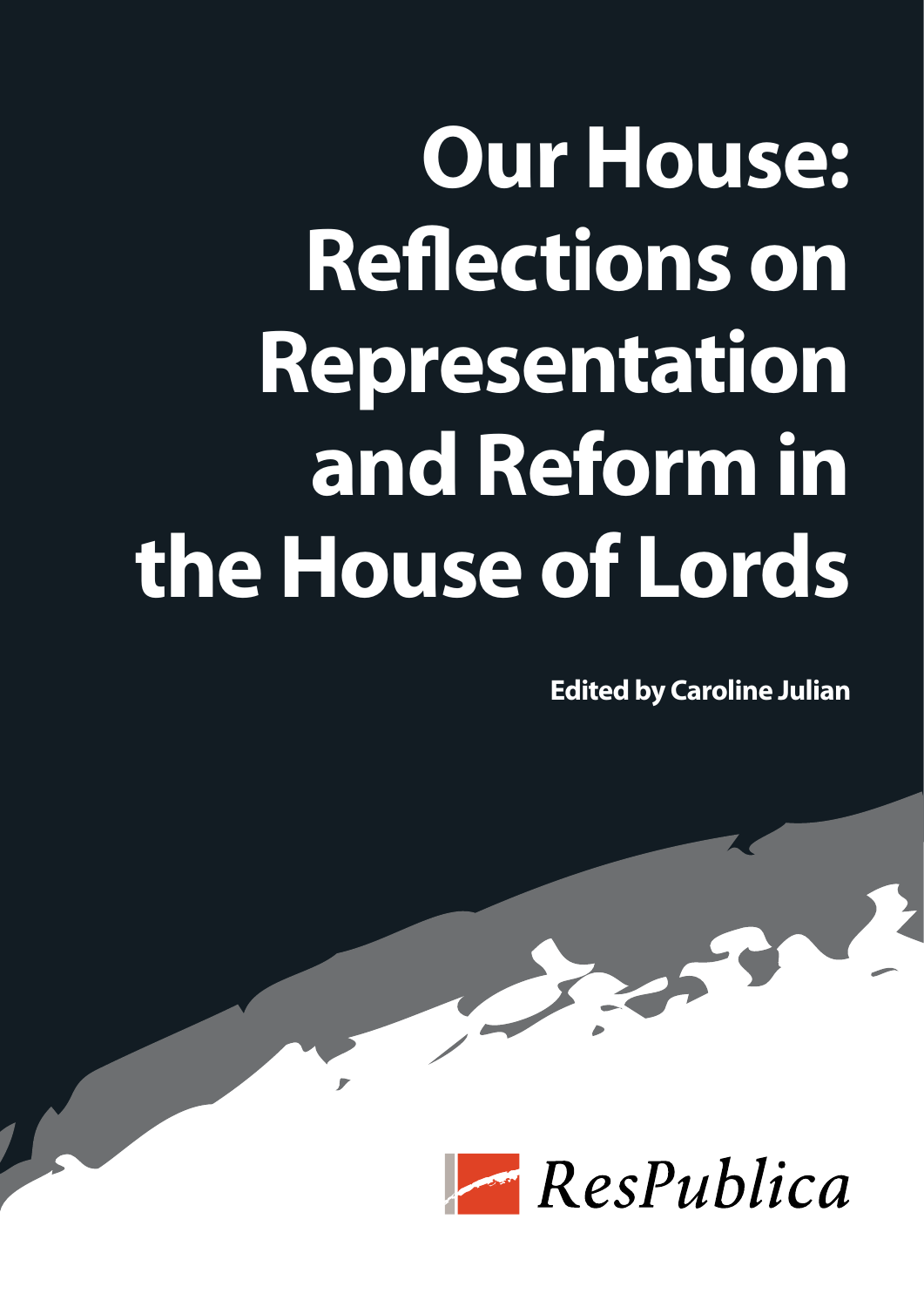### **About ResPublica**

*ResPublica is an independent, non-partisan UK think tank founded by Phillip Blond in November 2009. In July 2011, the ResPublica Trust was established as a not-for-profit entity which oversees all of ResPublica's domestic work. We focus on developing practical solutions to enduring socio-economic and cultural problems of our time, such as poverty, asset inequality, family and social breakdown, and environmental degradation.*

### **ResPublica Essay Collections**

*ResPublica's work draws together some of the most exciting thinkers in the UK and internationally to explore the new polices and approaches that will create and deliver a new political settlement. Our network of contributors who advise on and inform our work include leaders from politics, business, civil society and academia. Through our publications, compendiums and website we encourage other thinkers, politicians and members of the public to join the debate and contribute to the development of forward-thinking and innovative ideas. We intend our essay collections to stimulate balanced debate around issues that are fundamental to our core principles.*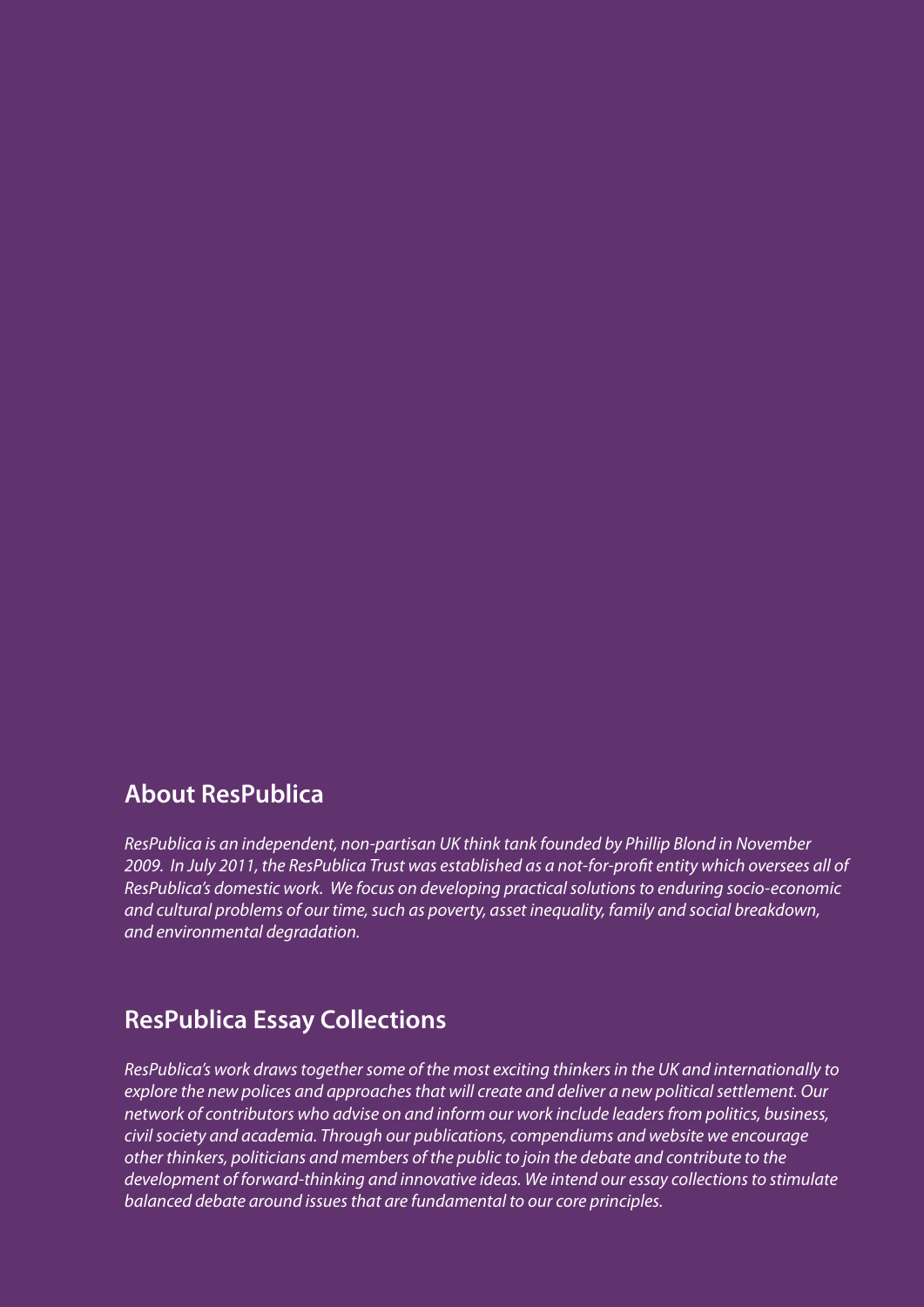### **Contents**

| Foreword by Professor John Milbank and Professor Simon Lee, Trustees,<br><b>The ResPublica Trust</b> |                                                                                                                                    | 1  |
|------------------------------------------------------------------------------------------------------|------------------------------------------------------------------------------------------------------------------------------------|----|
|                                                                                                      | 1. Introduction<br>Caroline Julian, ResPublica                                                                                     | 4  |
| 2.                                                                                                   | A Statement from the Government<br>Mark Harper MP, Minister for Political and Constitutional Reform                                | 9  |
|                                                                                                      | <b>A Social Purpose</b>                                                                                                            |    |
| 3.                                                                                                   | A Truly Representative House of Lords<br>The Rt Hon Frank Field, MP for Birkenhead                                                 | 13 |
| 4.                                                                                                   | <b>Association and Civic Participation</b><br>Dr Adrian Pabst, University of Kent                                                  | 16 |
| 5.                                                                                                   | Bicameralism & Representative Democracy: An International Perspective<br>Rafal Heydel-Mankoo                                       | 23 |
| 6.                                                                                                   | <b>Representation Beyond Party Politics</b><br>Prof Roger Scruton, University of Oxford and University of St Andrews               | 30 |
|                                                                                                      | <b>Reflections on Representation</b>                                                                                               |    |
| 7.                                                                                                   | <b>Representing the Spiritual</b><br>The Rt Revd Tim Stevens, Bishop of Leicester, Convenor of the Lords Spiritual                 | 34 |
| 8.                                                                                                   | <b>Representing Civil Society</b><br>Sir Stephen Bubb, Chief Executive, Association of Chief Executives of Voluntary Organisations | 40 |
| 9.                                                                                                   | Representing Commerce, Representing the Nation<br>John Longworth, Director General, British Chambers of Commerce                   | 43 |
|                                                                                                      | 10. Representing the People<br>The Rt Hon The Lord Adebowale CBE, Chief Executive, Turning Point                                   | 47 |
|                                                                                                      | <b>Reciprocity and Reform</b>                                                                                                      |    |
|                                                                                                      | 11. Elections in the House of Lords: A Better Way to Represent Society<br>The Rt Hon The Lord Low of Dalston                       | 51 |
|                                                                                                      | 12. Direct Action, of People and Peers<br>The Rt Hon The Lord Wei of Shoreditch                                                    | 56 |
|                                                                                                      | 13. A Hybrid House: Conclusions & Recommendations<br>Phillip Blond, Director, ResPublica<br>Rafal Heydel-Mankoo                    | 60 |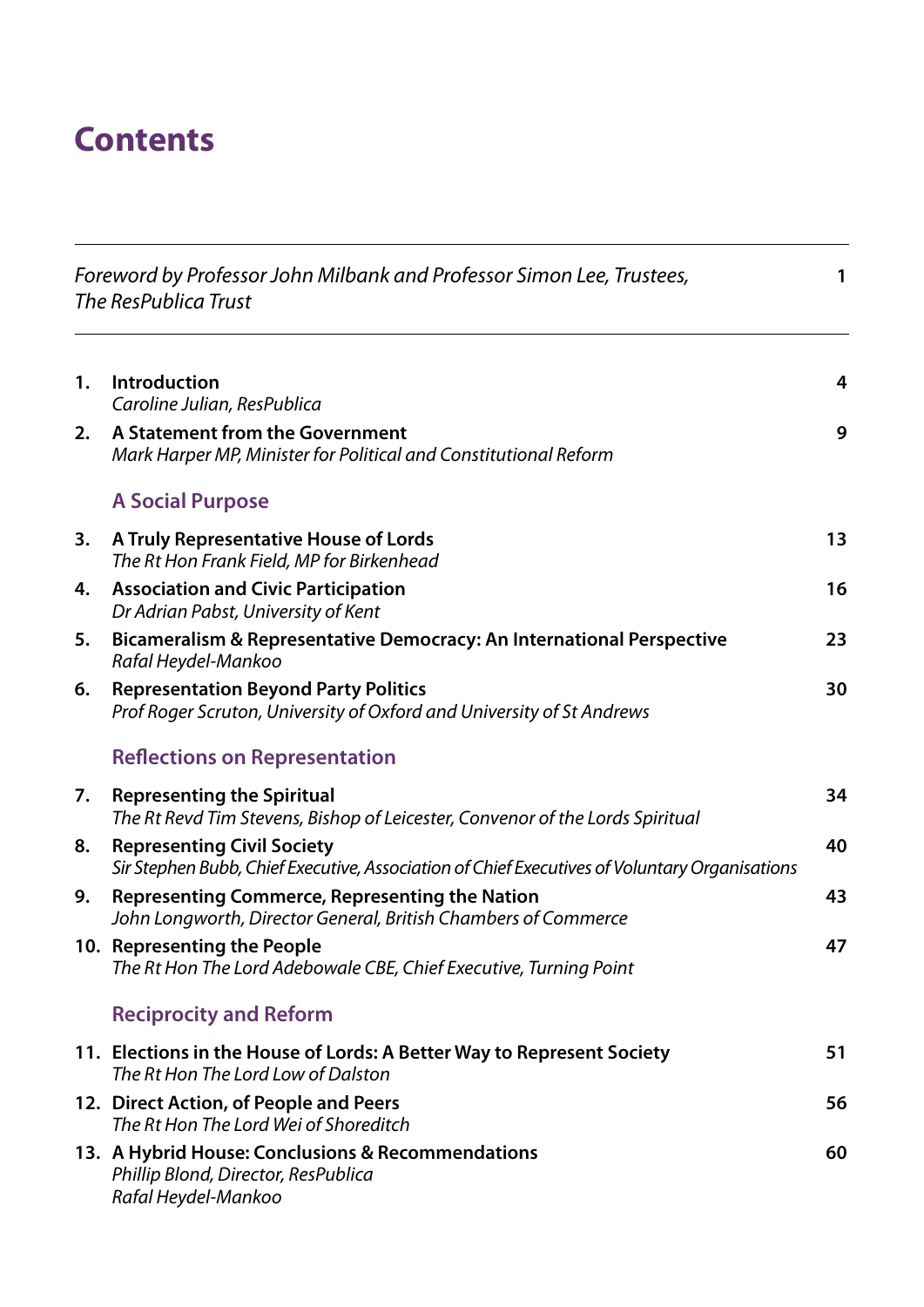### **About the Contributors**

**Lord Adebowale** is the Chief Executive of Turning Point, a leading health and social care social enterprise, and was appointed as a crossbench 'People's Peer' in 2001.

**Phillip Blond** is the Founder and Director of ResPublica, and is an internationally recognised political thinker and social and economic commentator.

**Sir Stephen Bubb** is the Chief Executive of the Association of Chief Executive Organisations (ACEVO). He is also Secretary General of the Euclid Network, the European body for third sector leaders, and Chair of the Social Investment Business.

**Frank Field MP** is a Labour MP for Birkenhead, and currently leads on the Government's Review on Poverty and Life Chances.

**Professor Simon Lee** is a Trustee of The ResPublica Trust, the not-for-profit entity established in July 2011 which undertakes all of ResPublica's domestic activity. He is the chairman of Level Partnerships, chair of the John Paul II Foundation for Sport and Emeritus Professor of Jurisprudence, Queen's University Belfast.

**John Longworth** is the Director General of the British Chambers of Commerce, a non-political, non-profit making organisation, owned and directed by its members, democratically accountable to individual businesses of all sizes and sectors throughout the UK. He has held senior director positions at Tesco Stores Ltd and the CWS Ltd.

**Lord Low** was Chairman of RNIB from 2000 to 2009 and is a crossbench peer in the House of Lords.

Mark Harper MP has been the Member of Parliament for the Forest of Dean since 2005, and is the Minister for Political and Constitutional Reform.

**Rafal Heydel-Mankoo** is an international broadcaster, writer and lecturer, specialising in constitutional monarchy and British institutions, traditions and heritage. He is the co-author and co-editor of the critically-acclaimed Burke's Peerage & Gentry: World Orders of Knighthood & Merit and has advised various governments on their national honours systems.

**Caroline Julian** is a Senior Researcher and Project Manager at ResPublica, and holds particular expertise in the role and value of faith groups, the Church and the British constitution.

**Professor John Milbank** is the Chair of Trustees for The ResPublica Trust, the not-for-profit entity established in July 2011 which undertakes all of ResPublica's domestic activity. He is Research Professor of Religion, Politics and Ethics and Director of the Centre of Theology and Philosophy at the University of Nottingham.

**Dr Adrian Pabst** is Lecturer in Politics at the University of Kent, Canterbury, and author of The Politics of Paradox (forthcoming).

**Professor Roger Scruton** is the Visiting Professor of Philosophy at the University of Oxford and the University of St Andrews, and Visiting Scholar at the American Enterprise Institute.

**The Rt Revd Tim Stevens,** Bishop of Leicester from 1999 to date and Convenor of the Lords Spiritual, and also Chair of the Council of Westcott Theological College in Cambridge.

**Lord Wei** is a serial social entrepreneur, having been part of the founding team of Teach First and establishing the Shaftesbury partnership, which piloted the National Citizen Service programme. He was appointed a Conservative peer in 2010, where he is the only active Parliamentarian of Chinese origin.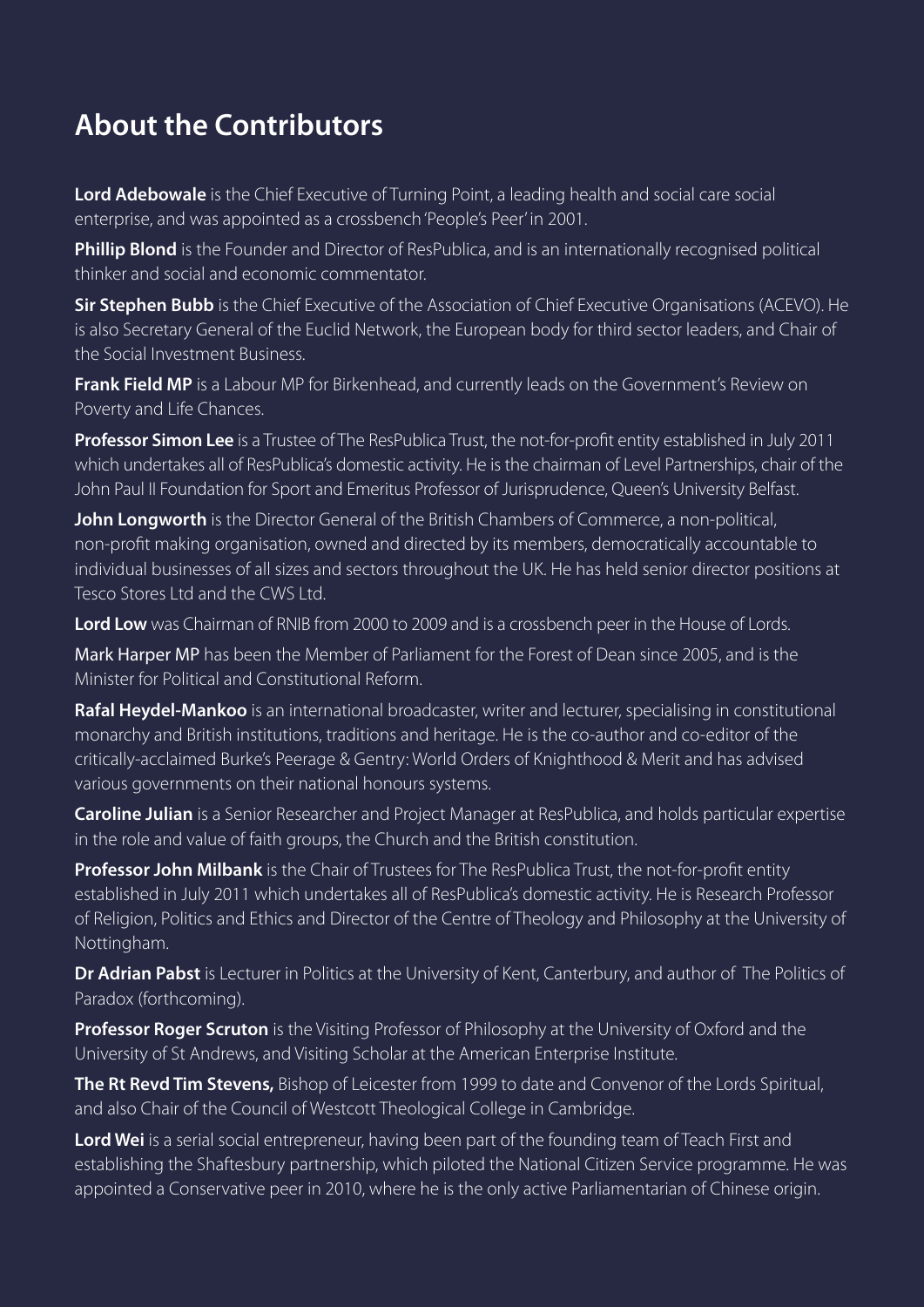### **Foreword**

Professor John Milbank and Professor Simon Lee, Trustees, The ResPublica Trust

On behalf of the Board of Trustees of the ResPublica Trust, we would like to thank the contributors to this excellent collection of short essays. They concern the crucial role of the House of Lords in reflecting and promoting all aspects of British society, and the importance of extending, not restricting that function in the future.

In the light of the continuing debate surrounding the Coalition Government's draft House of Lords Reform Bill, such advocacy could not be more timely. Moreover, the reader of this collection will soon discover that the topic of the future role of the Upper House is no marginal or esoteric matter. Rather, it tends to bring together many of the crucial themes that are being considered in ResPublica's British Civic Life workstream, which seeks to explore and unearth civic association in helping to cultivate an engaged and connected British society.

Central to the new 'post-liberal' politics which ResPublica exists to promote, is the question of how to prevent civil society, in its complex plurality, from being swamped by the impersonalism, atomisation and collectivism increasingly imposed by both state and market. A rich and diverse civil society typically involves, in every locality, a creative interaction between the inspiring and virtuous example of a few people and the unformalised democratic participation of the many. One can argue that it is this process which most of all guarantees the genuine, rather than the theoretical, growth of freedom and equitable justice.

But paradoxically, as Adrian Pabst indicates, it is only possible to secure this dispersed operation of power if its idiom also has a manifestation at the centre, complementing the role of formally representative democracy. Thus the House of Lords, seen as the apex of civil society, should uniquely be able to combine the functions of wise guidance by nonprofessional politicians with the representation of multiple groups, professional associations, cultural vocations, faiths and localities that make up the fabric of the country.

Here then the interaction of virtue with assent crucial to 'the Big Society' or 'the Good Society', can be centrally secured in such a way that specific legitimate rights are not lost to a spirit of abstracting resentment unable to see that the same thing is not appropriate for all. This spirit, while supposedly promoting the identical rights of 'every' individual, tends in reality to leave increasingly isolated, socially detached individuals powerless in the face of impersonal technocratic processes.

Roger Scruton rightly suggests that the 'unwritten' British constitution has tended to guard against such a tendency, through a mode of mixed government (as further explicated by Pabst) that would be undermined in the direction at once of administrative deadlock and of disputed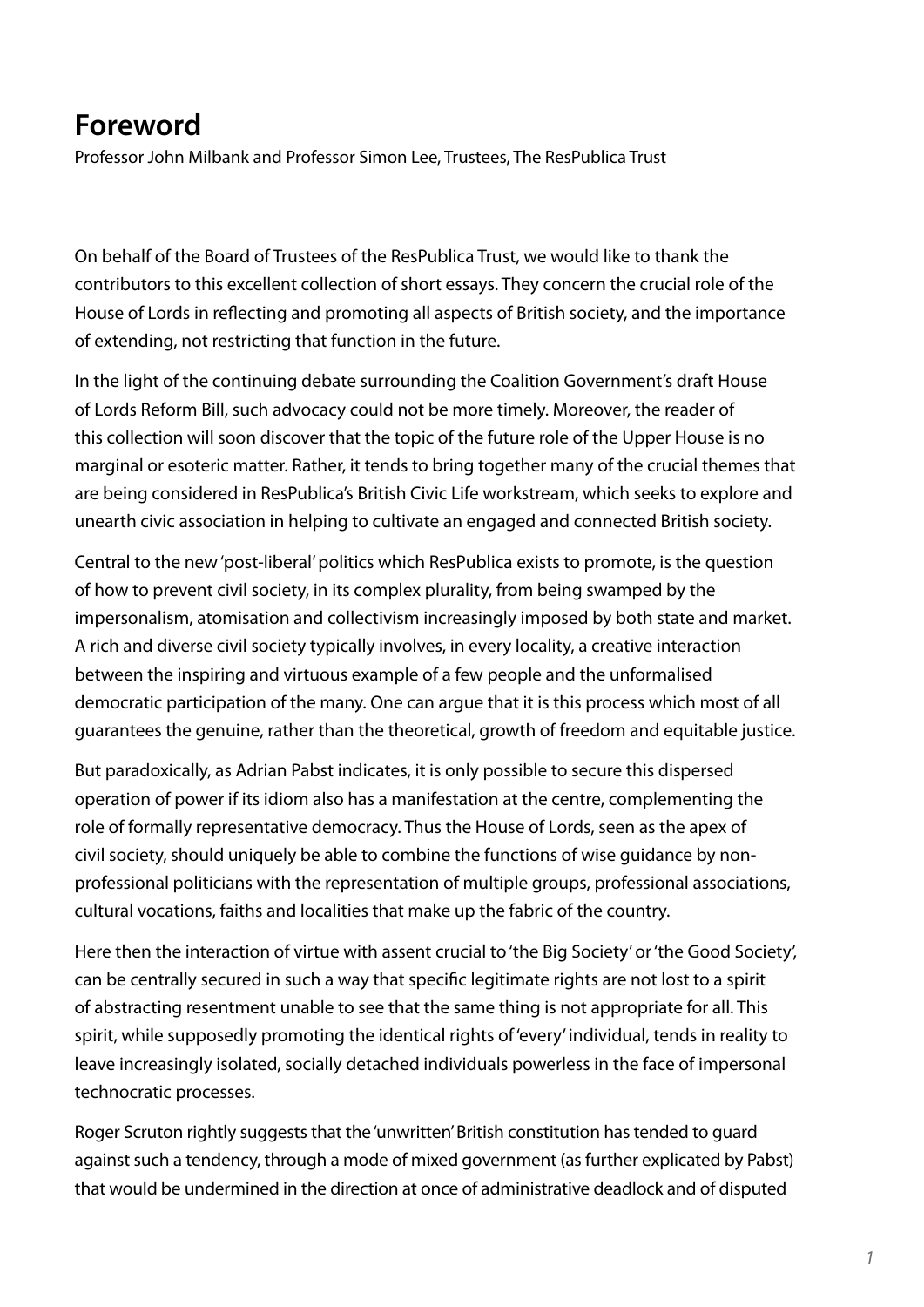#### **Our House: Reflections on Representation and Reform in the House of Lords**

authority, if it were confused with the American notion of the 'division of powers'. New Labour regrettably introduced just this confusion (against the truly 'liberal' constitutional spirit of Bagehot) and Frank Field acutely notes that the situation has been rendered worse by a virtual outlawing of MP's ability to represent sectional interests, as opposed to being illegitimately biased in favour of those interests.

In the same vein, were the House of Lords to operate merely as a parallel House of Commons (thereby threatening the latter's authority) this would extend the power in general of a self-serving political class over the freedom of the British people. By contrast, an alternative reform would involve a simultaneous extension of the Lords' representation of both diverse modes of individual excellence and diverse corporate bodies. Of course the details need refining and, as Phillip Blond has suggested, this move might be combined with the non-political representation of localities and some party nominees, in order to ensure a certain fluidity of transition between the business of the Lower and the Upper House.

It is because the House of Lords already has many expert members from diverse spheres who that it is able to perform a valuable role in scrutinising and improving draft legislation, especially with a view to the protection of minority rights against the possible tyranny of the majority. Even this year, the government has been defeated in the Lords by people who knew what they were talking about in both debating high principle and in exchanging detailed comments on the impact of government changes to social benefits. It is for this reason that not even democracy, never mind the constitution, to allude to Burke, is a matter of 'mere arithmetic'. Already the House of Lords is in some ways more representative of civil society and its promotors than is the House of Commons. It is perceived by such stalwarts of the 'big' or the 'good' society as the Liberty organisation to be battling the more centralising and privatising tendencies of the current government. As Liberty observed last year,"The past few months have seen a remarkable series of debates in the House of Lords as principled opposition to the Public Bodies Bill united members of all political denominations and none. Over the course of several debates, powerful arguments have been made against the approach taken in the Bill. This process demonstrates the very point that those opposing the Bill sought to make, namely the importance of informed and detailed parliamentary scrutiny in keeping a check on Executive excesses."

Thus the constitutional feature specific to the Lords (which would be augmented by our alternative reform proposal) is the fusion of a variegated wisdom with group representation. This helps not only to ensure the growth of a more flexible and substantive democracy, but also to provide a source for the constant issue of 'proposals' that are more than the work of populist manoeuvring, or the expression of sectional and ideological prejudices. For it is important to remember that a healthy democracy requires educated choices and the wise framing of suggestions to guide those choices, even though these functions cannot themselves be voted upon. But the advantage of an institution like the House of Lords, especially in a proposed extended form, is that it can combine the business of shaping vision and policy with constant discussion and feedback reaching into the heart of our cities and shires.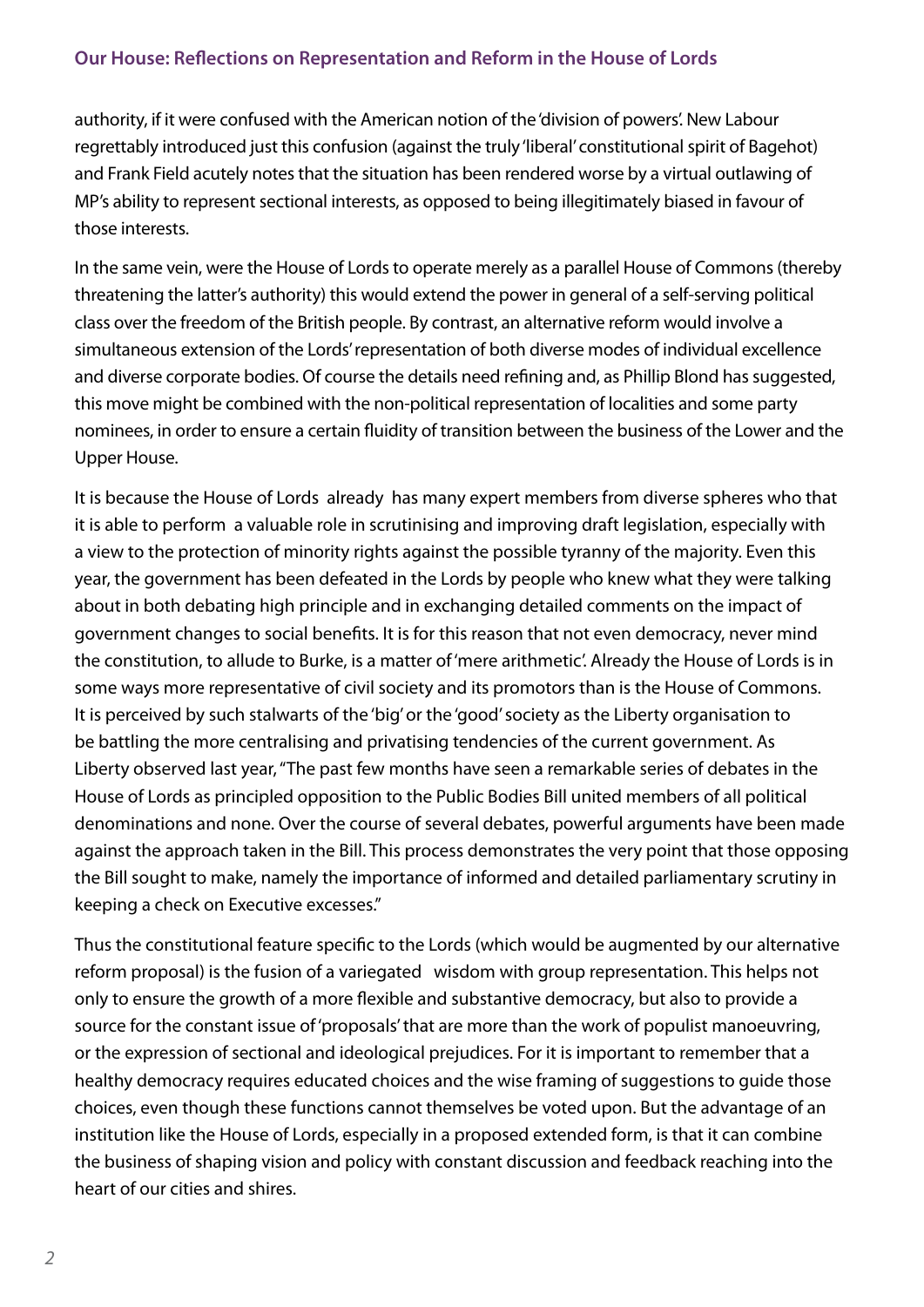Today, if people are increasingly rediscovering locality, they nonetheless live much of their lives within associations not mainly defined by geographical boundaries. It is therefore more imperative than ever to represent vocational and other groups, as well as individuals and constituencies. This is one reason why the alternative reform proposal is radical and relevant as well as continuous with tradition. It is also why some of the contributors to this volume are definitely on the left, although others are definitely on the right – despite an overwhelming convergence of perspective.

Indeed at ResPublica, we believe that to be surprised at this paradoxical combination is already to remain stuck in the previous, supposedly 'modernising' century, whose one-sided 'progressivism' tended to engender an often brutal uprooting for most people, combined with a diminution of their participatory influence. By contrast, we believe that a 21st Century Lords standing for virtue and vocation would be a true house of the people, existing for the people and their further flourishing. And we believe that this can happen.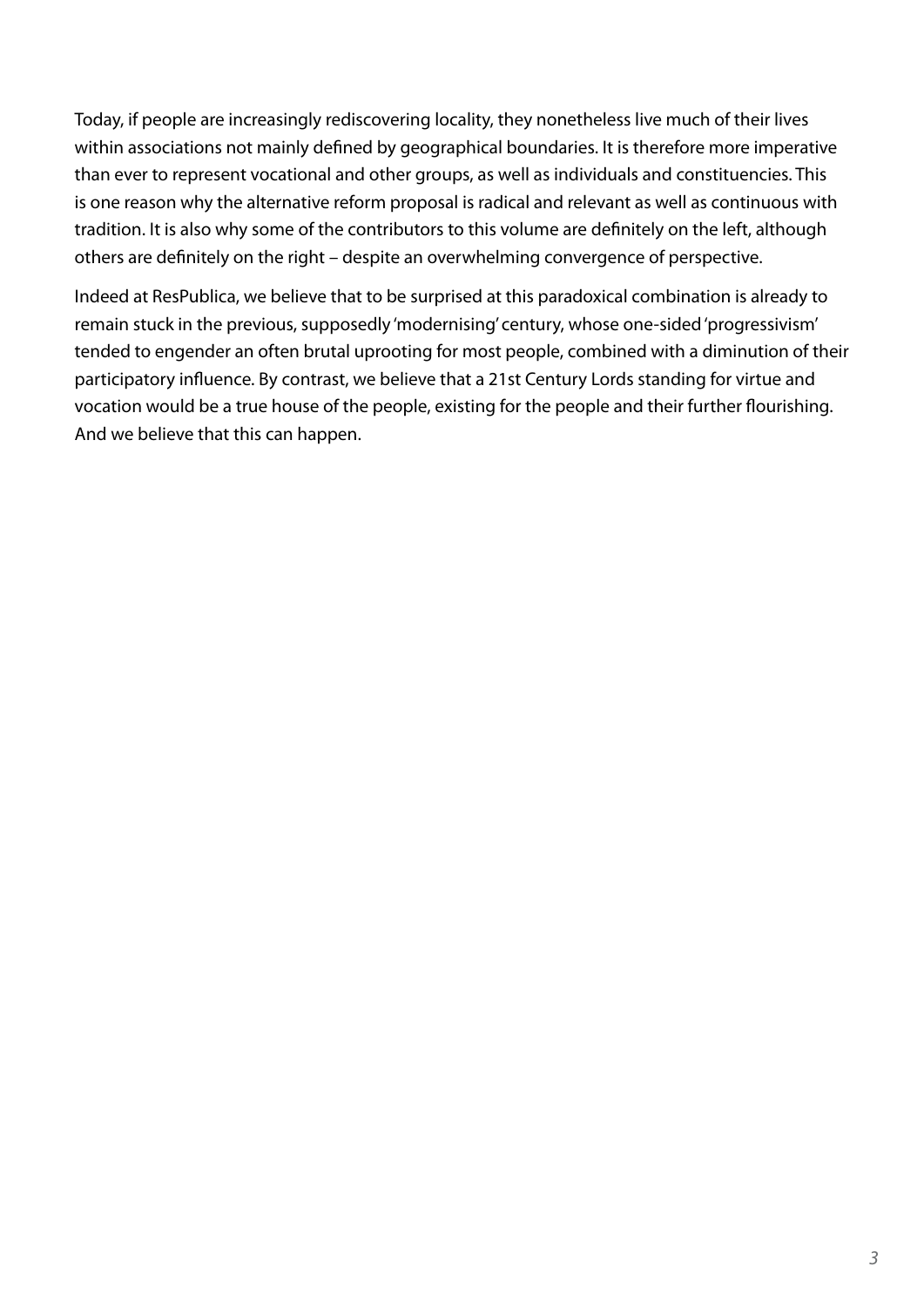## **1. Introduction**

**Caroline Julian, The ResPublica Trust**

'Outdated', 'unrepresentative' and 'undemocratic': these are all words frequently used to describe our Second Chamber. At best, a curious but harmless anomaly; at worst, a mockery of the very principles of representative democracy. Does such an institution have a place in modern British life?

While much of the recent debate surrounding the reform of the House of Lords has focussed on its historic flaws, little attention has been paid to its original purpose and constitutional value. As this compendium and its conclusions reveal, without proper reflection on its underlying principles, we risk distancing ourselves from exactly that which we seek to gain: a more representative, accountable and democratic Upper House.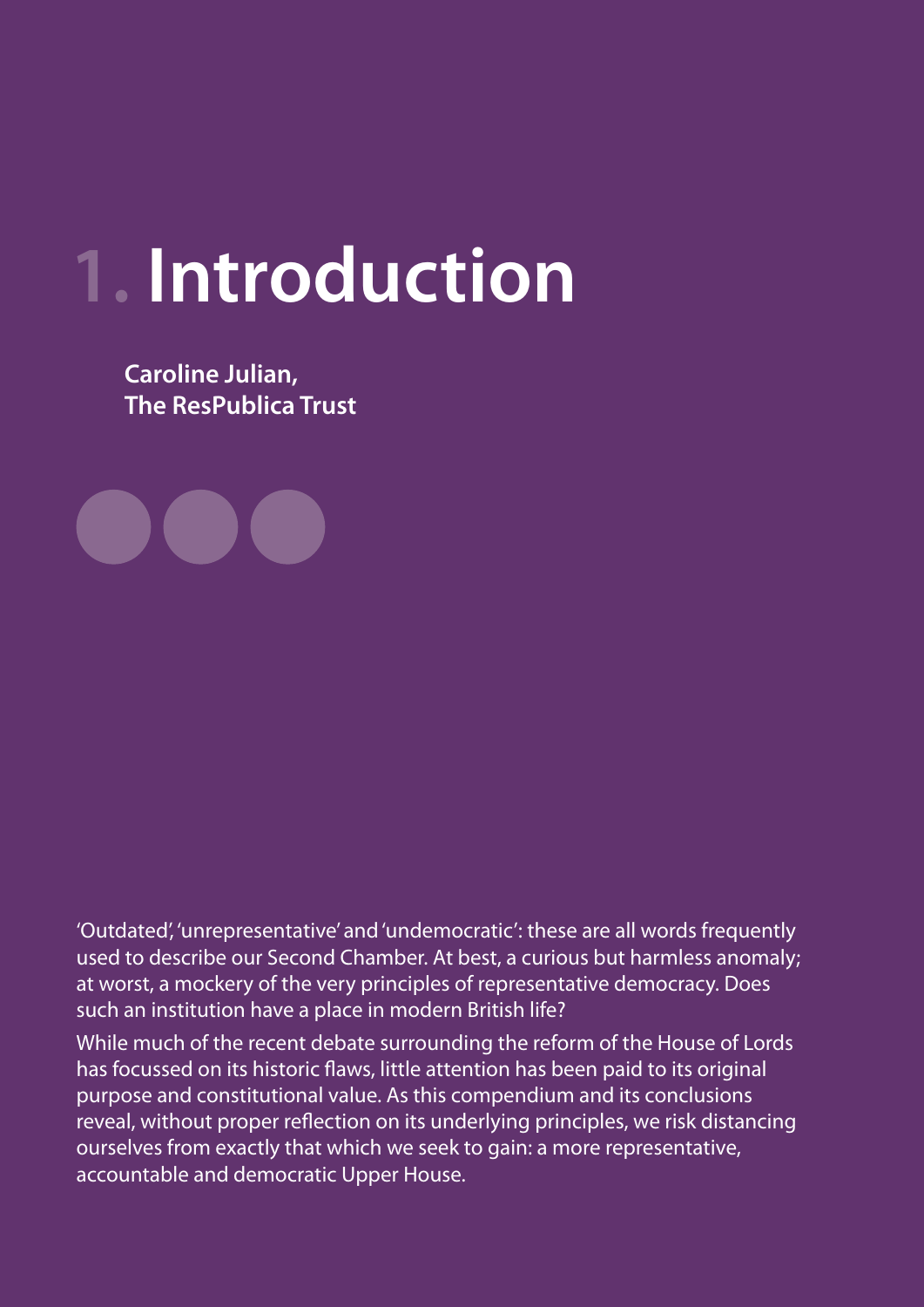For this reason, we invited contributors to reflect on the following questions: What is the nature and value of representation in the Upper House? How can the House of Lords best embody the diversity of British society? And how can associations and communities come to have a 'stake' in the Second Chamber?

Our authors approach such questions from a range of different backgrounds, experiences, professions and sympathies, both from within and outside of the House. We invited representatives from a number of different sectors in order to capture the central theme of the compendium from an array of different angles. We also approached experts and commentators in order to further unpack the above questions and explore the broader themes and underlying principles in some depth. Though individual conclusions vary between the contributors, a clear common theme emerges throughout: the opportunity and desirability for a more 'associative' House of Lords.

Following the Government's statement, presented by Mark Harper MP, the Minister for Political and Constitutional Reform, the essays are roughly divided into three sections. The first makes the case for a representative and associative Upper House; the second draws together a number of leaders in our society; and the third focuses on the terms of engagement between the people and the peers, and the role of the Lords as representatives above and beyond party politics. Conclusions and recommendations are put forward by ResPublica's Director, Phillip Blond, and Research Associate Rafal-Heydel Mankoo, who offer proposals for an alternative way in which reforms to the House could proceed.

A central theme running throughout the compendium is the need to first carefully consider the primary purpose and representative function of the House of Lords before pushing forward proposals for its reform. To shape and promote an Upper House that is truly democratic, we need to first ask what 'democracy' means.

Frank Field MP argues that previous ministers and governments have invested much time in reforming our constitution, but have never before set out in their proposals the principals which underpin British democracy, and how such reform would strengthen our democratic institutions. What is meant by the term 'democratic' is often only assumed rather than demonstrated.

An emerging consensus amongst the chapters to follow is that in order to understand democracy, we need to understand representation. Adrian Pabst argues that "Britain has seen a shift towards an 'individualistic' form of representation that is paradoxically compatible with the growing power of the central state", and that it has commonly become understood as concerning individuals or a majority of voters rather than communities, groups or associations. Instead, he calls for an 'associative' form of representation that strengthens civic participation.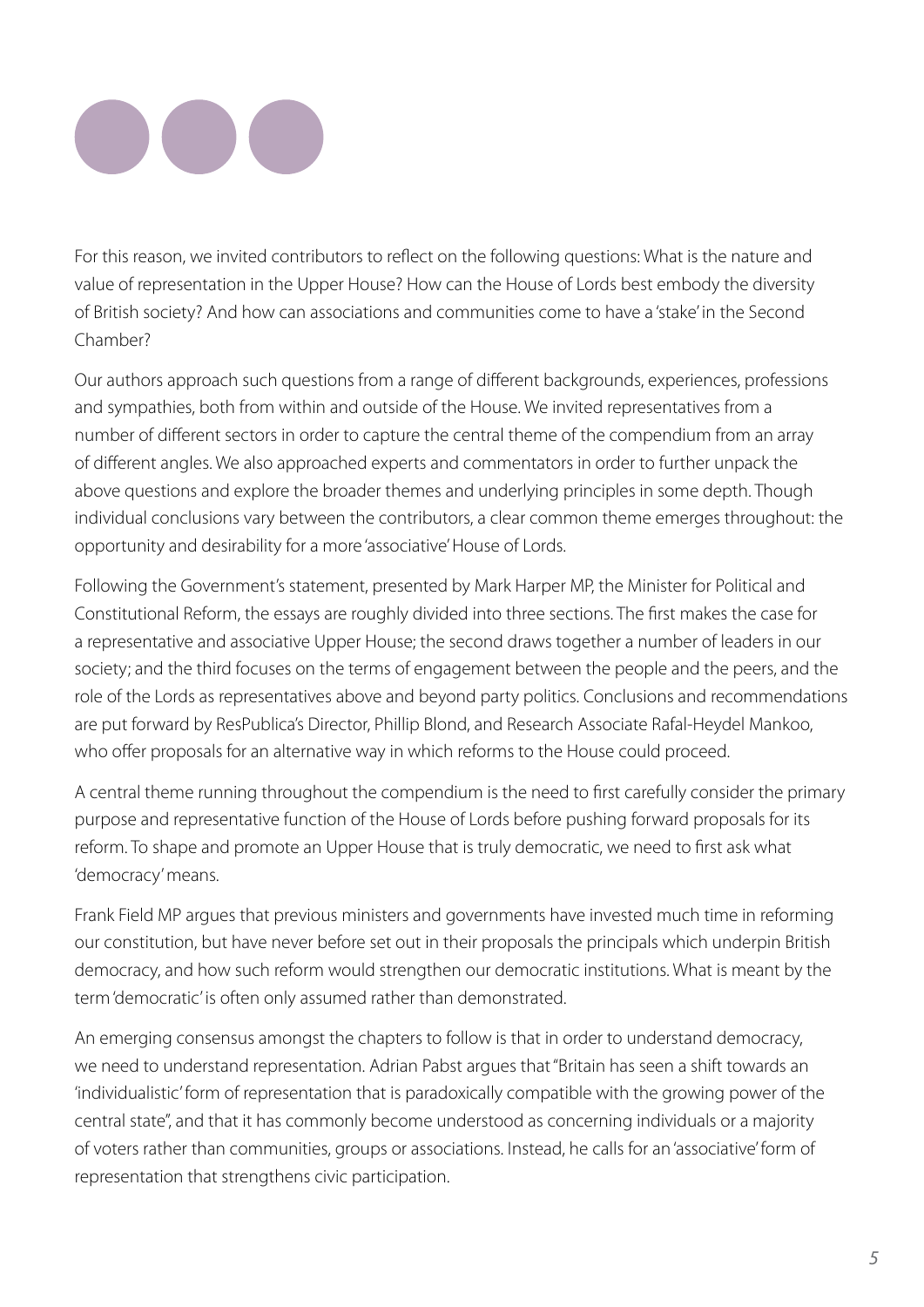#### **Our House: Reflections on Representation and Reform in the House of Lords**

Setting the international scene through a survey of upper houses abroad, Rafal Heydel-Mankoo puts forward the case that "the increasingly diverse House of Lords is more representative of British society than the elected House of Commons, is better suited to serve the wider public interest and, in common with many upper houses, it performs a role as democratically vital as the lower house, through its championing of the constitution and human rights, its legislative review and executive scrutiny, and its defence of political minorities and opposition." Upper houses internationally often play a vital role in giving a voice to many under-represented communities, set apart from political interests and offering a democratic function that is complementary to rather than competitive with the lower house.

Professor Roger Scruton argues that the function of the Second Chamber "is to represent those interests of the nation that are not interests of its political class", and cites Bagehot who recognised that the House of Lords, as the 'dignified' part of the constitution, was there "to slow things down, to remind everyone that the national interest is more important than the interests of party or faction". The House is not another forum for party conflict, but a representative of the long-term interests and affections of the nation.

Whereas the House of Commons is constituted of representatives by constituency, the House of Lords reaches beyond regional boundaries to an increasingly diverse and dispersed society. Peers are often embedded in cultures and communities whilst also playing a representative role at the 'top', offering people a 'stake' in constitutional processes and the formation of legislation that will ultimately come to affect them.

Lord Wei draws our attention to his representative role on behalf of the British Chinese, who are not concentrated enough in one area of the country to support an elected member in the Commons. As part of the episcopate, Bishop Tim Stevens finds a crucial role in diocesan representation, with bishops often communicating views and concerns on behalf of far more than simply 'the established Church'. Lord Adebowale describes his role as head of a social enterprise, amongst those at the margins of society and in touch with the real issues faced by real people, not those of a 'privileged elite'. "When there is a relevant debate in the House," he writes, "my priority is to ensure that the views of those without a voice are represented and heard."

Many of the contributors call for a House of Lords that can justifiably claim to reflect British society, in both number and expertise: from representatives of smaller civic groups and communities, to those belonging to larger institutions that effectively encompass the interests and channel the voices of many across the nation.

To encourage a type of democracy that might be called 'associative' or 'group' representation, Frank Field calls for the introduction of a Reform Commission, "with the duty to begin mapping out which group interests should gain representation, and at what strength." Lord Low calls for the formation of electoral colleges based on 'constituencies of expertise', whereby sectors and groups of society can each elect their representative. Groups, associations and professions to be represented may include the arts, the law, medicine, sport, education, the armed services, business, trades unions, faith groups, the third sector and so forth.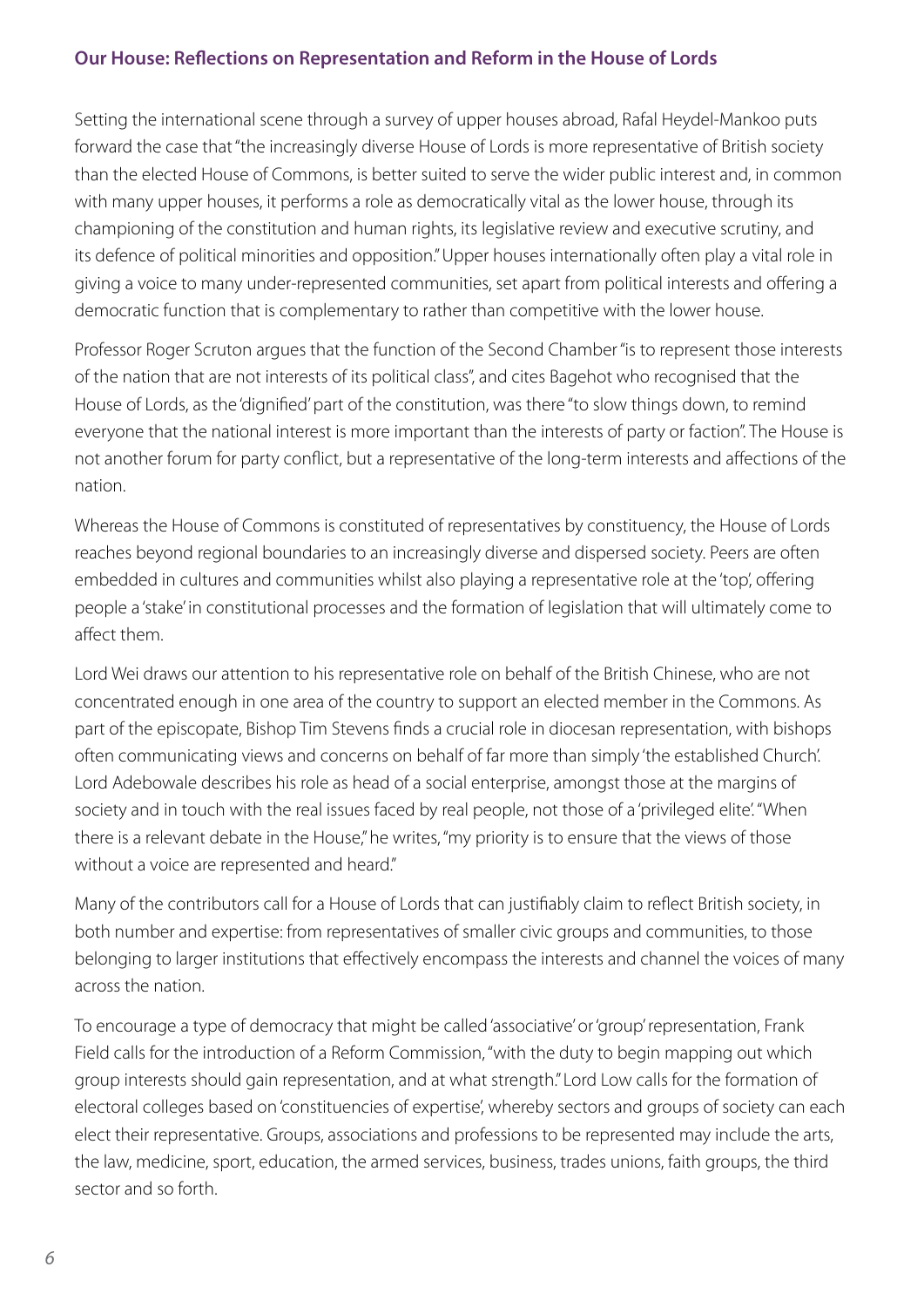#### **Introduction - Caroline Julian**

Bishop Tim Stevens presents the case for the representational value of the bishops in the House of Lords: "The Lords Spiritual bring to their contribution a network of connections into local communities which no other institution can begin to match, a regional perspective often lacking from the Upper House, and a framework of values which (while claiming no moral superiority over other's values) contributes to the political debate about what constitutes the common good..." With the place of religion and the Churchstate relationship in mind, he also warns that, "[w]hilst the removal of the Lords Spiritual would not spell the immediate end of the establishment of the Church of England, it would seriously undermine it, undoubtedly calling into question the future of the established relationship and sending a strong negative signal about the place of Christianity – and religion more generally – in British public life."

By achieving such representation, as a number of contributors argue, a more participative and associative model might begin to be achieved.

The contribution of the wealth of expertise and diversity of experiences that many peers bring to bear on revised legislation emerges throughout as a central characteristic that must be maintained within a reformed House of Lords. Sir Stephen Bubb comments on the much needed expertise and commitment of peers with a third-sector background who continue to promote the voluntary and charitable sector throughout the passage of new and revised legislation, such as the recent Localism Bill. Some clauses within the Bill, he argues, were opposed by vested interests, but "a number of committed and wellinformed peers were able to make an unanswerable case for freeing local charities to become more involved in local life, and the key clauses survived unscathed."

John Longworth similarly describes the business expertise often required in the passing of legislation, also citing the Localism Act 2011 as a bill that "could have benefitted from a greater understanding of the role business plays in local communities, and the potential for firms to be more involved, to great effect, at a local level." Throughout this compendium, contributors call for a more reciprocal, participative and indeed, a 'co-operative', House of Lords. Lord Wei, for instance, argues that "peers play a valuable role, not just in representing voices that might not otherwise be heard, but also in helping to advise, facilitate, and support effective direct democracy", and draws upon an emerging appetite for a reciprocal relationship between people and peers which is being achieved through collective, direct action. New technology and the development of the internet as a democratic platform has enabled the direct appeal of people to peers, but also offers the opportunity for the peers themselves to appeal to the people. Direct action can go both ways.

It has now been over one hundred years since the 1911 Parliament Act, and yet reforms to the Second Chamber continue. But can we now stretch further back into our British tradition whilst also reaching forward into modern society to re-imagine a House of Lords that is truly democratic and representative but also, crucially, fit for purpose? The conclusions within this compendium draw all of the above thoughts and ideas together, and offer an alternative proposal for a reformed House of Lords that proceeds from its underlying principles. The authors argue for a Second Chamber that is comprised of one third elected, one third nominated and one third appointed members – a proposal that strives to deliver representation to all.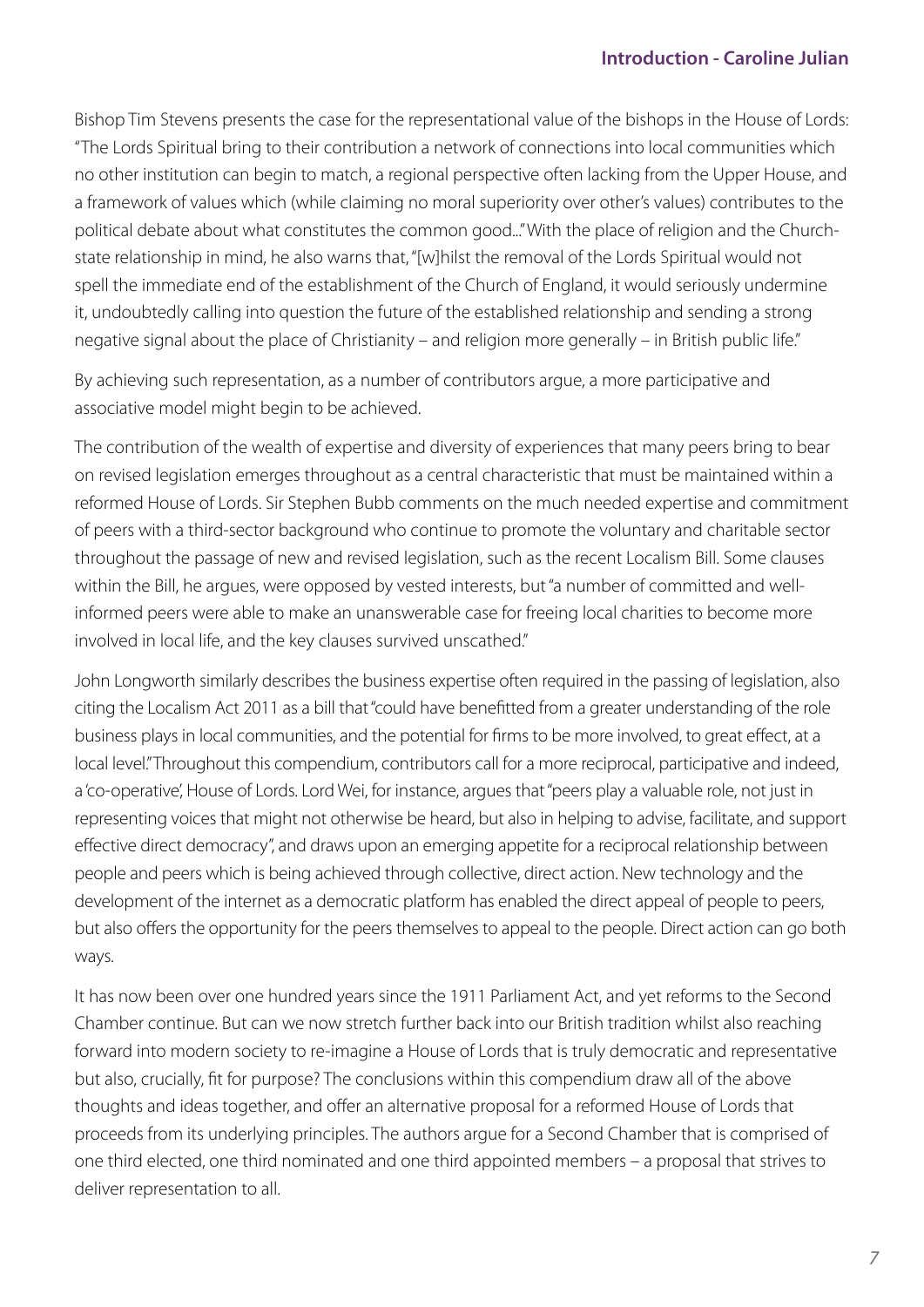#### **Our House: Reflections on Representation and Reform in the House of Lords**

It is only through a reflection on representation and civic value that we can begin to establish the House of Lords' relevance for modern society, and shape a House that is truly 'ours'.

This compendium emerges from the British Civic Life workstream, one of the three core workstreams of The ResPublica Trust. It marks the first in a series of projects on the British constitution, which endeavour to explore the role and value of our national institutions in promoting a civic, associative and participative democracy, and in cultivating virtue and character amongst representatives and within communities. Constitutional matters will become an increasingly important feature within our upcoming work, extending to the role and value of faith and the monarchy for British society and public life, and to wider debates concerning the constitutional relationships both within and beyond the United Kingdom. We envisage that this will interface with corresponding workstream activity on enhancing civic participation and citizenship across society.

*Warm thanks are due to all who contributed to this compendium, and those who have supported its central thesis. I would like to thank the ResPublica team for their support during this project, in particular our research assistants, Emma Baron and Beatrice Ferguson; and Professor Simon Lee and Professor John Milbank, trustees of The ResPublica Trust.*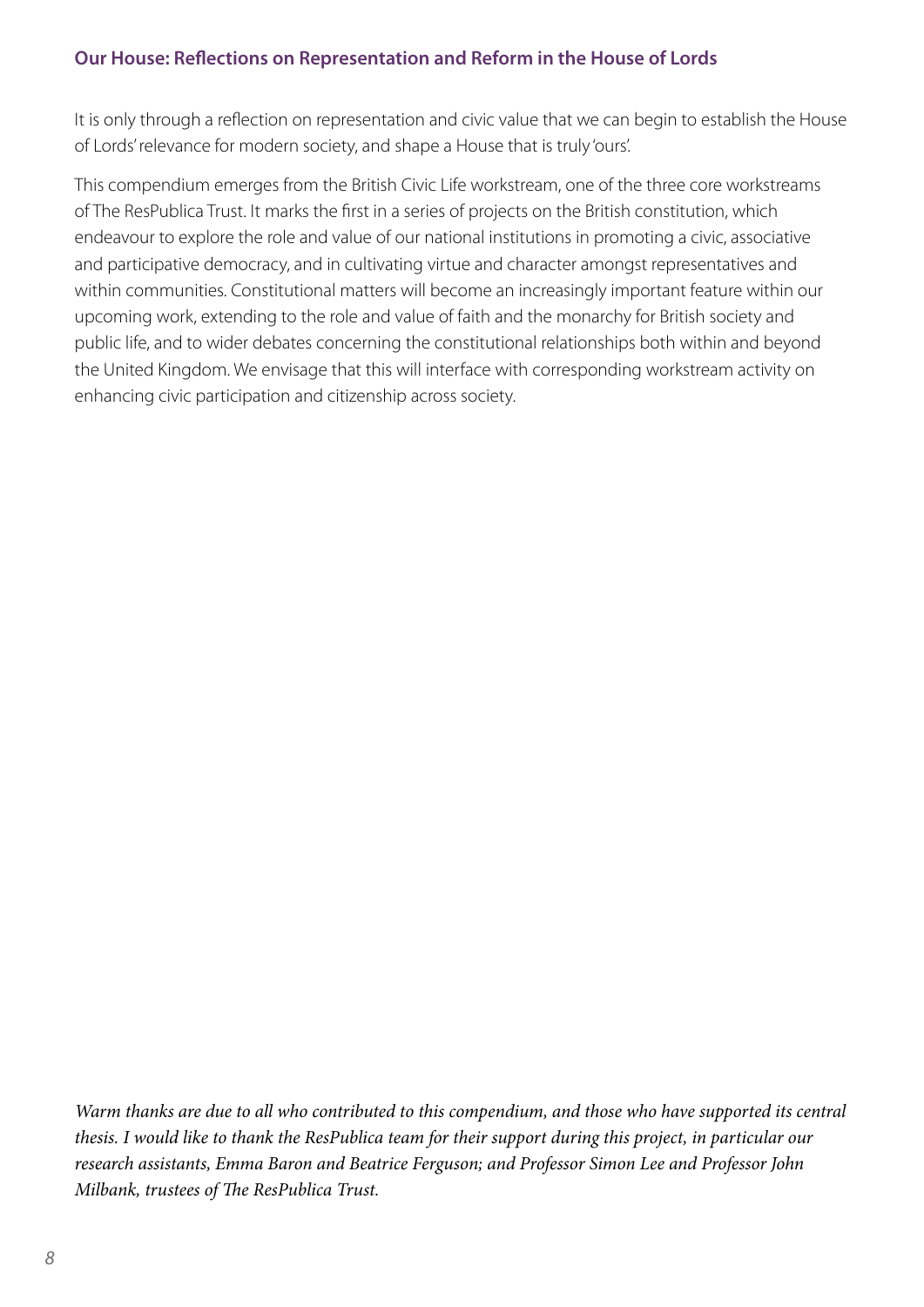## **2. A Statement from the Government**

### **Mark Harper MP**

The Government believes that people have a right to choose those who make the law. That is the most basic feature of a modern democracy.

The House of Lords does a good job in scrutinising legislation but is undermined by the fact it lacks democratic authority as it is not directly elected by the British people.

We sometimes hear the argument that the House of Lords is an irreplaceable repository of expertise, where people from all manner of professional backgrounds come together to check and revise legislation from the Commons. However, analysis in 2010 by Meg Russell and Meghan Benton showed that the most common former career of peers is in representative politics. Moreover, around two-thirds of peers already take a party whip. Elections will not make the House of Lords party political where it was not before.

The Government published proposals on House of Lords reform on 17 May 2011, as a draft Bill and accompanying White Paper. Consistent with the Government's Programme for Government, the proposals provide for a wholly or a mainly elected Second Chamber, with elections using a system of proportional representation.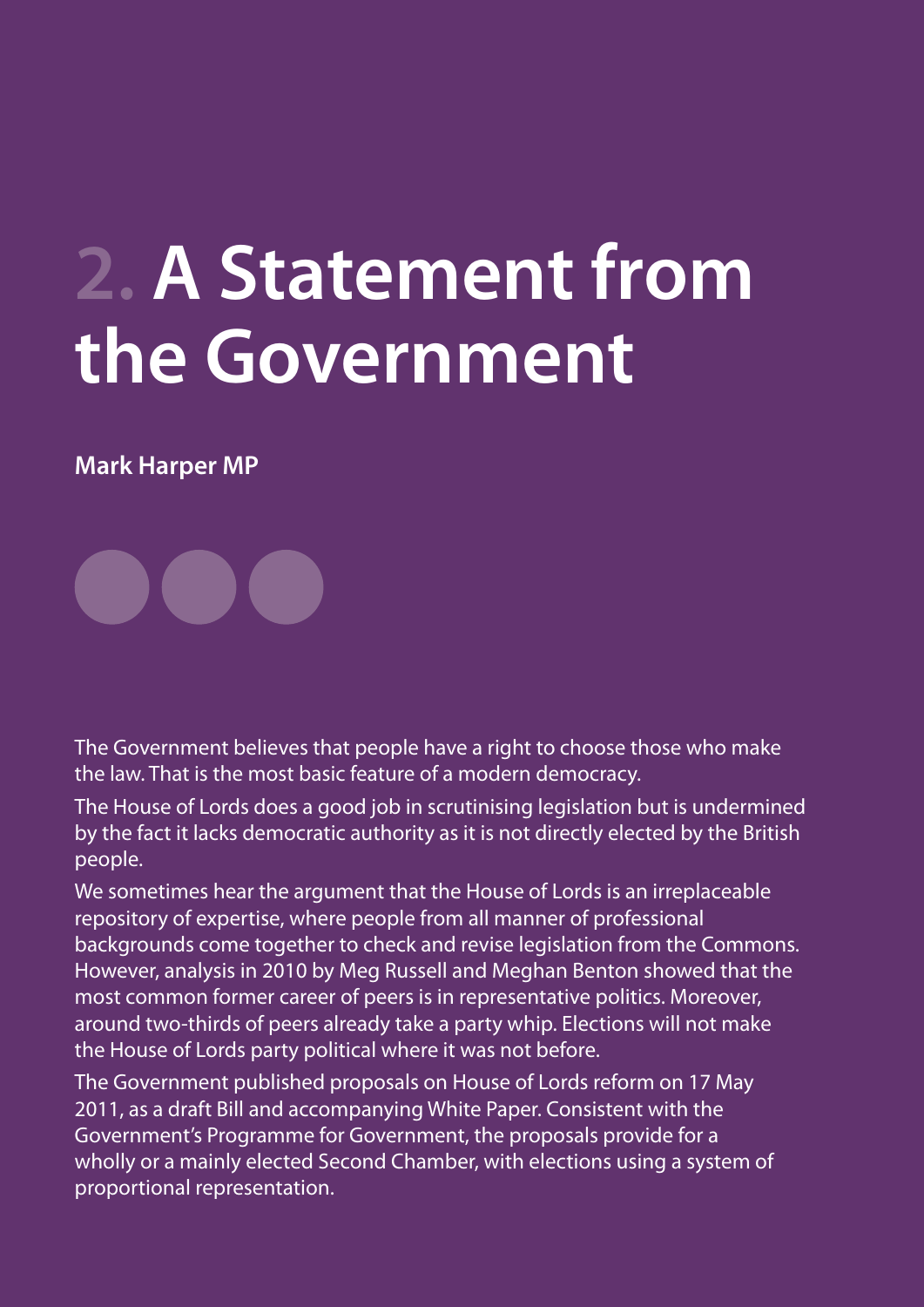

We have embarked on the next stage of a debate which has been ongoing for over a hundred years. Pre-legislative scrutiny will allow those inside and outside of Parliament to continue to debate all the issues. The Joint Committee on the draft House of Lords Reform Bill is due to report this March. The Government will continue to listen and act as far as possible on the basis of consensus. We made clear we are open to views on our proposals. However, the Government remains determined to act and to introduce a Government Bill as soon as possible, with a view to the first elections taking place in 2015.

At the last General Election, each major party committed to a more democratically elected second chamber. After the election, the Deputy Prime Minister established and chaired a cross-party Committee which met from June to December 2010. This Committee considered all the issues in relation to reform of the House of Lords. The Joint Committee has continued that process of cross-party consideration.

The Government intends that the House of Lords would maintain its current role. It would continue to be a revising chamber, scrutinising legislation and holding the Government to account.

The draft Bill sets out how a chamber which is 80% elected and 20% appointed would work, as this is the more complicated of the options. The accompanying White Paper does not however rule out a wholly elected House of Lords if there is a consensus for that at the end of the scrutiny process.

We propose that the members of the reformed House would be elected or appointed in thirds at the time of elections to the House of Commons. If there was an election to the House of Commons less than two years after the previous election to the House of Lords, there would not be an election to the House of Lords. In line with many second chambers around the world, it would be smaller than the first chamber. The Government proposes a reformed House of Lords of 300 members who would be expected to attend the House of Lords on a full-time basis when it is sitting. We believe a House of this size would be able to carry out the same range of work as the existing House. Currently many of its members have outside commitments or do not attend regularly. We have made clear however that we are open to alternative views on the size of the chamber.

Members would sit for a single non-renewable term of three Parliaments. Single non-renewable terms would enhance the independence of members of the reformed House of Lords. They would be able to take a long-term view without constantly considering the implications of their actions on their prospects for re-election. MPs would continue to be accountable to the electorate – a factor which helps maintain the primacy of the House of Commons.

The Government is committed to a system of proportional representation for elections to the reformed House of Lords. Proportional representation systems are based on multi-member constituencies. They allow the number of seats gained by each party to closely correspond to the number of votes cast for that party at an election. The Government believes that a proportional system will help the reformed House of Lords perform the same role as at present, but with more legitimacy. It will also differentiate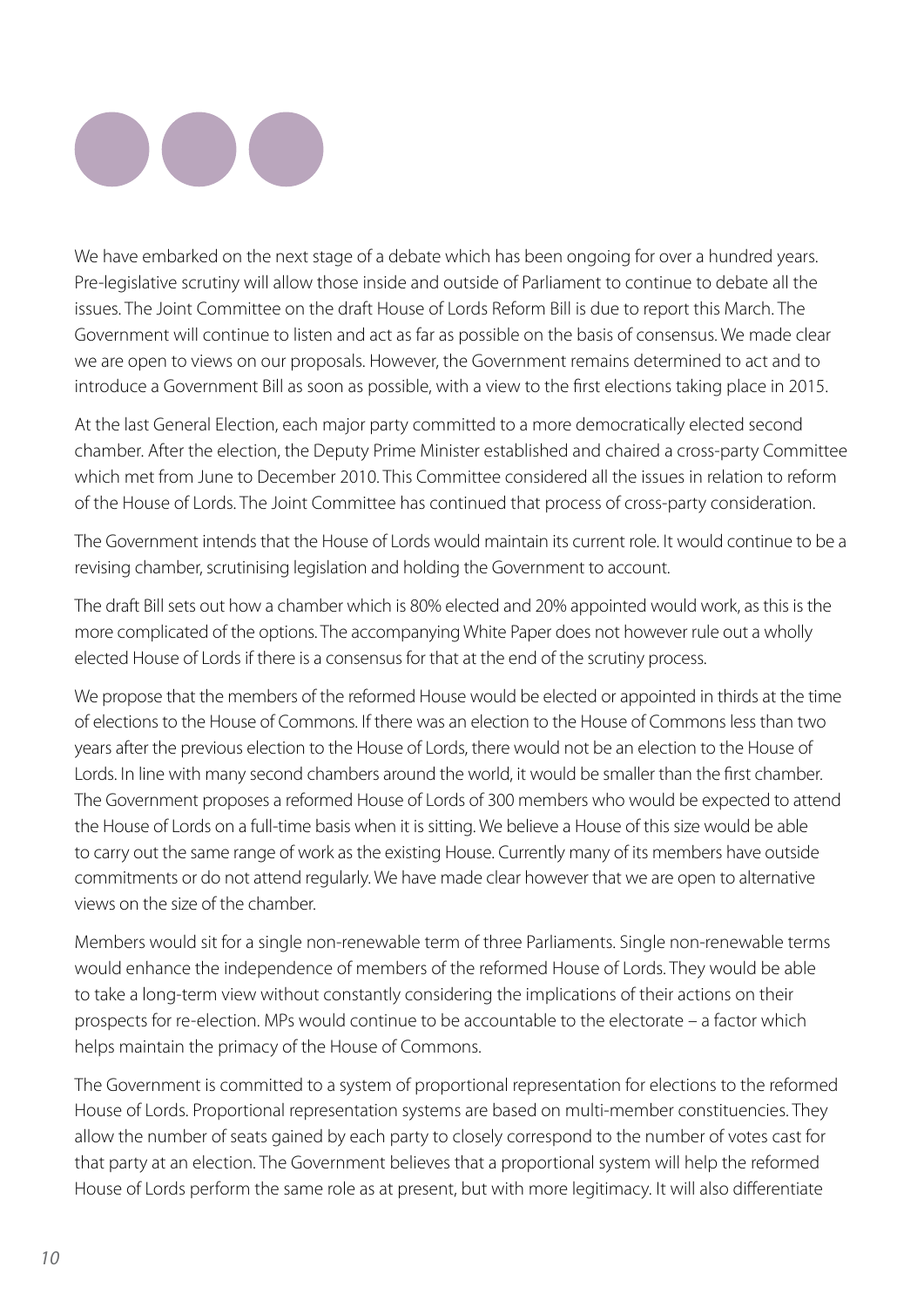#### **A Statement from the Government - Mark Harper MP**

the reformed second chamber from the House of Commons in two ways. First, electing members to the reformed House of Lords by a proportional system makes it likely that, as now, no single party will have a majority, enhancing the scrutiny function. Second, the Electoral Districts proposed for the reformed House of Lords will be different from the constituencies which MPs are elected to represent. If 80 members were elected at each election, that would mean roughly 570,000 voters to each member, compared to the approximately 75,000 voters represented by each MP. Differences like these would ensure that the mandate for members of the House of Lords is complementary to the important work carried out by MPs and their link with their constituents.

The Bill and White Paper set out how a single transferable vote (STV) electoral system would work. STV is a form of proportional representation in which electors may vote for individual candidates using numbered preferences. Votes for one candidate can transfer to other candidates where they can no longer influence the result, either because they are held by a candidate who already has enough votes to be elected, or because they are held by a candidate who, at a certain point, has too few votes to compete with other candidates.

STV offers a clear link between voters and individual candidates as candidates are elected solely on the basis of the votes they themselves achieve. The Government considers that STV can therefore help to preserve the independence of thought that is one of the best things about the existing House of Lords. However, the White Paper acknowledges that a list-based system would also fulfil the Coalition Agreement commitment to a proportional electoral system, and is open to views on whether such a system should be used.

The Government proposes that the multi-member Electoral Districts would be recommended by a panel of independent experts. The district boundaries would be permanent with the number of seats reallocated every 15 years according to electorate.

If the House of Lords were to be 80% elected, a statutory Appointments Commission would handle nominations of the 20% appointed members, who would be expected to be non-party political.

If the House were not wholly elected, there would be a continuing role for some Church of England Bishops, eventually reducing to a maximum of 12 in number. They would not count towards the 20% appointed members, but would be supernumerary. There would be no other specific religious representation.

Members would receive a salary and pension, to be set by the Independent Parliamentary Standards Authority. The draft Bill includes provisions for resignation, expulsion and disqualification. The taxdeeming rules which already apply would continue. The link with the peerage would be broken; this would revert to being just an honour. There would be no re-election or re-appointment for those who had served a full term. There would be a cooling-off period of four years during which former members of the Lords would be ineligible to stand for election to the House of Commons.

The Government proposes a long period of transition over three elections during which existing peers would remain as transitional members. The draft Bill sets out one option – one third of the existing members of the House would leave at the time of the first election, and a further third at the time of the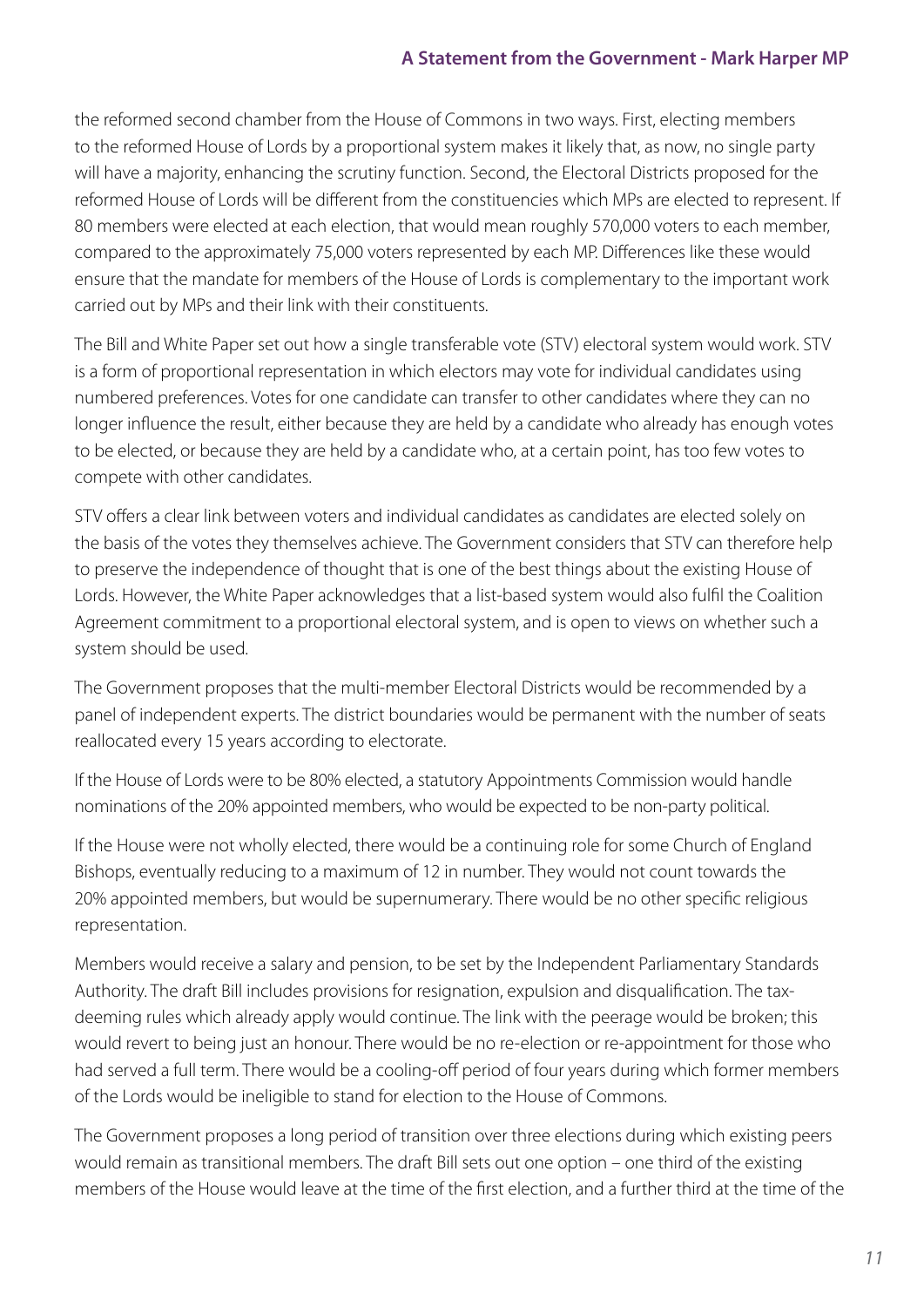#### **Our House: Reflections on Representation and Reform in the House of Lords**

second election, with the remaining peers going at the time of the third election. The draft Bill does not spell out how the members would be chosen; it is left for the House of Lords and the parties to decide. The White Paper includes two other options – reducing the House to its final size of 300 immediately, or allowing all existing members to remain until the third group of elected members arrive.

Much of the debate following the publication of the draft Bill and White Paper has focused on the powers of the House of Lords and its relationship with the House of Lords.

Many Parliamentarians have claimed that a House of Lords which is wholly or mainly elected would challenge the primacy of the House of Commons. However, the primacy of the House of Commons is not solely based on the fact that it is elected and the House of Lords is not. The Parliament Acts of 1911 and 1949 provide the basis of the relationship between the two Houses, but this relationship is also governed by convention. Primacy also rests in the fact that the Prime Minister and most of the Government are drawn from the House of Commons.

The Government does not plan to make any changes to the formal powers of the House of Lords. The Parliament Acts will remain in place. The draft Bill includes a provision which states that nothing in the Bill will affect the respective powers of the two Houses and the relationship between them and that the House of Commons would remain the primary House of Parliament. The Government believes this is the best way of ensuring that the powers of the House of Lords and the way they are exercised should not be extended.

Other features of the reformed House of Lords – its size, electoral cycle, voting system, and the terms of its members – would keep it distinct from the House of Commons.

The Government believes that the package of proposals it has put forward will give the House of Lords more democratic legitimacy, but enable it to preserve the best features of the present House, while maintaining a clear distinction between the composition of the House of Lords and the House of Commons so that they remain complementary.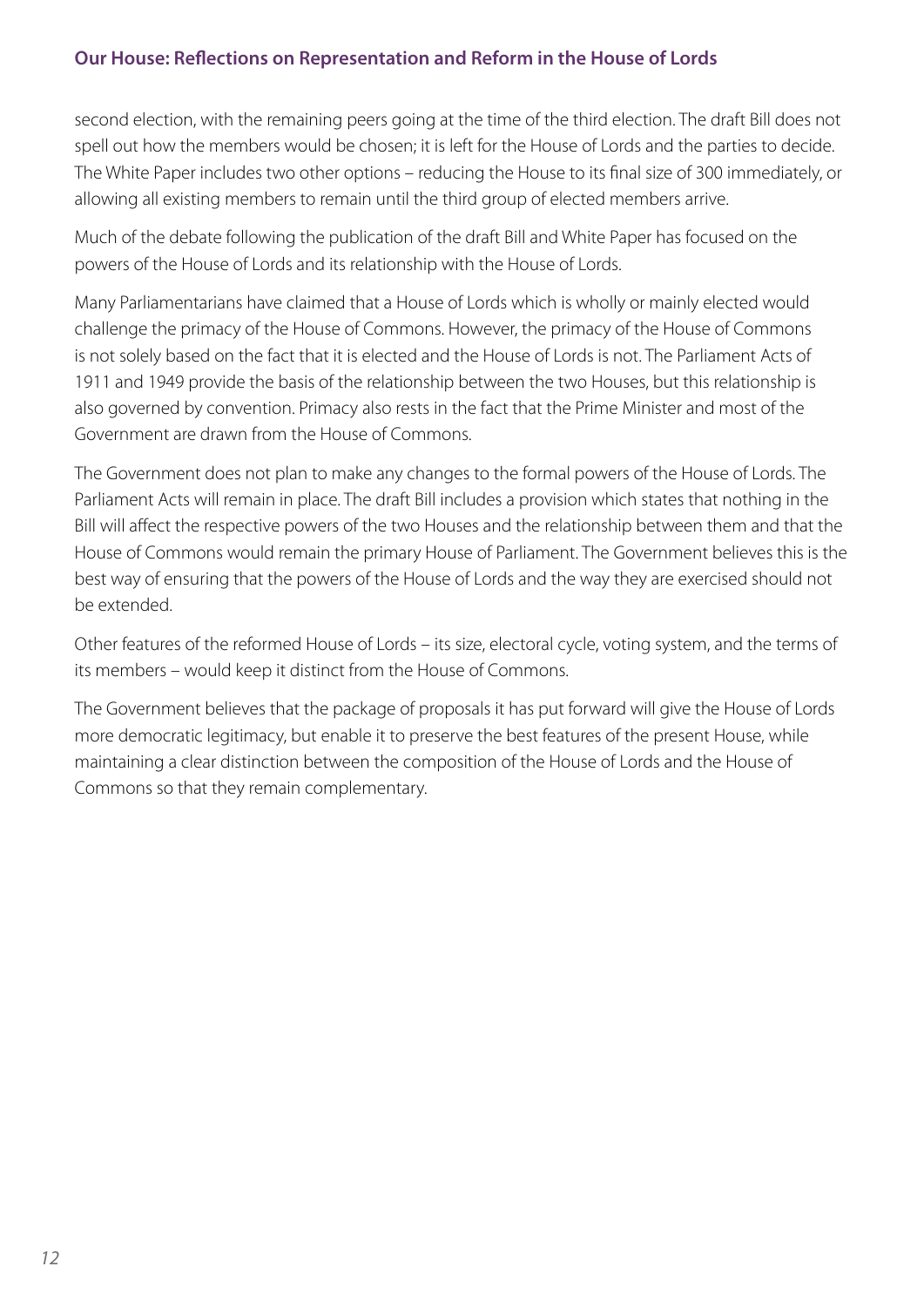# **3. A Truly Representative Lords**

### **Frank Field MP**

Much of the previous government's time was spent on reforming our constitution. In none of the background papers, nor in the subsequent debate, did any Minister set out the principals which underpin British democracy and how the proposed reforms would strengthen our democratic institutions.

Much of our constitution has over the past decade been remodelled out of all recognition. But reforms have been undertaken absent mindedly with respect to how they have affected the democratic principles that form the political culture of this country. Reforming the House of Lords offers what might be the last opportunity to reform part of our constitution by principal rather than by mere fashion.

Representative and Responsible Government by A. H. Birch is, in my view, the best study to date to have set out the constitutional principles that underpin our democracy. Here I wish to concentrate on how the term 'representative' has become one of the two pillars of our constitution and how this idea ought to be the guiding principal for reforming the House of Lords.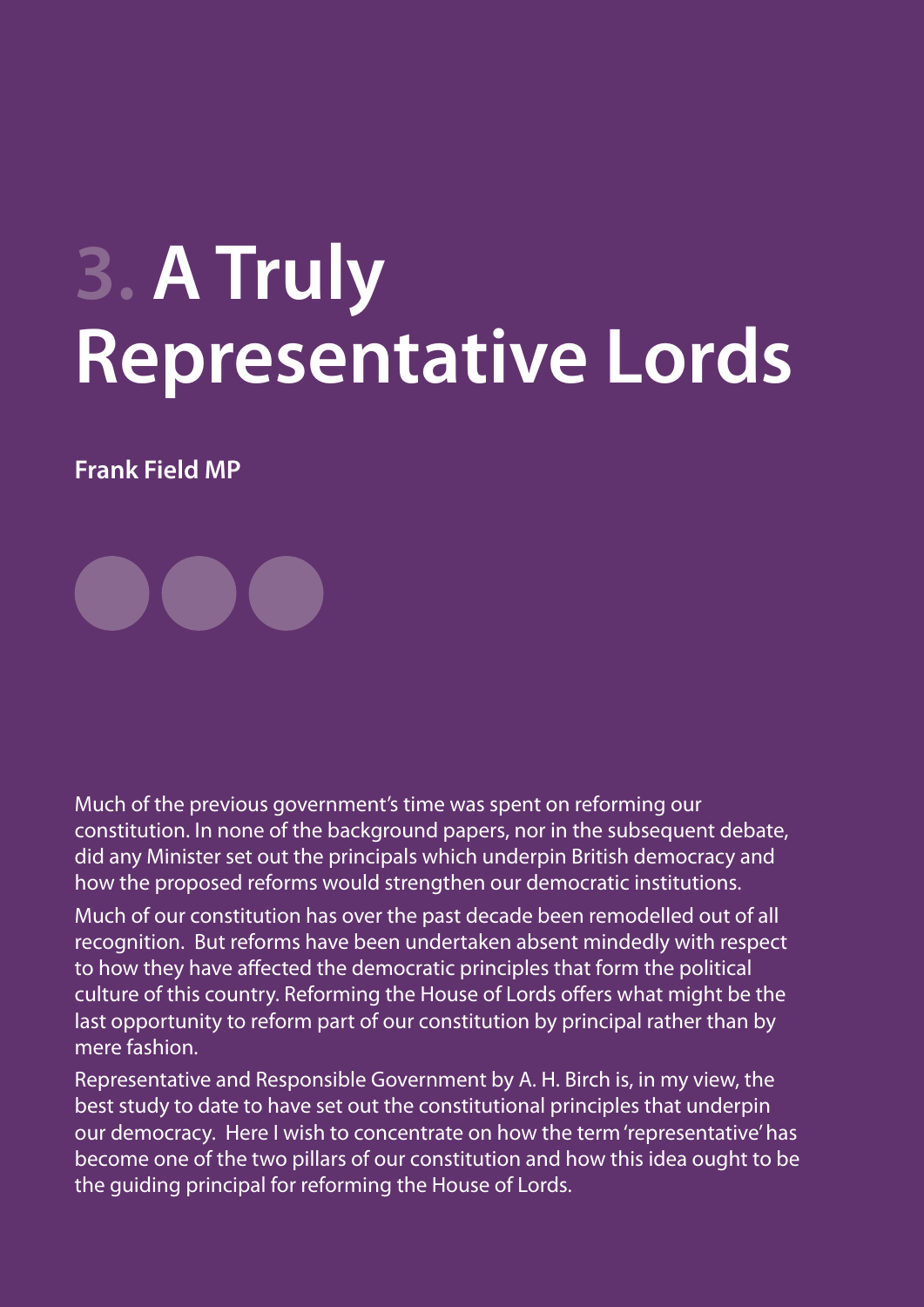

Representation has four meanings in our constitution. First, the term is used of someone who has been freely elected on the universal franchise and is dependent on his or her constituents for re-election. Second, the term 'representative' can be viewed as an agent or delegate. The origins of democracy within the trade union movement were focused within the local branch meetings, which mandated delegates to represent the decision of the branch at higher meetings of the union. It was once common to see Labour MPs acting as representatives in this sense of the term. Third, the term 'representative' signifies that a person is typical of the group that has elected them. MPs are seen to be representative if they mirror not so much the main characteristics, but the views of the group that elects them.

There is a fourth meaning given to the term 'representative'. From earliest times, membership of the Commons was based on the idea of group representation, i.e. the individual in the Commons represented the whole of their area, and not just the very small number of people who had the vote. Indeed, the first squires called to Parliament were chosen on the basis that they would be able to speak for their whole area and, because of this, be able to enforce locally any taxation Parliament agreed. Members of the House of Commons were not therefore representing individual interests, in theory at least, nor simply the interest of the majority of voters. The representation of a whole area is still effective when a constituency is engulfed in crisis. The local MP in such circumstances is expected to defend his or her patch, even if it means defying their government.

The representation of groups in our constitution is almost as old as the representation of particular areas. And the idea of group representation continued to play one of the effective representative roles in our constitution right up to the sleaze crisis that engulfed John Major's government. Individuals were then found to have taken money to represent outside interests in the Commons. Following the goading by the Nolan Report, the Commons, instead of expelling the offending Members, barred the professional representation of interests within its walls. This move was a violent assault on the richness that has been attached to the meaning of representation in our democracy. It was an absurd position to adopt but that is where the debate rests for the moment.

The work of the Commons over the centuries had been deeply enriched by the group knowledge that has been brought to its proceedings, be they specialisms from doctors, trade unionists, teachers, lawyers, nurses and so on. All individuals who belong to such groups are now careful to the point of inaction not to represent their group interests. Not so in the House of Lords where such specialist knowledge is treasured. Given that the Commons has stripped out this form of representation from its proceedings, might not we strengthen it in our Parliamentary system? Might not this idea of representation be the starting point for Lords reforms rather than trying to impose a form of election on the Lords which is most appropriate to the Commons?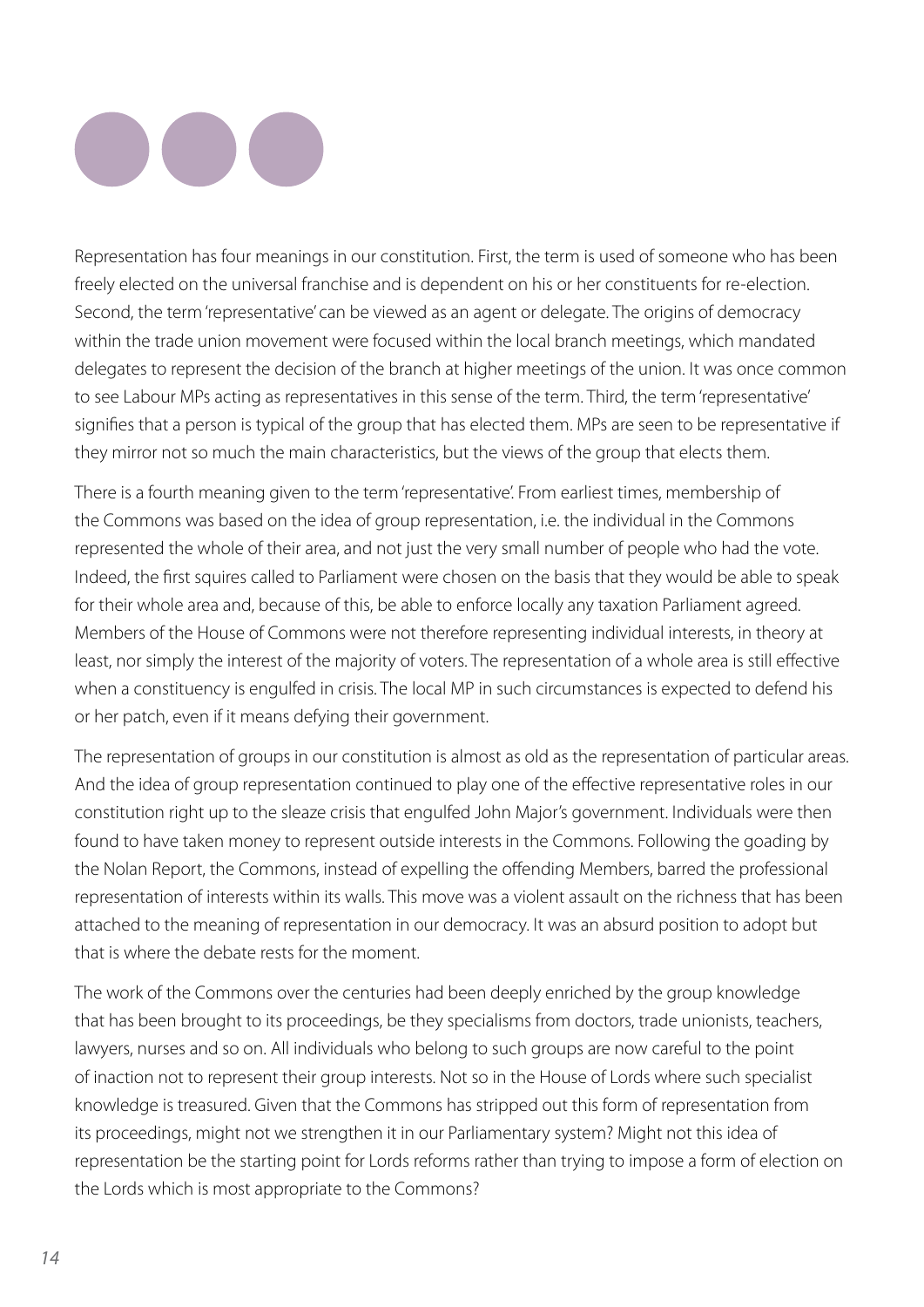#### **A Truly Representative Lords - Frank Field MP**

A radical Lords reform could be based on seeking the representation of all the major legitimate interest groups in our society and of using the idea of the 'Big Society' as a means of strengthening how representation works in our democracy. There would be a need, of course, to establish a Reform Commission with the duty to begin mapping out which group interests should gain representation, and at what strength. So, for example, the Commission would put forward proposals on which groups would have seats to represent local authorities and voluntary interests, to represent women's organisations and interests, the interest of trade unions, employers, industrialists and businesses, the cultural interest of writers, composers as well as the interests of the professions including those involved in health and learning. The representation specifically of local authority associations would ensure that the different regions of the country have voices in the Upper Chamber. And so the list would go on with the seats for Anglican bishops shared between other denominations and faiths.

The Commission's second task would be to approve the means by which each group elects or selects its own representatives. The Commission should be encouraged to approve a diversity of forms of election, rather than simply enforcing that which has been accepted by the Commons. Some groups already elect their group representatives. Other groups might wish to adopt a form of indirect election.

Reform of the House of Lords along these lines offers this Parliament a last chance to rebuild within our system one of the key meanings that has until recently been given to the term 'representative'. It would be a reform that resulted in giving legislative power to the 'Big Society', which has sought to act as a bulwark against a too powerful state. It would be a reform that strengthened our democracy without setting the Commons and Lords into a state of near permanent political warfare. And it would be a reform that might, for the first time, enthuse the electorate with the politics of constitutional change.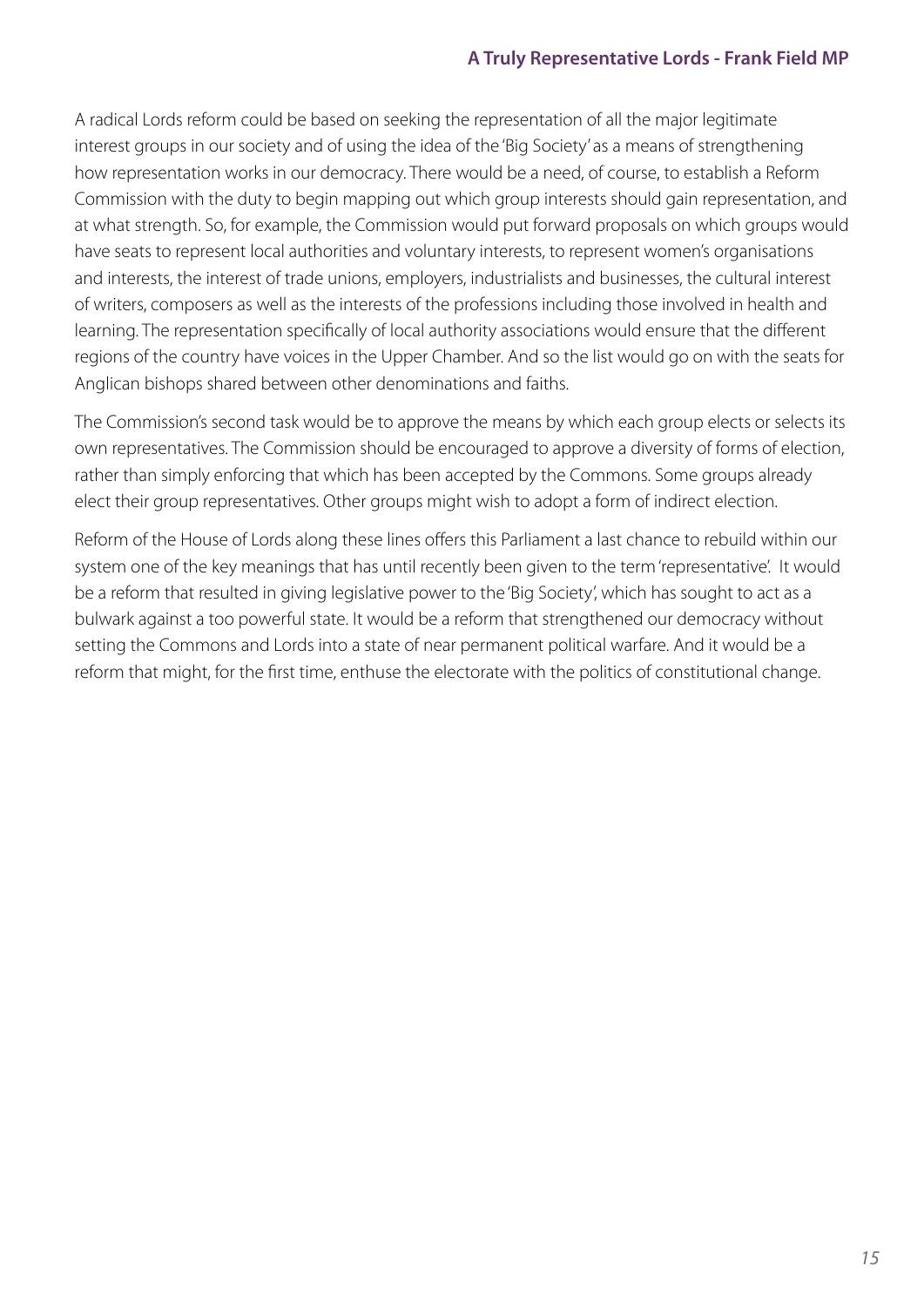## **4. Association and Civic Participation**

**Dr Adrian Pabst**

What do we mean by 'democracy' and 'representation'? And what institutions and practices make our polity genuinely more democratic and more representative? It is commonly supposed that 'democracy' is synonymous with 'election' and that 'representation' concerns individuals or a majority of voters rather than communities, groups or associations. For some time now, Britain has seen a shift towards an 'individualistic' form of representation that is paradoxically compatible with the growing power of the central state. The only real alternative is to move towards an 'associative' form of representation that strengthens civic participation. This essay will argue that the associative model is more democratic and more representative because it reflects and fosters the bonds that bind us together as members of communities and associations across the land.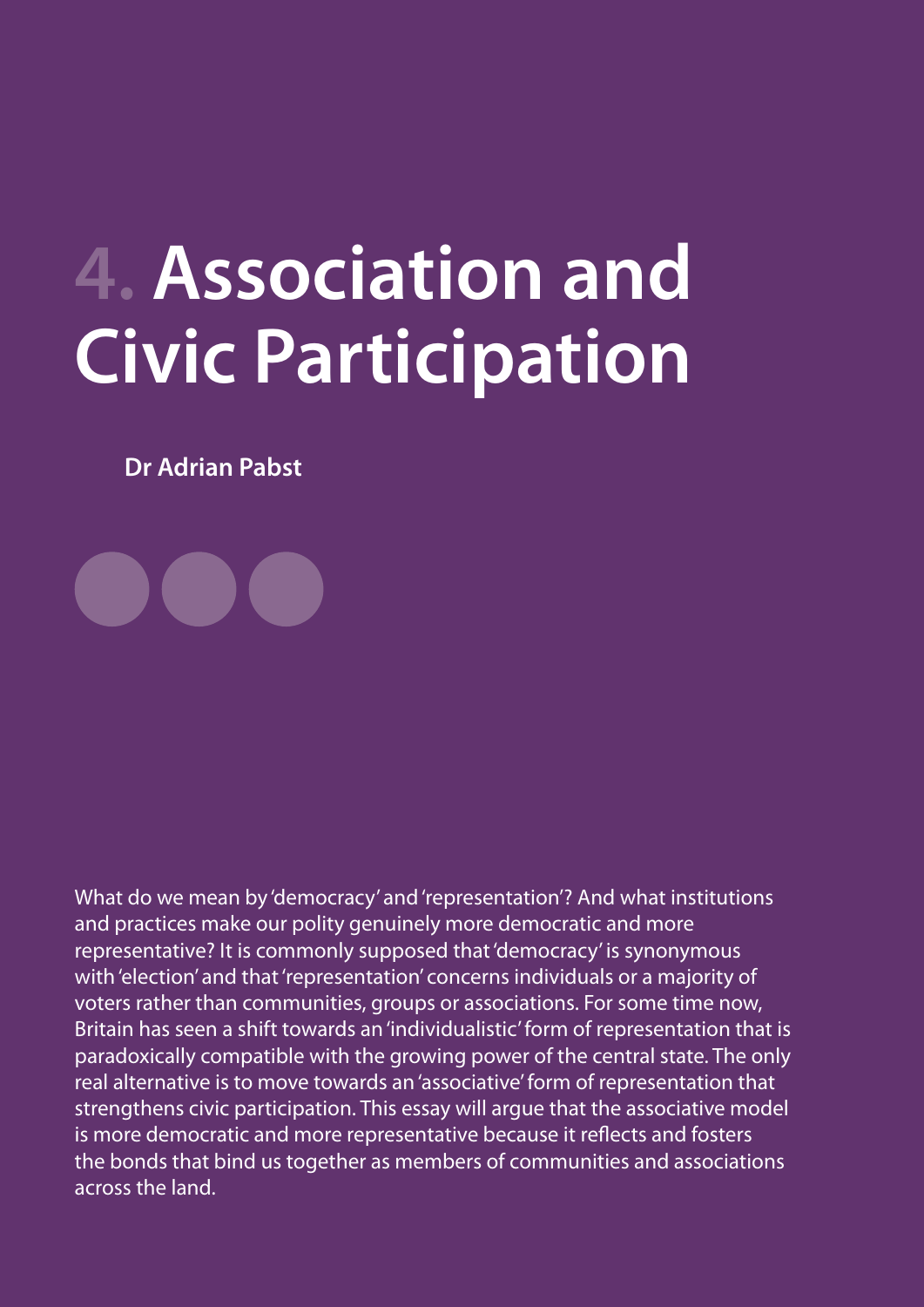#### **Representation in Crisis**

Political representation is in crisis. The principle of representative democracy is not in question, but evidence abounds that a growing number of Britons are sceptical about the main institutions and practices, notably the state of political parties and elections. Among the numerous indicators are, first of all, a decline of trust in government and parties. According to the 2012 Edelman Trust Barometer, general trust in government in the UK has fallen to 41%,<sup>1</sup> which represents an all-time low and reflects a long-term downward trend. Second, membership in political parties has collapsed, with both the Conservatives and Labour seeing the number of their members plummet from several million in the 1950s to just over a million in the 1990s to barely more than 100,000 in 2011. The proportion of voters who are party members and/or activists has dropped from about 20% in the 1970s to less than 1% today.

Third, British general elections have seen a historic fall in voter turnout since 1945 from an average of nearly 80% in the 1950s and 1960s to 59.4% in 2001. Connected with this is a series of related trends such as growing abstention and increasing levels of alienation from formal politics. Fourth, there is a widespread sense of popular powerlessness and the inability of ordinary citizens to shape their daily lives – a sentiment that is shared by an overwhelming majority of young people. Taken together, these developments point to a hollowing out of democratic representation – an evolution that can only be described as a process of de-democratisation and the rise of a post-democratic polity: the formal institutions of representative democracy remain in place but actual practices weaken and power is concentrated in the hands of 'old elites' and 'new classes'.2

Political representation in the UK is further undermined by a growing centralisation of power and an increasing concentration of wealth. While devolution has transferred some powers to lower levels, Britain still has the highest ratio of electors to elected officials of all Western European countries – a massive 2,605 voters per representative, compared with a ratio of merely 116:1 in France<sup>3</sup>. A mainly or even wholly elected upper chamber will do nothing to address this chronic problem.

The distance between the representatives and the represented, allied to rising income and asset inequality, has produced a disconnect between the governing elites and the people that is unknown since 1945. Little wonder that there is growing popular anger and outrage, as evinced by the August 2011 riots and the Occupy movement outside St. Paul's Cathedral. Both locally and globally, there is an implicit, inchoate awareness that big government and big business are colluding at the expense of society.4

There are other reasons to be wary of more elective representation at the expense of alternative forms of democracy. First of all, it is assumed that parliament should represent the will of the whole nation or at least the preference of the majority while respecting the rights of the minority. Paradoxically, the

- 3 Jenkins, S. (2004). Big Bang Localism. A plan to rescue British democracy, Policy Exchange [online] http://www.<br>policyexchange.org.uk/assets/big\_bang\_localism.pdf, p. 13.<br>4 Pabst, A. (2011) The Resurgence of the Civic, S
- tif/2011/11/29/the-resurgence-of-the-civic/

<sup>1</sup> Edelman Trust Barometer (2012). Global Result [online] http://trust.edelman.com/trust-download/global-results/ 2 Crouch, C. (2004). Post-Democracy. Cambridge: Polity; Pabst, A. (2010). The Crisis of Capitalist Democracy, Telos 152, pp. 44-67.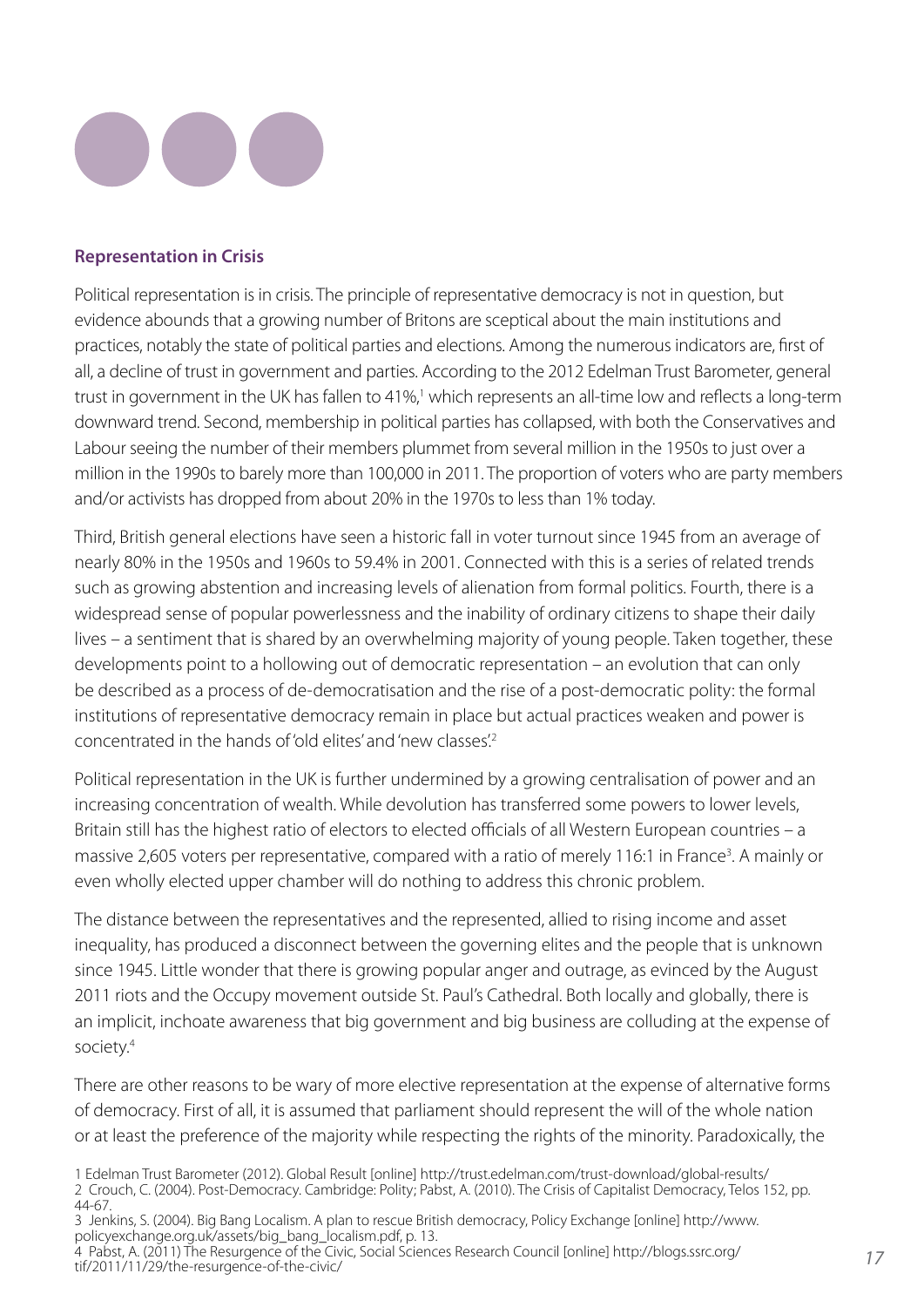### **A Social Purpose**

need to balance the views and interests of both majorities and minorities leads modern representative democracy to abstract from both in favour of an artificial 'general will' that represents neither. Disconnected from ordinary citizens, elected officials represent their own preferences and priorities rather than those who are supposedly 'represented'. Moreover, the division of the people into either isolated individuals or a monolithic collectivity – or indeed both at once – ignores the more natural, organic bonds that bind us together in families, communities, associations and corporate bodies. It is precisely this plurality of interlocking groups and the shared discernment of the common good that the House of Lords has traditionally sought to represent.

Second, the modern focus on the 'general will' shifts the emphasis not just from the citizenry to the single sovereign centre but also from parliament to the executive. In a representative democracy, elected officials have to be licensed to decide, as they cannot constantly consult their constituents. Without the participation of other bodies in the decision-making process, however, representatives will pursue their own interests disguised as the 'general will'. Or else they will delegate yet more power to the government that becomes an interested party of its own. Under the guise of representative democracy, executive power endlessly increases at the expense of sovereign parliament, as John Milbank has suggested.<sup>5</sup> An elected Upper Chamber would merely reinforce the control of the governing party (or coalition) over the nominally independent, separate legislature.

Third, democratic representation has served to empower both the central state and the 'free' market to the detriment of society. The collusive complicity of big government and big business has produced a 'market-state' that ties local economies and national politics into the world economy and a transnational system of power. In that process, political sovereignty and private commerce converge and are gradually abstracted from the social relations and civic bonds in which they were traditionally embedded.<sup>6</sup> By contrast, with the global 'market-state' and the self-corruption of representative democracy, a properly configured House of Lords can serve as a kind of 'meta-guild' or a 'corporation of corporations' wherein cities, regions, professions and religious communities are given a voice in the governance of the realm (as the next section will set out in greater detail).

Thus democracy is not limited to the will of the individual or the will of the collective but extends to the needs and interests of communities, groups and associations – Edmund Burke's "little platoons", Alexis de Tocqueville's town-halls and G.D.H. Cole's guilds. As such, a genuinely democratic politics is as much about continuous civic participation in the public realm as it is about the regular election of representatives by the represented in a free, fair and competitive contest.

Traditionally, Britain's model of mixed government has always combined the rule of the 'one', the 'few' and the 'many' – the Sovereign monarch, the Lords and the Commons. Going back to Anglo-Saxon England in the 7th century and Magna Carta, the rule of the 'few' consisted in providing guidance of the wise. Indeed, the best example is the assembly of the Witenagemot or "meeting of wise men", which over many centuries developed into the upper chamber of the British Parliament.<sup>7</sup> This, coupled with the rule of the 'many', progressively limited the power of the 'one' and avoided the kind of monarchicalclerical absolutism that elsewhere in the West gave rise to violent revolutions.

*18* 7 Liebermann, F. (1961) The National Assembly in the Anglo-Saxon Period, reprinted (New York: B. Franklin).

<sup>5</sup> Milbank, J. (2012) Blue Labour, The Return of the Social and the Role of Religion, In: I. Geary, ed. (2012) What is Blue Labour? London.

<sup>6 ″</sup>The 'sovereignty' of modern government is just as abstractly equivalent to the voices of all, as the operation of money and<br>capital in the marketplace is abstractly equivalent to each person's silent choices. And just a 'represent' the multifarious decision of private actors, so also elected 'representatives' claim to speak and act in the name of the people". Ibid. p.18.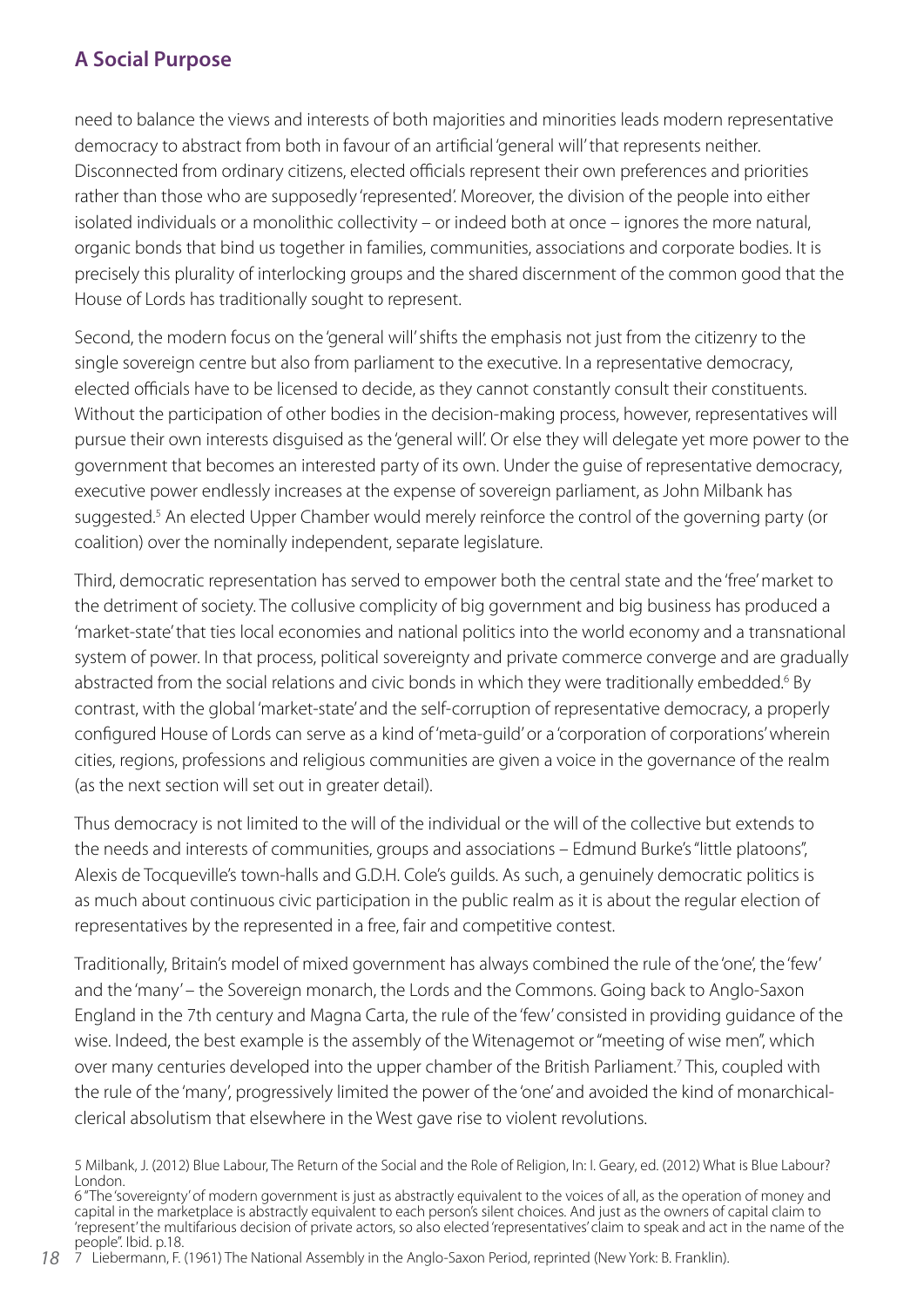#### **Association and Civic Participation - Dr Adrian Pabst**

A parliamentary democracy based on elections represents the will of the people, defending the interests of the majority while safeguarding the rights of the minority. Yet at the same time, democratic representation can lead to an "elective dictatorship" (Lord Hailsham) if it shifts power from the dispersed citizenry to the sovereign centre and from parliament to the executive – empowering both the state and the market at the expense of society. A U.S. – or French-style absolute separation of power produces either political paralysis and institutional stalemate or else a super-presidential system that is incompatible with the British tradition of mixed government. If, broadly speaking, it is the case that the Sovereign monarch embodies the rule of the 'one' and the House of Commons constitutes the rule of the 'many', then it follows that the House of Lords marks the rule of the 'few'. The latter involves an associative model of representation that complements representative democracy.

#### **Democracy and Association**

At its best, the House of Lords promotes a politics of wise council and virtue that can correct political party interest and excessive executive power. In its current configuration however, the Lords falls well short of this ideal. Its composition reflects the ruling business elites and governmental classes more than it does the people and society at large. To restore a greater measure of virtue and 'guidance of the wise', the political traditions of pluralism and associative democracy provide a better resource for genuine reform than the formalism of majoritarian, electoral representation. The modern emphasis on the individual and the collective neglects the importance of autonomous, democratically self-governing groups and associations that mediate between the citizen, the state and the market. A properly functioning democracy and market economy requires the active participation of such groups and associations. They are governed by social bonds and civic virtues such as trust that provide the glue for society and are necessary for both constitutional-legal rights and economic-contractual ties. Thus, one can develop a vision for the House of Lords that can pluralise power and moralise markets.

Key to this is the recognition that the representative democracy of the Commons needs to be counterbalanced and supplemented by the associative democracy of the Lords. Historically, it is true that the central state progressively subordinated the complex network of intermediary institutions. As G.D.H. Cole writes,

"There was a time, away back in the Middle Ages, when the State was only one of a number of social institutions and associations, all of which exercised, within their more or less clearly defined spheres of operation, a recognized social power and authority. During the period which followed the close of the Middle Ages, these other bodies were for the most part either swept aside or reduce to impotence; but the effect of their disappearance was not, except to a limited extent for a time in the sixteenth and seventeenth centuries, the assumption of their powers by the State, but the passing of the social purposes which they had regulated outside the sphere of communal regulation altogether. Thus the ground was cleared for the unguided operation of the Industrial Revolution in the eighteenth and nineteenth centuries, and the vast structure of modern industrialism grew up without any attempt by Society, as an organized system, to direct it to the common advantage".<sup>8</sup>

Compared with the 'market-state', the pluralist alternative is to eschew both capitalist markets and collectivist states in favour of voluntary and democratically self-governing associations. They cut across the false liberal divide between the purely private and the exclusively public sector by cooperating with

8 Cole, G.D.H. (1920) Guild Socialism. A Plan for Economic Democracy (New York: Frederick A. Stockes Co.), pp. 22-23.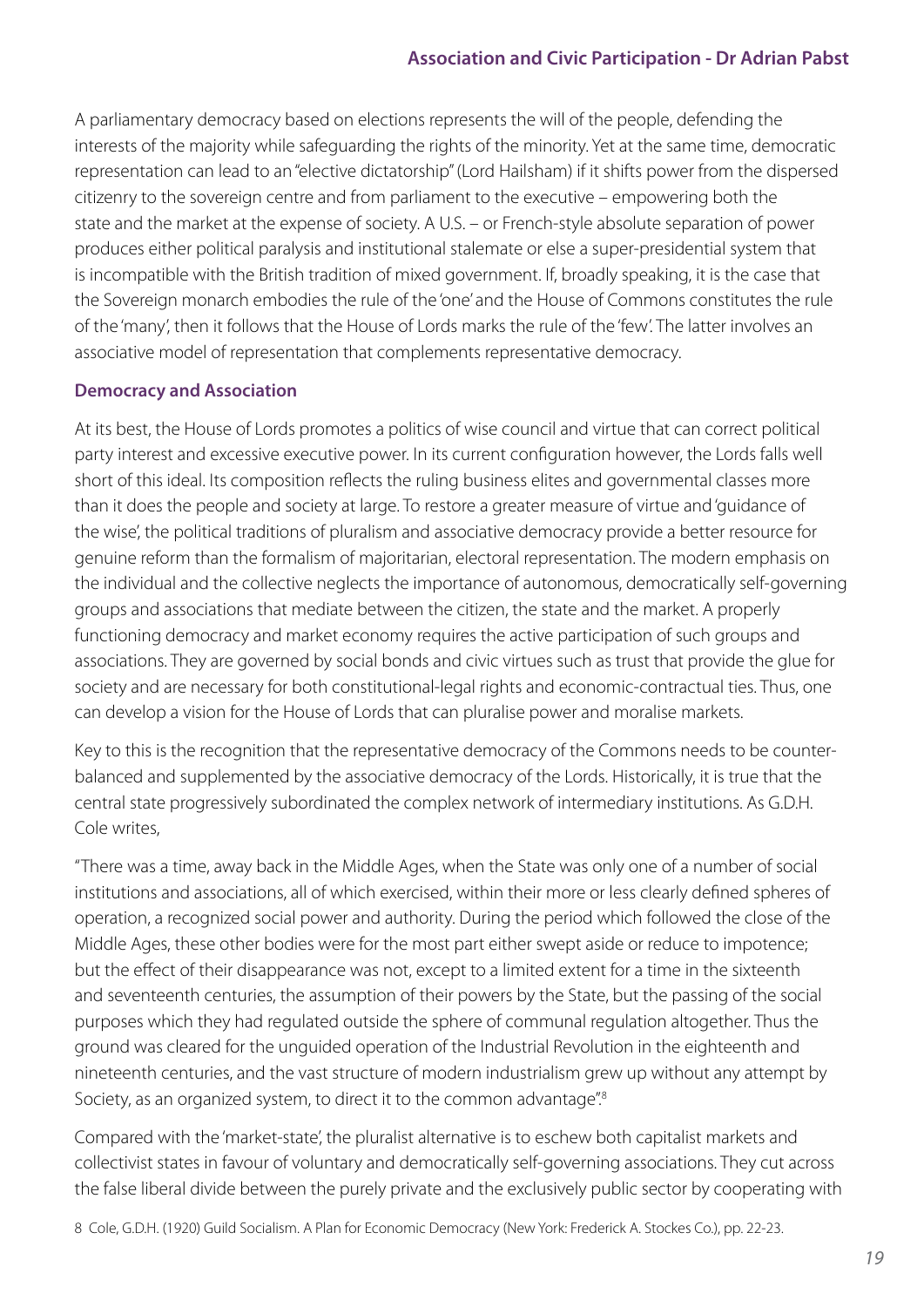### **A Social Purpose**

state authorities and market actors in the delivery of services such as health, education or welfare. As Paul Hirst suggests, this approach "aims to strengthen government in and through civil society; thus civil society takes on many of the attributes of the public sphere". The House of Lords is in some sense the natural, organic place for the representation and participation of civil society in the public, political sphere.<sup>9</sup>

Political authority is more effective, efficient and democratic if it is decentralised in line with the principle of subsidiarity, i.e. devolving power to the most appropriate level that promotes democratic participation and protects the dignity of citizens. By contrast, with centralisation and growing executive power, pluralism shifts the emphasis to an association of agencies that share power through cooperative links according to necessity and contingency. Paradoxically, a more devolved system needs to be guaranteed at the centre. Therefore a reformed Upper Chamber could uphold the primacy of civil society against the usurping of the state and the market.

The economy is not run according to the logic of 'free-market' competition or bureaucratic state planning but instead along more mutualist lines where firms are governed jointly by investors, managers and workers and financial investment includes a social purpose. Here the work of Karl Polanyi can extend Paul Hirst's idea of 'associative democracy' by democratising the market and mutualising the economy. Maurice Glasman puts this well:

"The paradoxical idea here is that the greater the diversity of democratic institutions that entangle capitalism in relationships based on knowledge and mutuality, the better the chances of releasing the energies of the workforce and generating growth. The more workers have power, the more efficient it is; the more that local communities engage in banking, the more sustainable the returns. This is about breaking the logic of short-term returns, which undermines long-term development".<sup>10</sup>

By representing cities, regions, professions and faiths, a properly configured House of Lords would help pluralise power and moralise markets by re-embedding politics and the economy in social bonds and civic virtues of the intermediary institutions of civil society.

#### **An 'Associative' House of Lords**

In principle and to some extent in practice, the House of Lords embodies the rule of the 'few' as 'guidance of the wise'. As such, it is uniquely positioned to uphold and strengthen the mediating role of localities, communities, professions and faiths. A wholly or mainly elected Upper Chamber would largely destroy this distinctive character and transformative potential. Instead of extending the vices of representative democracy, a proper reform would draw on the virtues of participatory democracy to create an associative Lords.

Specially, the Second Chamber would encompass a much wider variety of members than at present and a greater balance that is genuinely reflective of society. It could be part elected, part appointed and part nominated. Crucially, an associative Lords would not just enhance the legitimacy and authority of the Upper Chamber at the centre of British politics. It would also have the potential to transform the polity as a whole. In virtue of representing society in all its diversity, an associative Lords could play a crucial role in fostering civic participation across the land. Not unlike a cooperative, an associative Upper Chamber would give the citizenry a voice and a stake in the governance of their country. The presence

*20* quote at p. 69. 9 Hirst, P. (1997) From Statism to Pluralism. Democracy, civil society and global politics (London: Routledge), p. 32. 10 Maurice Glasman (2011) How to combine Hirst and Polanyi to create a strong argument for an embedded and democratic economy, in Andrea Westall (ed.) (2011), Revisiting Associative Democracy: how to get more co-operation, co-ordination and collaboration into our economy, our democracy, our public services, and our lives (London: Lawrence & Wishart), pp. 64-70,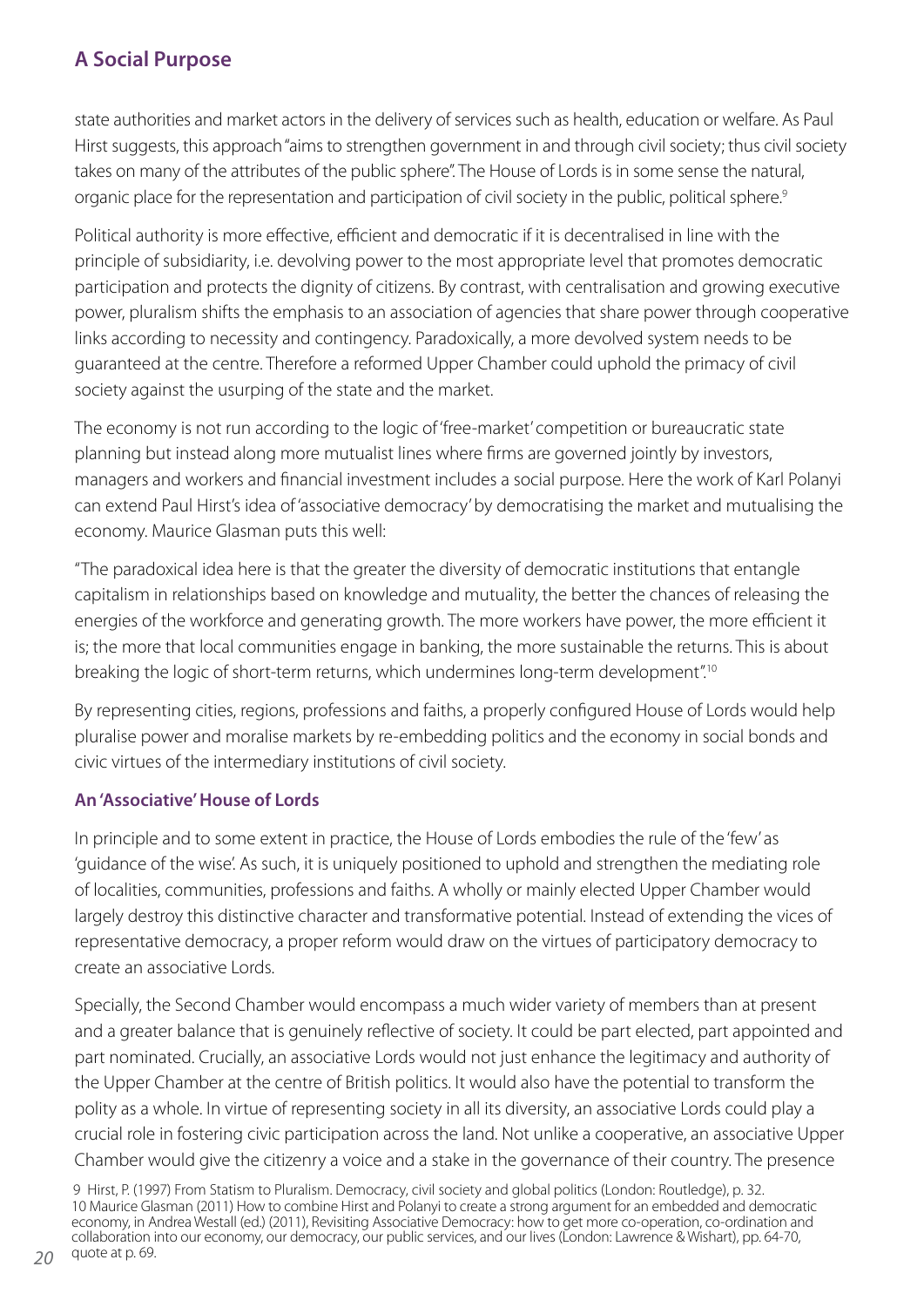#### **Association and Civic Participation - Dr Adrian Pabst**

of religious leaders would ensure that in matters of public importance the voice of faith is heard. No vibrant democracy can exist without a commitment to universal standards of truth, even if these are never fully known and always deeply contested. Similarly, the membership of representatives from cities and counties would provide an impetus for greater devolution and more local democracy. That is indispensable to the survival and flourishing of the Union, which was never meant to be a unitary state but has become one of the most centralistic entities in the Western world.

By recognising the contribution of professions to the common good, an associative Lords would also help promote the self-organisation of workers, employees and managers – starting with a reform of trade unions and employers' associations that are dominated by their bosses to the detriment of their ordinary members. Moreover, an associative Upper Chamber could serve as a 'meta-guild' or a 'corporation of corporations', as I have already indicated. In practice, this means that the Lords would defend the autonomy of guilds and associations. Historically, guilds were a key pillar of the polity. They mediated between families, households, communities and the state: according to Otto Gierke (who was a major influence on the British historian F.W. Maitland and the theorist John Neville Figgis), they "embraced the whole man" and represented "for its members a miniature commonwealth (Gemeinwesen in Kleinen)". In some measure, the Lords could uphold this ideal at the national level.

Likewise, guilds sought to develop and protect standards of excellence and honourable practices. For Gierke, they "made the colleagues have, in relation to one another, an earnest brotherly love for duty", if necessary by means of punishment and exclusion based on an ethos that combined extensive rights with strict duties and moral codes. Frequently organised as confraternities, craft-guilds participated in the life of the polity based on their own distinct 'legal personality'. An associative Lords could encourage the introduction of a constitutional status for professional and other associations. By analogy with a cooperative or a mutualised business, an associate House of Lords would help democratise decisionmaking, pluralise politics and moralise markets.

Finally, an associative House of Lords would support the Commonwealth at home and abroad by providing a sense of organic unity and concrete forms of cooperation. Indeed, the wider body politic of Britain and most members of the Commonwealth are neither a unitary state nor a glorified free-trade zone but instead an interlocking union of nations independently of the ultimate sanction of a single sovereign centre. Ultimately, this peculiarly non-modern legacy goes back to Greco-Roman and Germanic law and the unique fusion with Anglo-Saxon common law on the British isles. The Commonwealth brings together the rule of the 'one', the 'few' and the 'many' by building on the associative ties of society and offering a union of nations in all their diversity. As such, an associative House of Lord can in part embody the variety of bonds that bind together citizens across the Commonwealth.

By favouring the collusion of big business and big government, representative market democracy has undermined the associative ties binding together citizens and communities within and across localities, regions and the whole nation. The alternative to the post-democratic 'market-state' is a moral economy and a civil state. This alternative consists in pluralising power, moralising markets and building a civil covenant that blends proper political representation with greater civic participation. Against the global 'market-state' and the self-corruption of representative democracy, an associative House of Lords can serve as a kind of meta-guild – a 'corporation of corporations' wherein cities, regions, professions and faiths are given a voice in the governance of the realm.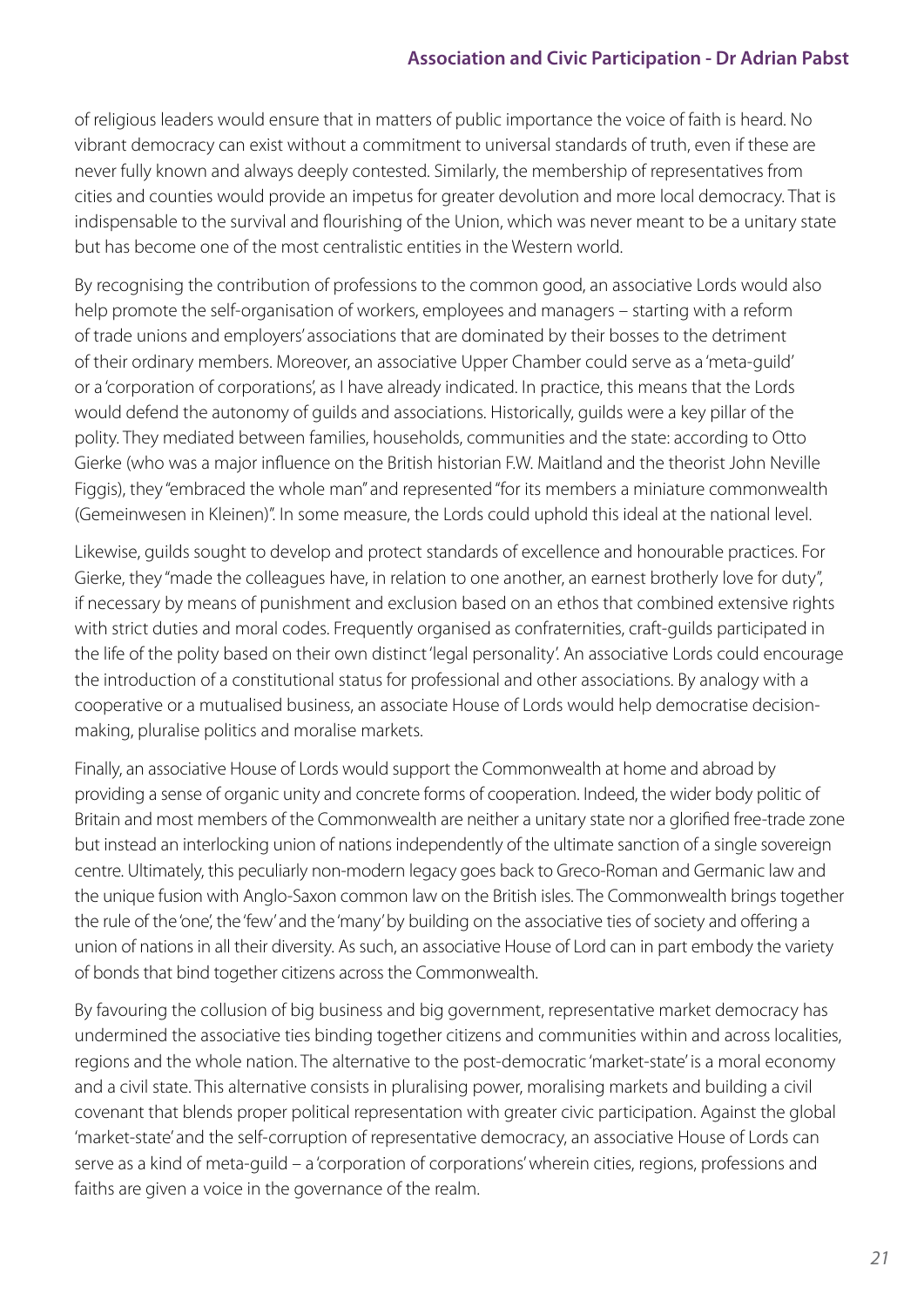## **5. Bicameralism & Representative Democracy: An International Perspective**

**Rafal Heydel-Mankoo**



The House of Lords has long suffered at the satirist's hand and is routinely portrayed as an out-of-touch, undemocratic and anachronistic private club. These hackneyed stereotypes, now indelibly embedded in popular culture, have spurred many of the calls for Lords reform; yet they obscure a plain reality: the increasingly diverse House of Lords is more representative of British society than the elected House of Commons, is better suited to serve the wider public interest and, in common with many upper houses, it performs a role as democratically vital as the lower house, through its championing of the constitution and human rights, its legislative review and executive scrutiny, and its defence of political minorities and opposition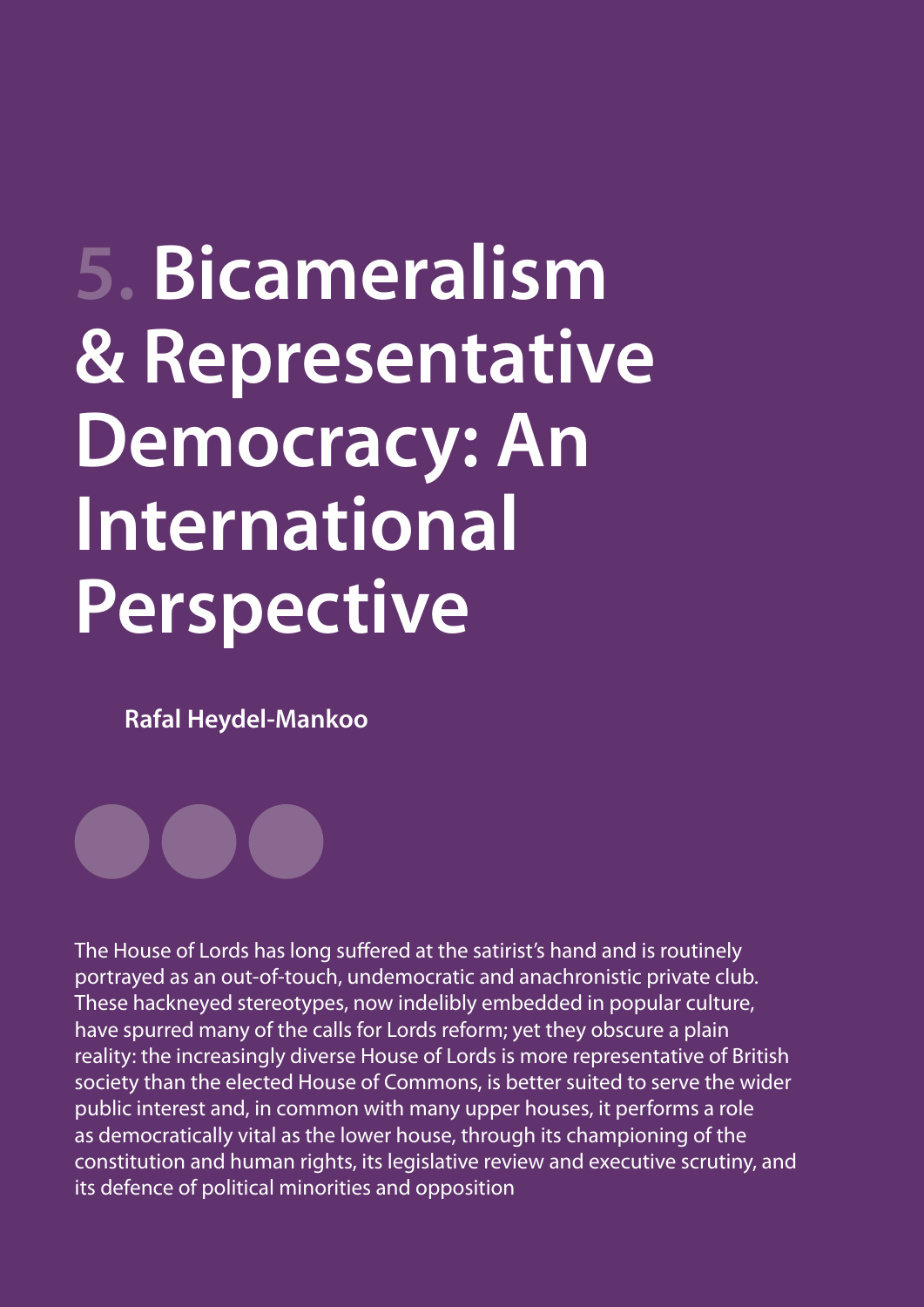Since the end of the Second World, with two exceptions (in 1974 and 2010 no party was able to win a majority of seats), each UK General Election has resulted in a majority government in which the winning party secured less than 50% of the electoral vote. In the 2005 General Election, for example, the Labour Party won a majority government of 355 seats with a 35.2% share of the vote, whilst the Conservative Party secured 198 seats with 32.4% of the vote and the Liberal Democrats won 62 seats with 22% of the vote. So it is, that in our parliamentary system, a government that represents the will of approximately one third of the nation can secure a Commons majority and enact, perhaps deeply divisive, legislation based upon a manifesto that was rejected by the majority of the electorate. A crude majoritarian might consider such a result inherently undemocratic.

Fortunately, liberal democracy is far more sophisticated and complex; it balances the interests of the electoral majority against other important values, such as the protection of human rights, the promotion of social justice and equality, and respect for political dissent, opposition and the representation of minority opinions. In advanced democracies, these fundamental values, essentially moral in nature, enjoy protection beyond the reach of the majority's will. Upper houses such as the House of Lords, comparatively free from party control and endowed with a long-term perspective untrammelled by the lower houses' short-termism, tend to be far better guardians of these basic values – often functioning as defenders of the constitution and fundamental rights.

In an effort to bring a different perspective to the political process, improve the quality of legislation and check the potential for unfettered legislative populism, many states have created upper houses with a membership that differs significantly from that of their lower houses – in some cases specifically admitting, by appointment or quota, learned experts or individuals from historically under-represented communities. This enables some second chambers, including the House of Lords, to perform a democratic role and be representative of society in a manner that is unachievable in a popularly elected lower house. In countries such as at the UK, this representative role in no way challenges the supremacy of the lower house – the Lords' relationship with the Commons is complementary rather than competitive.

Statistical analysis of the legislative process in overseas states suggests that bicameralism improves legislation and results in more predictable public policy that better reflects voter concerns, especially in countries where the policy originates in overtly partisan lower chambers.<sup>11</sup> This research also demonstrates that legislation enacted by a bicameral legislature comprising two chambers composed of different majorities and reflecting different interests, is likely to be more democratic and more representative of society's interests than legislation emanating from a unicameral state or a bicameral state with two chambers of similar composition.12 This is logical: to secure a bill's passage, a government will need to ensure that it appeals to a wider range of interests than might initially have been intended. Bills that successfully pass both chambers can be deemed to have attained the ultimate democratic accolade: a "supermajority".

<sup>11</sup> See Roger D. Congleton (2002) On The Merits of Bicameral Legislatures: Policy Stability within Partisan Polities, in: Manfred J Holler et al. (eds.), European Governance (Jahrbuch für Neue Politische Ökono- mie 22), Tübingen: Mohr Siebeck, pp. 29-49. 12 Ibid.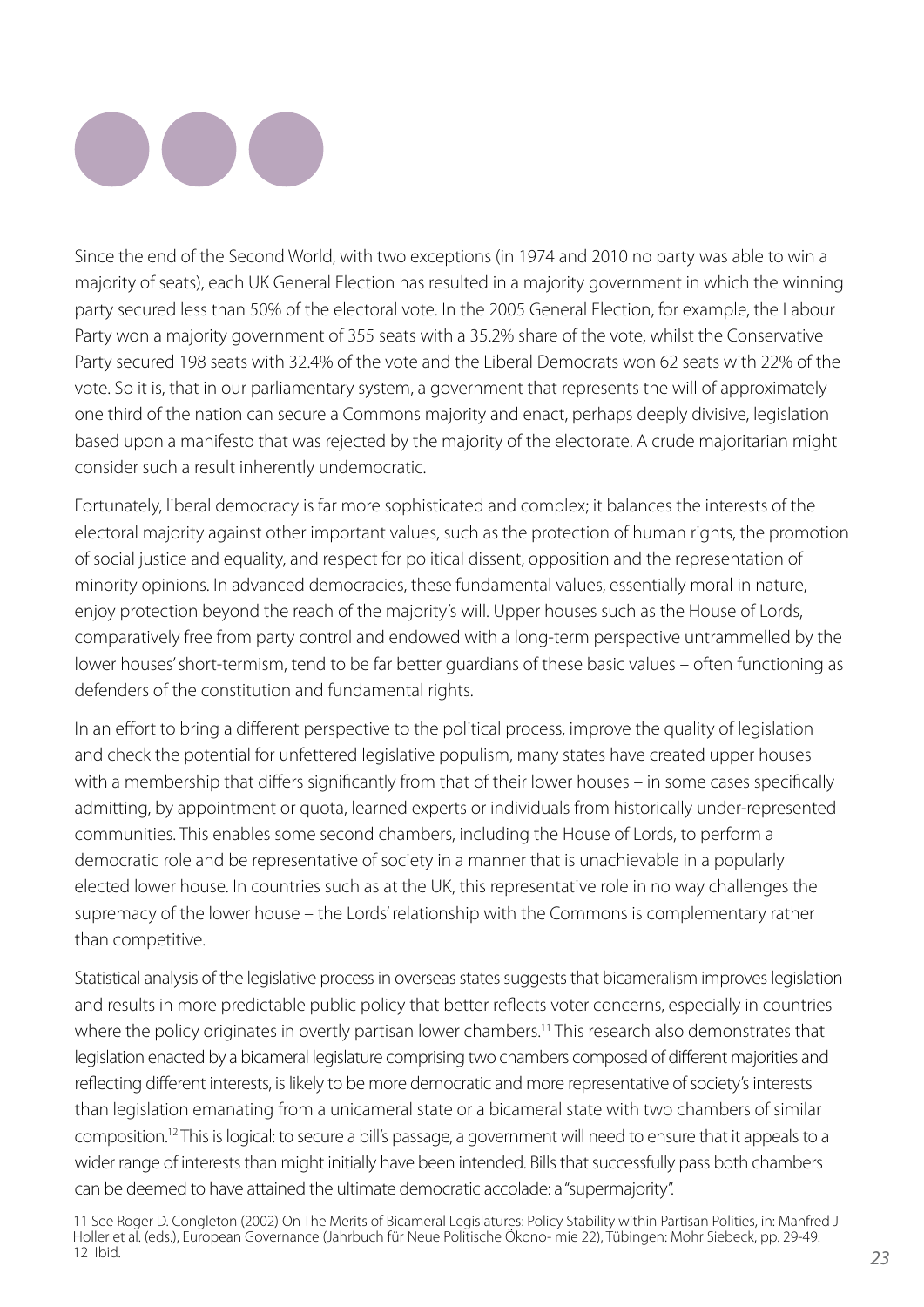#### **A Social Purpose**

A lack of cameral consensus can also be democratic. The House of Lords is arguably most effective and representative of society when it is opposed to a government majority. Parliamentary conflicts generate increased interest from the media and the wider world, motivating concerned elements within society to engage with the issue at hand and make their views known (be it through public debate, community activism, signed petitions, or direct representation to a legislative member). Indeed, as I write this essay, the House of Lords has embarrassed the Government by defeating it three times over proposed welfare reforms. The democratic "will of the people" is clearly more effectively served when the critical review of the Upper House, and the public reaction arising from it, has the potential to cause the government to reconsider its position.

The arguments for bicameralism are compelling. Nevertheless, although the number of bicameral states is increasing (from 45 in the 1970s to nearly 80 today), unicameralism remains the majority legislative system in the world – accounting for approximately 60% of national legislatures.<sup>13</sup> The predominance of bicameralism in the majority of the national legislatures of the English-speaking world (most of which are modelled on the Westminster System), in 16 of the member states of the G20, and in the majority of the world's 25 most-developed countries might perhaps explain why it appears much less of an anomaly than it is in reality.14

Bicameral legislatures arose (and disappeared)<sup>15</sup> in different countries for reasons that are largely dependent upon each state's political and constitutional evolution. At their most basic representative level, however, bicameral legislatures share one common historic characteristic: the two chambers served different polities – lower houses existed to advance the interests of voters whilst upper houses represented specific (viz. established) elements in society. A more expansive, all-encompassing contemporary definition is impossible – myriad forms of bicameralism exist today, each with a different composition and division of power. Some upper houses are composed of elected members representing regional interests, others contain appointed members representing sectional interests, and some have a mixed membership. Some upper houses have an absolute veto over legislation whilst others, the majority, may delay a bill but lack the ability to formally block the lower house. Of the world's 78 bicameral legislatures, 69 have upper chambers composed of less than 200 members and none, other than the UK, has a membership over 400.<sup>16</sup> According to the Inter-Parliamentary Union, approximately 60% of upper houses have direct elections, with the remaining 40% primarily comprising appointed or indirectly elected members.<sup>17</sup> Further upper house variations are caused by the influence of political parties, the method of appointment or election of members, and their term of office -- a majority of these chambers have terms that last  $4 - 5$  years, whilst less than 18% have terms in excess of 7 years.<sup>18</sup>

The ability of bicameral legislatures to more fairly reflect the interests of disparate elements of the nation accounts for their overwhelming predominance in federal states – as the United Kingdom now displays "quasi-federal" characteristics this is of particular relevance. Federal democracy is partly based on the principle that, to be truly representative of society, the state must balance the will of the majority against

14 UN Human Development Index (2011).

<sup>13</sup> Parliaments At a Glance: Structure [online] http://www.ipu.org/parline-e/ParliamentsStructure.asp?REGION=All&LANG=ENG

<sup>15</sup> Denmark (1953), Sweden (1970), New Zealand (1954), and Peru (1993) abolished their upper houses to become unicameral states. 16 With over 800 members, the House of Lords is the world's second largest Parliamentary chamber – only the Chinese National Party Congress is larger. Inter-Parliamentary Union (2012) Parliaments At a Glance: Seats [online] http://www.ipu.org/parline-e/ NumberofSeats.asp?LANG=ENG&REGION\_SUB\_REGION=All&typesearch=5&Submit1=Launch+query

<sup>17</sup> Inter-Parliamentary Union (2012) Parliaments At a Glance: Electoral systems [online] http://www.ipu.org/parline-e/ElectoralSystem. asp?LANG=ENG&REGION\_SUB\_REGION=All&typesearch=5&Submit1=Launch+query

*<sup>24</sup>* asp?LANG=ENG&REGION\_SUB\_REGION=All&typesearch=5&Submit1=Launch+query 18 Inter-Parliamentary Union (2012) Parliaments At a Glance: Term [online] http://www.ipu.org/parline-e/TermofParliament.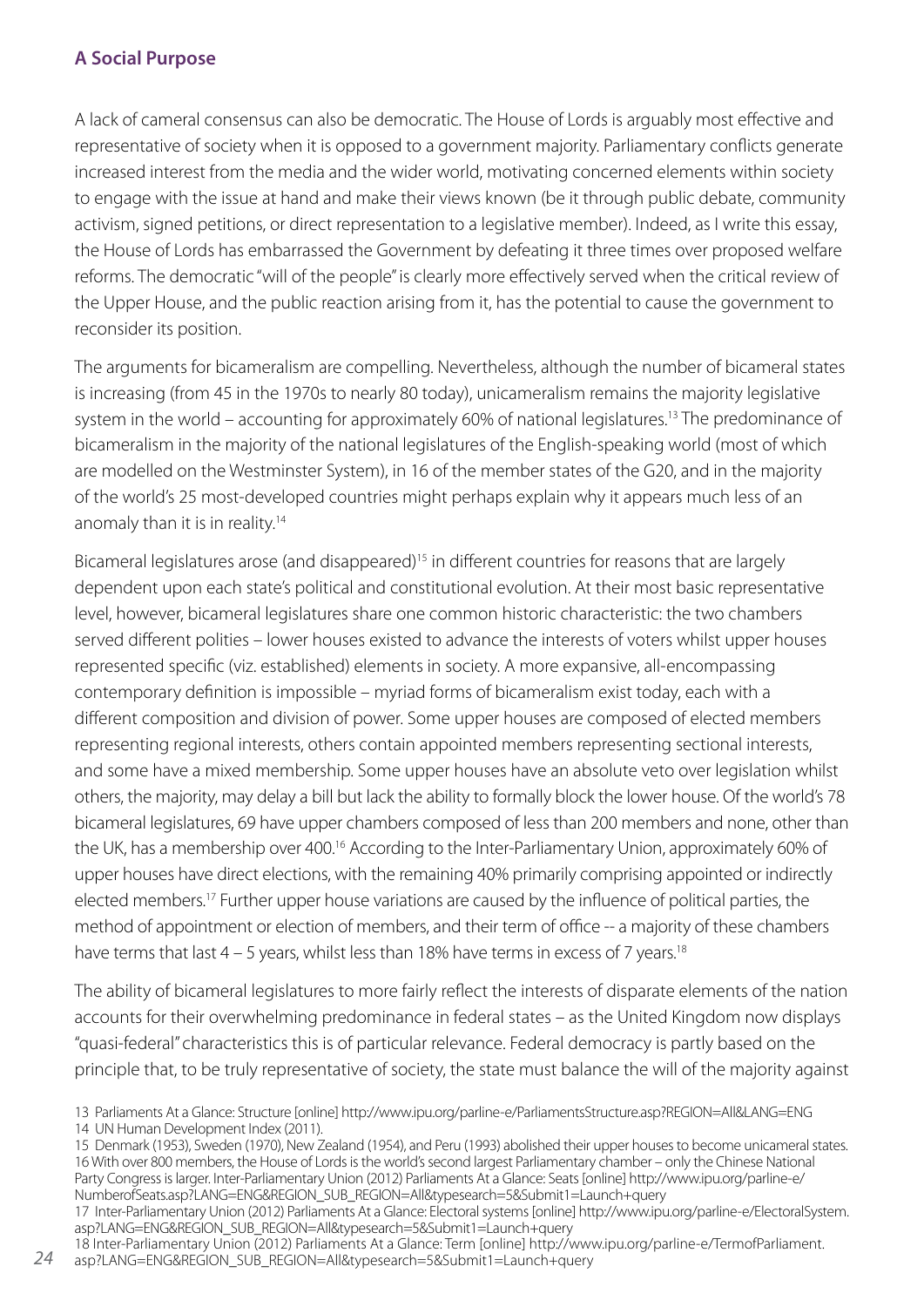#### **Bicameralism and Representative Democracy - Rafal Heydel-Mankoo**

regional minority interests. To enable this, many federations, most of which cover large geographic areas, allocate a disproportionate number of upper house seats to less-populated regions (the United States and Australia accord all states equal representation in their senates, despite huge variations in the size of state populations). One could argue that this violates the basic principle of majoritarian democracy, yet it is an essential characteristic of federalism, providing a political forum for the advocacy of issues (i.e. agriculture, fisheries, natural resources, etc.) that may be of vital importance to less-populated, largely rural, regions of the country but which would not be accorded due attention in the population-based lower house, which might have a stronger inclination to reflect urban/industrial concerns. Without this counter-balanced democratic representation, many federations would cease to exist.

Aside from regional interests, a number of states, both federal and unitary, have established strict quotas to guarantee upper house representation for specific segments of society, including those that have been historically under-represented (most notably, women). These quotas may be established via constitutional entrenchment (such as in Afghanistan and Senegal), by the enactment of electoral legislation (such as in Bolivia and France) or by the voluntary agreement of political parties (as in the United Kingdom and Poland).

Among states with guaranteed female representation in the upper house, the percentage of seats allocated varies considerably: party electoral lists for the Argentinian and Brazilian senates require that women comprise 30% of candidates, whereas in Mexico and Spain this figure rises to 40% – Belgium requires gender parity.

Strong regional concentrations of minorities will often yield upper house representation from different ethnic, linguistic and religious communities; nevertheless, a growing number of bicameral countries are utilising their upper houses to more fairly reflect national diversity. For example, to match the approximate ratio of Dutch-speakers to French-speakers, 25 of Belgium's 40 directly elected Senators (out of a total of 71) are elected by the Dutch electoral college and 15 are elected by the French electoral college; Malaysia's head of state is constitutionally empowered to appoint representatives from racial minority groups; and Ethiopia's constitution guarantees that each of its historic "nations, nationalities and peoples" shall be represented in the upper house by at least one member and by one additional representative for each one million of its population. In 2010, Pakistan, which already has reserved seats for technocrats and women, announced plans to enact an amendment to its constitution that would reserve four seats in the upper house for non-Muslims.<sup>19</sup> Prior to this, guaranteed religious representation was limited to Muslim scholars.

Several states also allocate upper house seats to eminent leaders from specific fields of endeavour; the justification for their appointment is predicated on the belief that their professional expertise will aid in the creation of better laws and policies. Representatives of civic society and experts in fields such as medicine, agriculture, education, business, industry, and arts and culture, add value to the legislative process by providing invaluable insights into their sectors – their presence enhances the ability of the upper house to be broadly representative not only of society, but also of many of its constituent parts.

In India's upper house, 12 of its 250 representatives are selected by the head of state for their expertise in arts and literature, science, or social services. In Italy, 315 elected senators are complemented by a further seven who are appointed for life, these include those appointed for outstanding contributions to society, science, the arts or literature. Of Malaysia's 70 senators, the elected king appoints 44, of whom 40 must have "rendered distinguishable public service or have achieved distinction in the professions, commerce, industry, agriculture, culture or social service" or, as mentioned supra, are representative of racial minorities.

19 This amendment will take effect from the senate elections of March 2012.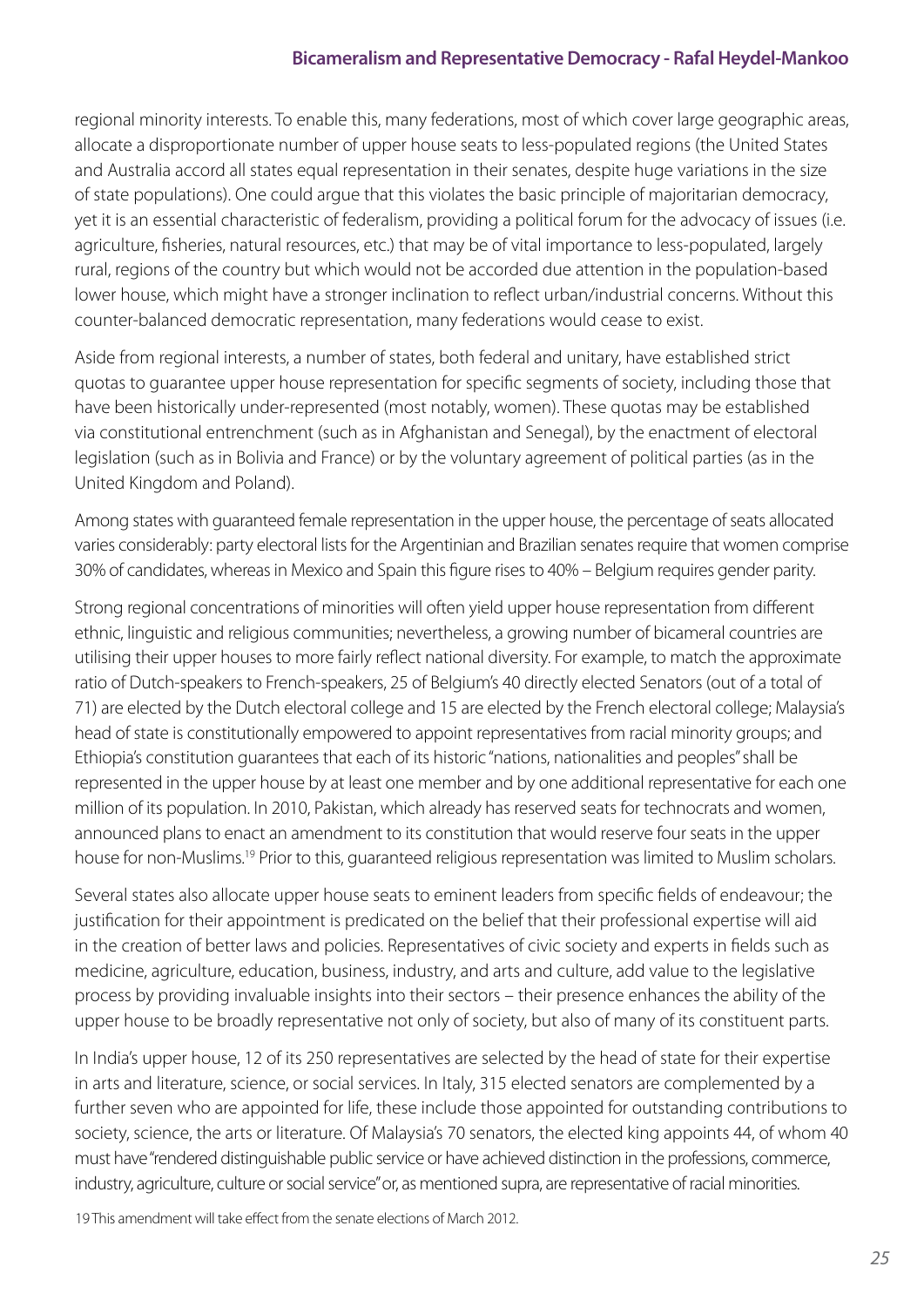#### **A Social Purpose**

The selection processes for the upper houses of Ireland and Thailand are particularly noteworthy for the incorporation of elements of civil society. In the 1930s, the creators of Ireland's current constitution were greatly inspired by a contemporary Roman Catholic philosophy of social stability and integration that stressed the importance of inter-vocational cooperation. 43 of the 60 senators in Ireland's upper house are therefore elected (via electoral college) from a pool of candidates whose professional experience has made them eligible for nomination to one of five specialised "Vocational Panels": Adminstrative (public administration, social services and the voluntary sector), Agricultural (includes fisheries), Cultural and Educational, Industrial and Commercial, and Labour.<sup>20</sup> Similarly, approximately half of Thailand's 150 senators are appointed from a group of candidates nominated by various sectors, including the public, private, professional and academic. In its consideration of nominees, and whilst aiming for a fair balance of seats per sector, the selection committee assesses candidates' on their sector-specific skills and experience, as well as their interdisciplinary capabilities and the overall value that they can add to the legislative process.

Typically, given their more reflective and sober nature and their representation of established long-term societal interests, one of the critical roles of an upper house has been to guard the constitution against a potentially impulsive and populist lower house. Through their written constitutions, upper houses and supreme courts, the majority of the world's bicameral states have entrenched safeguards to protect the constitution and fundamental human rights. The French Senate is amongst those upper houses that are empowered to veto constitutional legislation (but not ordinary legislation). A number of advanced democracies require a 2/3 or 3/5 majority vote in both chambers in order to enact a constitutional amendment. Some states also require a national referendum before effecting constitutional change – and federal countries can additionally require the approval of a certain number of state legislatures within the federation.

The United Kingdom is the only advanced democracy in which constitutional reform legislation and ordinary legislation are enacted in precisely the same manner. The safeguards that exist in other countries are not present here. From the start of the 21st century, the United Kingdom has undergone profound constitutional change, transforming it into a quasi-federal state with a constitution considerably more codified than previously. The threat of terrorism and extremism has also occasionally led to attempts to restrict certain long-established civil rights and liberties. Parliamentary sovereignty, the executive dominance of the lower house, political distrust of judicial review and the absence of a written constitution can potentially enable a strong-minded majority government to wreak constitutional havoc. The House of Lords is not a powerless constitutional guardian – and yet, ultimately, when faced with dangerously ill-considered legislation that it opposes, it can do little more than voice its disapproval and urge the Commons to reconsider.

Britain can no longer remain the global democratic anomaly. Given the complexity of Britain's fastevolving and increasingly codified constitutional make-up, the reform of the House of Lords provides the ideal opportunity to strengthen its role as the guardian of the constitution and civil liberties.

Consequently, in addition to its existing veto over attempts to extend the life of Parliament, any reformed House of Lords should have a veto over constitutional reform legislation as well as legislation affecting fundamental human rights (habeas corpus, etc.) – convention should establish the veto as a reserve power to be used only in the most exceptional of circumstances.

20 In practice, these members are elected on a party-political basis.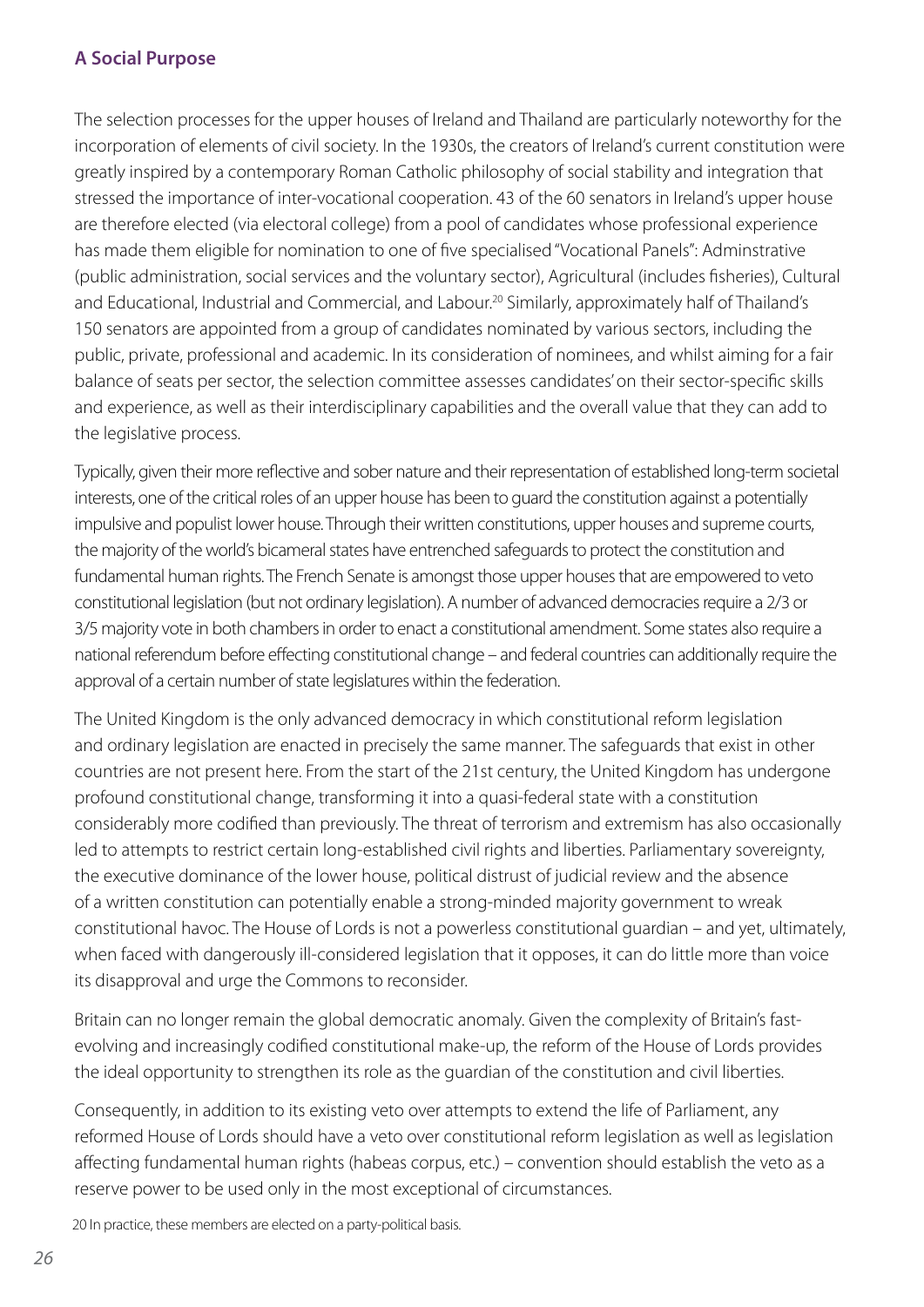Whilst considering its position, the House of Lords should have the ability to refer issues relating to the constitution and/or human rights to the law lords at the new Supreme Court. Many upper houses, including those in Germany, Poland and Spain, possess this power.

Should the House of Lords choose to exercise its veto, and should the House of Commons refuse to back down, political deadlock would ensue and a mechanism would need to be established to reach a solution or compromise. Bicameral states around the world utilise a number of different mechanisms to resolve deadlock between the houses. These include double dissolution, lower house 2/3 majority override of the upper house, suspensory veto, joint sittings and joint committees. To preserve the principle of the supremacy of the House of Commons, a 2/3 majority Commons vote would be a suitable means of breaking the deadlock. Another possibility for resolution might be the creation of a joint committee. Outside of the heated atmosphere of the parliamentary chambers it is likely that more meaningful and productive negotiations can be entered into between both Houses until, hopefully, a satisfactory compromise can be reached.

Reform of the House of Lords affords the perfect opportunity to position the upper house as a powerful guardian of the constitution and democracy, human rights and the rule of law. This role is of such profound importance that it should merit as much attention as the process by which members are selected to sit in the chamber.

As the global evidence suggests, bicameralism adds immense value to the legislative process and to national governance. Two chambers representing different polities create legislation and public policy that is more democratic and more reflective of public concerns. The various appointments systems have helped to create upper houses that, to varying degrees, can represent society, or provide a voice for specific elements within society, in ways that would be virtually impossible in wholly elected chambers. Elections do not favour minorities.

This is no less true in the United Kingdom – and it is very likely that a wholly or mainly elected House of Lords would be considerably more impenetrable to minority groups than it is currently. Elections would certainly deprive Parliament of many of its most learned and respected members. The majority of the eminent scholars, doctors, scientists, social workers, educators, economists, businessmen, musicians and writers who have been elevated to the Lords – transforming the institution into a pantheon of British excellence – would be unlikely to stand for election. This priceless pool of talent and experience, drawn from so many sectors of society and so critically important to the work of the upper house, would be lost. To maintain a diverse and representative chamber in a reformed House of Lords it is clear that a significant appointed element must be retained.

Global analysis also reveals the remarkable vulnerability of our constitution and fundamental rights compared with all other advanced democracies. No attempt at reforming the House of Lords should fail to consider the opportunity of strengthening its role as a guardian of the constitution and the rule of law.

The House of Lords clearly performs a democratic function and fills a democratic void that an elected House of Commons cannot. There can be little doubt that, if successful, the proposal to institute elections to "democratise" the House of Lords and make it more "representative" would transform it into a much more homogenous and far less representative institution than it is today. The quality of governance would decline and parliamentary democracy would be weakened. In the history of constitutional reform, there are few proposals whose results would be more ironic.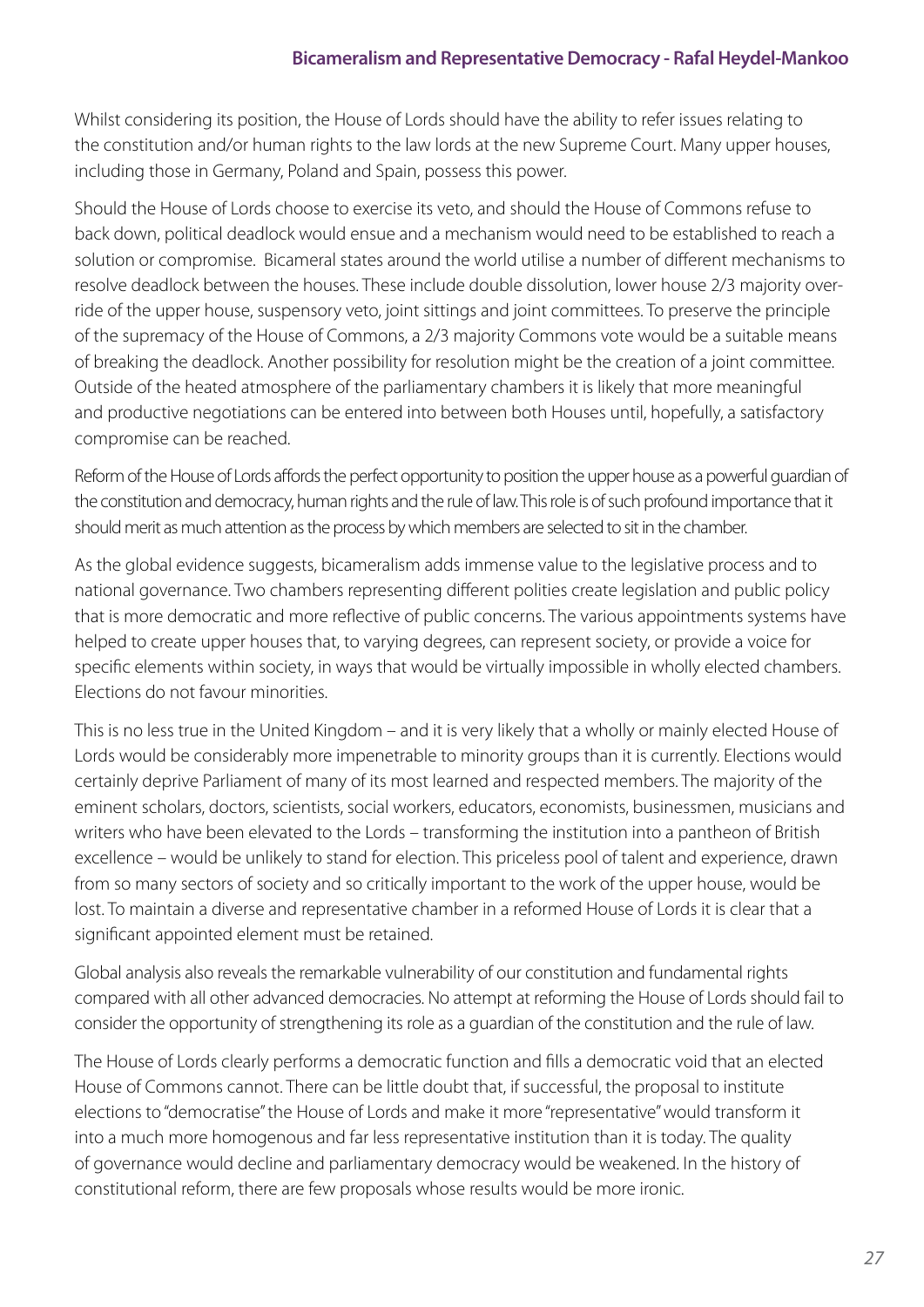## **6. Representation Beyond Party Politics**

**Professor Roger Scruton**

Ever since Bagehot identified the House of Lords as belonging to the 'dignified' part of our constitution, it has been common to believe that the function of our Second Chamber is largely ornamental. The House adds a florid signature to the documents pushed before it by the Commons, and is allowed the occasional outing of its own, when the matter under consideration is not of the first importance, but otherwise maintains a merely ceremonial presence in Parliament. It is precisely this image that enabled the Labour Party to believe that getting rid of the hereditary peers while freely appointing anyone who had ingratiated himself with the party would have no real impact on legislation. In the event, Tony Blair set the precedent for an appointed Second Chamber in which party politics dominates the discussion, so that what seems to me to be the principal function of the Second Chamber is no longer fulfilled. This function is to represent those interests of the nation that are not interests of its political class.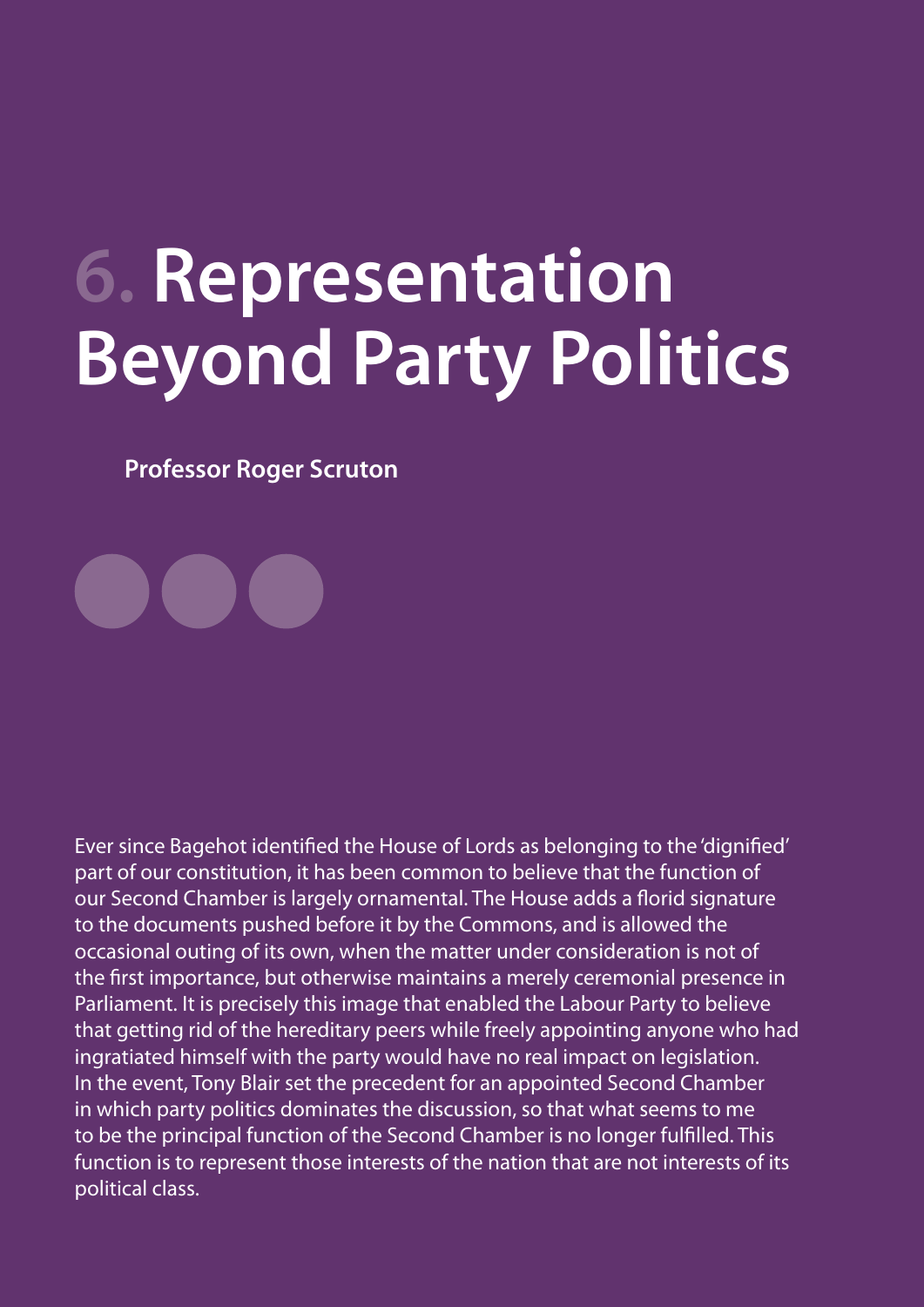

Bagehot recognised that the extension of the suffrage would inevitably produce a new class of professional politicians, whose interests would be bound up with their own careers. The dignified part of the constitution was there to slow things down, to remind everyone that the national interest is more important than the interests of party or faction, and to allow an audience to those who represent vital social functions that have no immediate voice in the Commons. We have moved on since Bagehot's day. But it is worth reminding ourselves of some of the ways in which the House of Lords, in the days before the New Labour reforms, helped to supplement the workings of the lower house, and to provide a voice for interests that are vital to our identity and fulfilment as a nation.

First, let it be remembered that, even today, a peerage is an honour. Like it or not, the title 'Lord' is coveted by ambitious people, whatever their political affiliation, and coveted because of its historical association with the aristocratic way of life. Changing the title of members of the Second Chamber would be more of a shock to the system than any change in the procedure of recruitment. For it would immediately kill off the principal motive that anyone has for wishing to belong to the place. Why take on all that work for no remuneration and at the behest of party hacks, just to be called Mr Senator Smith?

Every country needs some way of rewarding ambitious people. Frustrated ambition is dangerous, and when the only rewards of life are monetary, patriotism can no longer be assumed as a given among a country's ruling class. Just look at Russia today. A 'dignified' part to the constitutions of the post-communist countries would have helped to contain the mafias who now control them. For it would have offered another reward than power, and one bound up with public service and patriotic sentiment. I had to do some hard swallowing when Mrs Thatcher conferred peerages one after another on successful businessmen, and had to swallow even harder when Tony Blair did the same. But the philosophical side of me says, no, that's as it should be. Reward these people with a title and a ceremonial function and you will have bought them for the nation, and not only (maybe not even) for the party. Leave them with nothing save their money, and they will use it to draw attention to themselves in far more destructive ways.

Secondly, we should remember the function of the House of Lords in the law. The law lords represented the peak of the judicial career, and one that every barrister aspired to. The problem is that, for a talented barrister to become a judge, he or she must accept an enormous drop in income, and serious restrictions on personal life. Why should a person do this? The answer is simple: because doing so is a public service, which will be rewarded in the normal case with an honorific title – a knighthood for a high court judge, and a peerage as the ultimate prize. Moreover, the presence of the best judges in the land in the Second Chamber of the legislature, able to advise and comment as they see fit, must surely be valued as a contribution to legislative sense. For what greater interest exists in our nation than the interest that we all have in the law? Of course, Labour's invention of the Supreme Court has deprived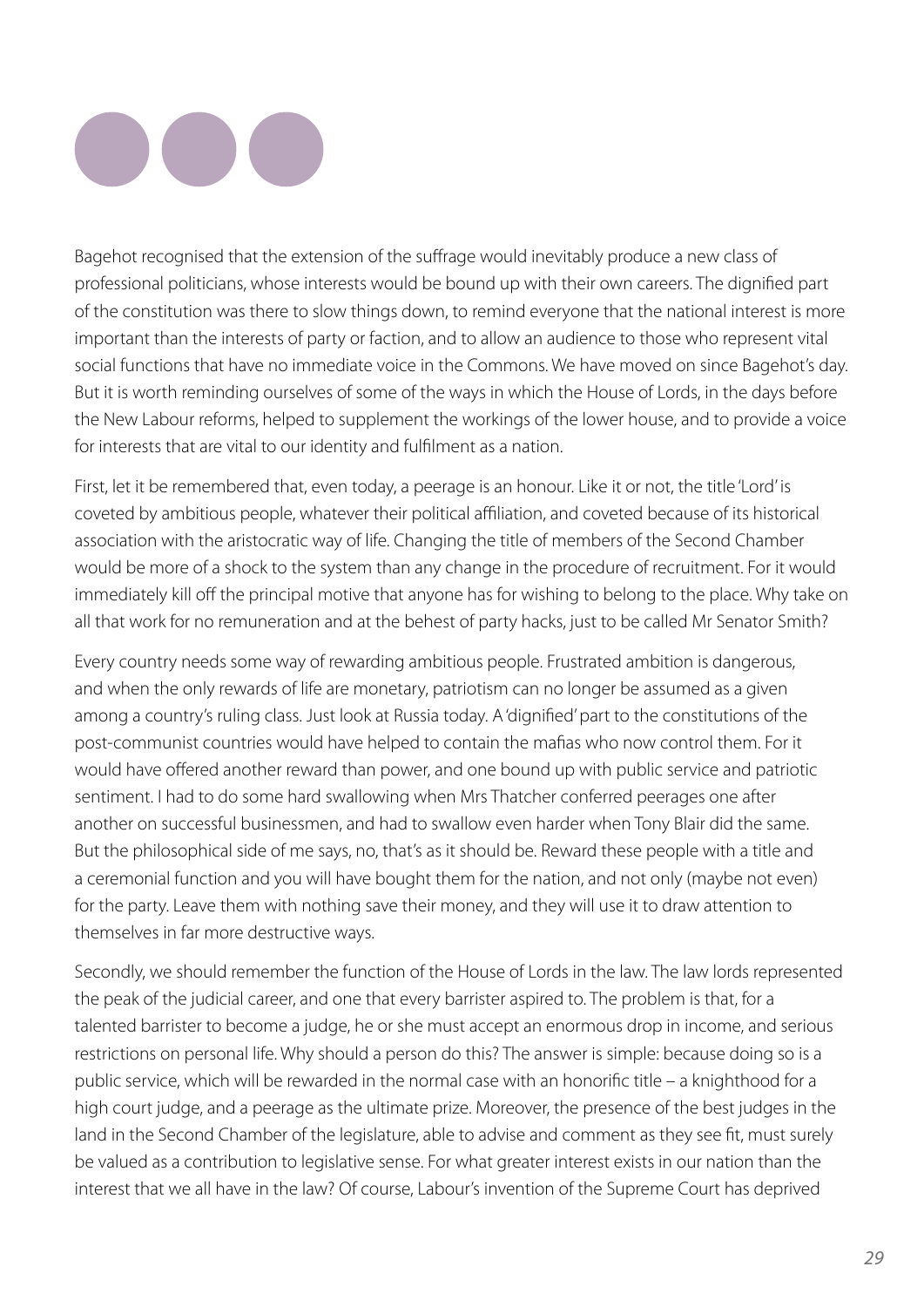### **A Social Purpose**

our superior judges of peerages: but it has left them with the honorific title of 'Lord', and this goes some way to ensure that our best legal talent will still want to accept low earnings for high office.

Thirdly, I think we must recognise that, while the hereditary nature of the old Second Chamber was difficult to justify to a democratic age, it had the valuable consequence that the Upper House was filled by people who were not members of the political class, and who spoke without the prompting of political ambition. This great advantage was to some extent preserved under the life-peerage system by the procedure of scrutiny, which supposedly ensured that those appointed to the Second Chamber would have qualities other than political ambition to justify their presence there. Perhaps nothing has done more to bring the Second Chamber into disrepute than public awareness that the scrutiny procedures can be over-ridden by party leaders, and that there are few if any safeguards now against an Upper House staffed by cronies, political has-beens and city slickers. But that is a new development, and one that we all deplore. Even in an appointed chamber it is possible to recreate some of the distance and freedom from party subservience that the nation requires.

Fourthly, it has been customary for the Upper House to contain representatives of interests that could not be represented in the Commons without compromising them. The historical right whereby bishops sit in the House can surely be justified, at least on the assumption that Britain is a country still shaped by Christian feelings. For you cannot live the life of a priest and also that of a politician; hence, only by membership of the House of Lords can our religious leaders expect to have a voice in the legislature. It has become normal to appoint the Chief Rabbi to the Upper House, and surely the day will come when this honour will also extend to agreed-upon Muslim and Hindu representatives. Meanwhile, I can see no reason for excluding the Cardinal Archbishop and other members of the Roman Catholic hierarchy.

Equally important has been the presence in the Upper House of top-ranking military officers. Again, it is surely both impossible and undesirable that someone should combine a military career with politics. Yet the voice of national defence is vital to the legislative process and the dignity of the Upper House is surely only enhanced by the presence of those who have devoted their lives to our country's defence. Other walks of life judged vital to the nation's well-being ought to be represented too: the arts, education and sport, to name but three.

That last point can be generalised. As things stand, the authority of the Upper House depends upon its dignity. It cannot bully the House of Commons, nor can it give laws to the nation directly. But it can raise the tone, and place before the Commons the spectacle of interests which the politicians would rather ignore. It can do this because it represents authority, rather than power. And this means that its members ought only exceptionally to be appointed because they have served one of the parties or paid a chunk of money to the party funds. Its membership should include a large number of men and women who have 'deserved well of the nation', whose distinction in their fields is also a sign of representing a serious interest that the rest of us benefit from, and whose standing in society would serve to enhance the standing of the Second Chamber.

Among those who have deserved well of the nation we must give pride of place to those whose virtues have contributed, in however inconspicuous a way, to the public good. Virtue is not the same as celebrity, and is indeed in many ways opposed to it. But the advice of virtuous people is in every area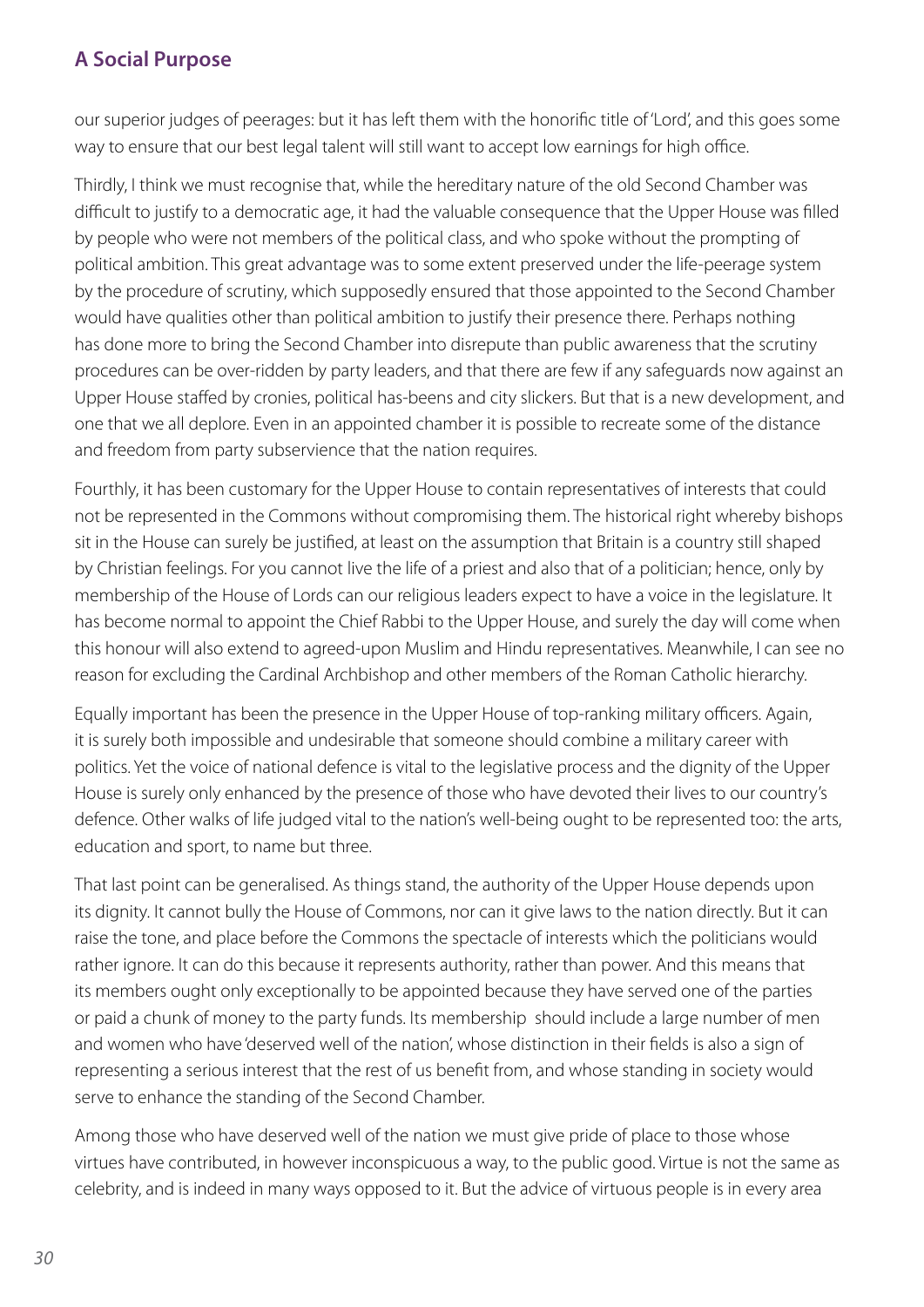#### **Representation Beyond Party Politics - Professor Roger Scruton**

to be sought, and in no area more evidently than politics. How to find those people is of course a task for us all, and not only governments. But they too should have a role in a reconstituted House of Lords, which stands in Parliament not as another forum for party conflict, but as a representative of the long-term interests and affections of the nation.

Such a House of Lords cannot be achieved by 'democratising' the Second Chamber, a reform which would simply turn the Lords into the image of the Commons. Democratic elections would enhance the power of the Second Chamber, but undermine its very special authority. It would lead to constant conflicts of a kind with which we in Britain are unfamiliar. And it would marginalise further those interests of a civic, military, religious and cultural kind that have already found too little protection in the House of Commons. My own view is that we should retain the appointed Second Chamber with its dignities and honours, but do more to emancipate it from the political class, and from the party conflicts that are fought out in the House of Commons. I believe that Party leaders should have a right to recommend people for peerages, but not to force their acceptance on the Queen. I think the Queen should continue to appoint people to the Upper House, but on the recommendation of committees and interest groups that represent the real interests of civil society. Of course, the composition of those committees will be the subject of controversy, and vulnerable to the perennial and unanswerable question: quis custodiet ipsos custodes? [Who will guard the guards themselves?] But that lies in the nature of things.

Here we should remember the ways in which our not having a written constitution has proved, over the centuries, to be a huge advantage. Matters that are elsewhere made explicit, so as to become the source of resentment, are with us concealed within the workings of government. We safeguard rights not by declaring them but by concealing them so that nobody takes it into his head to confiscate them. We broker interests through institutions and associations which have no clear legal standing and which issue their verdicts as 'recommendations' rather than laws. We muddle along in ways that produce grumbles but rarely violence. And I don't see why the appointments to the House of Lords could not be made in the same spirit. The important thing is to free the Upper Chamber once again from the stifling grip of the party machines, and to allow civic interests rather than political ambition to govern the conversation there.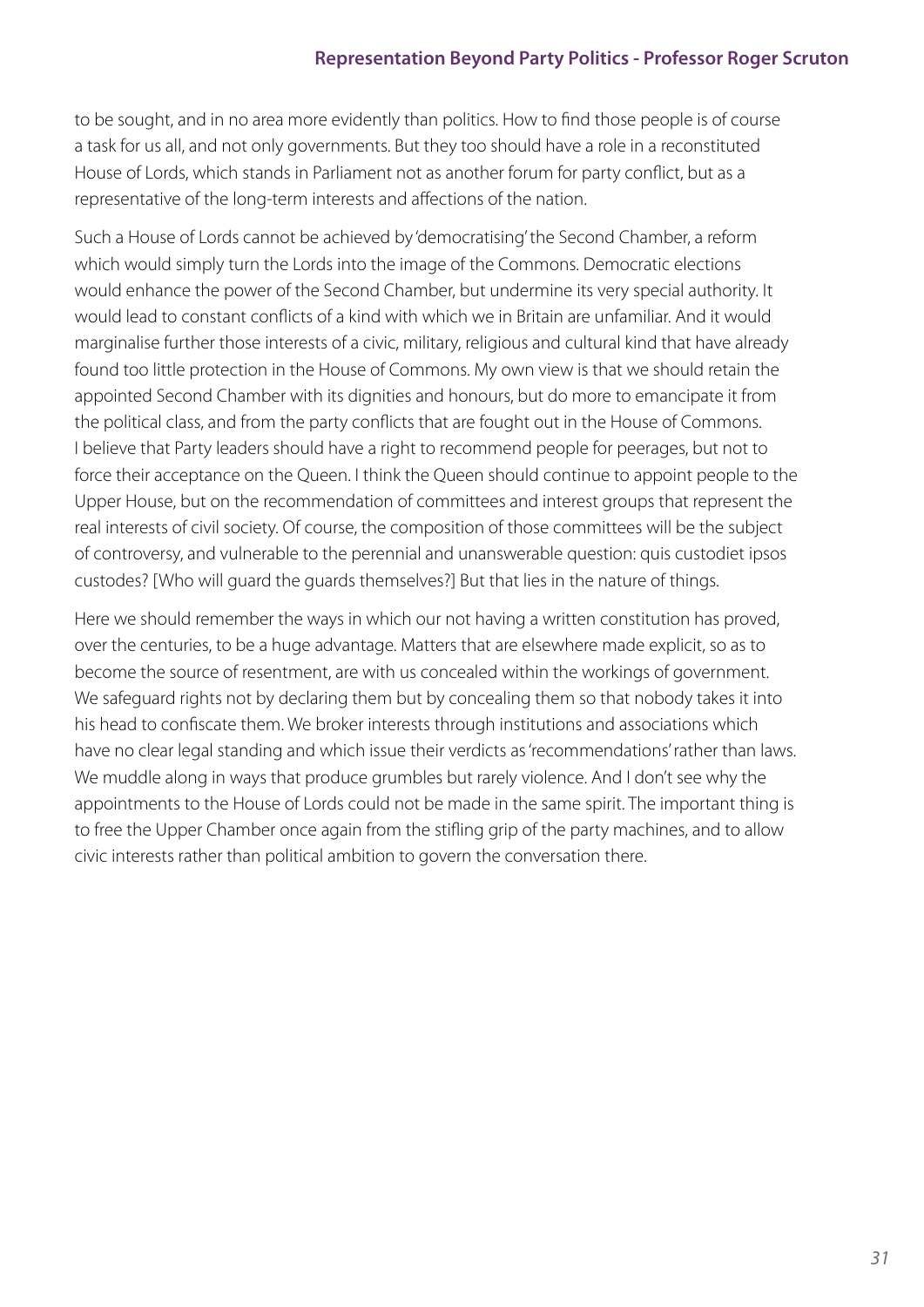# **7. Representing the Spiritual**

**The Rt Revd Tim Stevens**

"The presence of the Church of England in the House of Lords entrenches a privileged position for one particular branch of one particular religion that cannot be justified in today's society, which is not only multi-faith but increasingly non-religious. It is at odds with the aspiration of a more legitimate and representative second chamber and with recognition of a plural society. Moreover, by virtue of their position as Bishops of the Church of England, the proposals effectively reserve seats in the House of Lords for heterosexual men, or celibate gay men, of the same denomination. This unabashed discrimination has no place in a modern Parliament."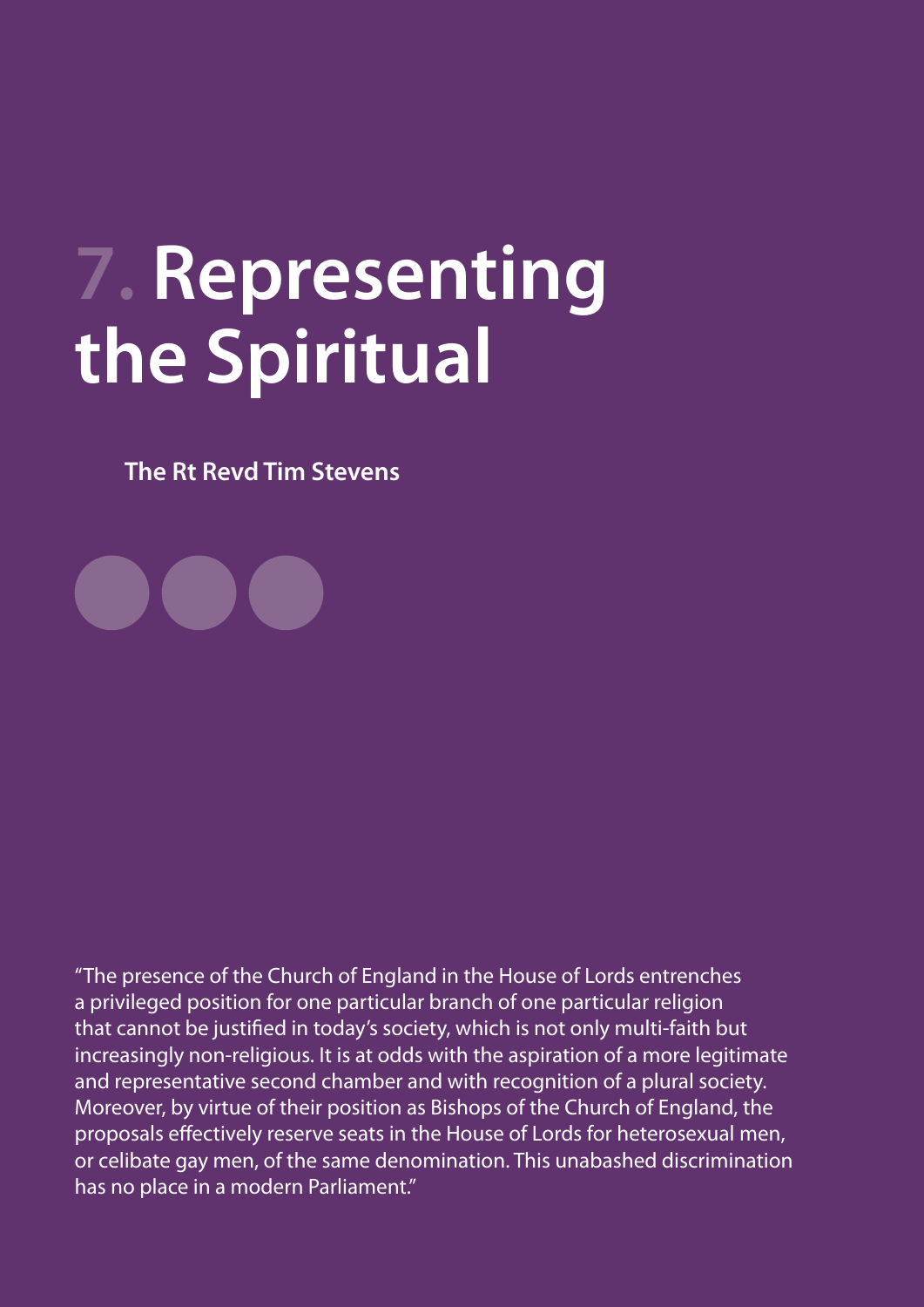So reads the charge sheet, as drawn up by the British Humanist Association. Some might claim, as the BHA do, that the case is unanswerable and that I, along with my fellow Lords Spiritual, should collect up our coats and mitres and file out quietly via the Peers' car park. After all, what possible reasons could there be to continue with ex-officio parliamentary representation for Anglican bishops in the 21st century? As always with questions of Church and State, when looking forwards it pays to look backwards first.

At a time of great social and economic upheaval when the principled foundations of the British social security system risk being shifted irrevocably, much attention has been paid to the actions and motivations of those founding welfare fathers of the 30's and 40's. The energy, vision and sheer output of the immediate post-war Government is astonishing to modern eyes, and is rightfully looked on as a high watermark in the recent past history of British governance. At that time the British people had experienced the shock of war and had grown to accept command and control governance as a military and economic necessity. Without denigrating the achievements of that Government, far-reaching reform was an easier task; indeed the need for it was a given.

Minutes held in the National Archives show that in January 1948, the question of Lords reform, and the place of bishops, was also occupying Attlee and his cabinet colleagues. But the record reveals even these great reformers running into difficulty, and grappling with many of the same problems facing ministers today – no consensus in the Cabinet, party or country over reform, a House of increasing size, the need to consider function before form, the primacy of the elected Commons, the competing demands of other priorities, balancing interests with claims to representation. This was the first Cabinet, as the Home Secretary James Chuter-Ede observed, not to have a majority of Church of England adherents as members, but ultimately Attlee came down in favour of a reform that would clip the wings of the Lords, whilst leaving the bishops as they were. Why? Because, as the record notes Attlee's deadpan observation of the bishops: "many are now Labour."

The history of Lords reform, indeed of British parliamentary and constitutional reform more generally, has been one of evolution and adaptation, of incremental change instead of big bangs. Attlee told his Cabinet colleagues: "your logical Second Chamber would depart from British tradition. Our method is to build on [the] past, adapting it."

Understanding our current place in the context of this tradition is crucial to understanding why the wider question of reform is a matter to be approached with humility and caution. It is why in their response to the Draft House of Lords Reform Bill, the Archbishops of Canterbury and York reject the case for an elected House; saying that fundamentally "the test of Lords reform is whether it will enable Parliament as a whole to serve the people better."

It is also why the specific question of the place of bishops in the Upper House is not as cut and dried as some might think.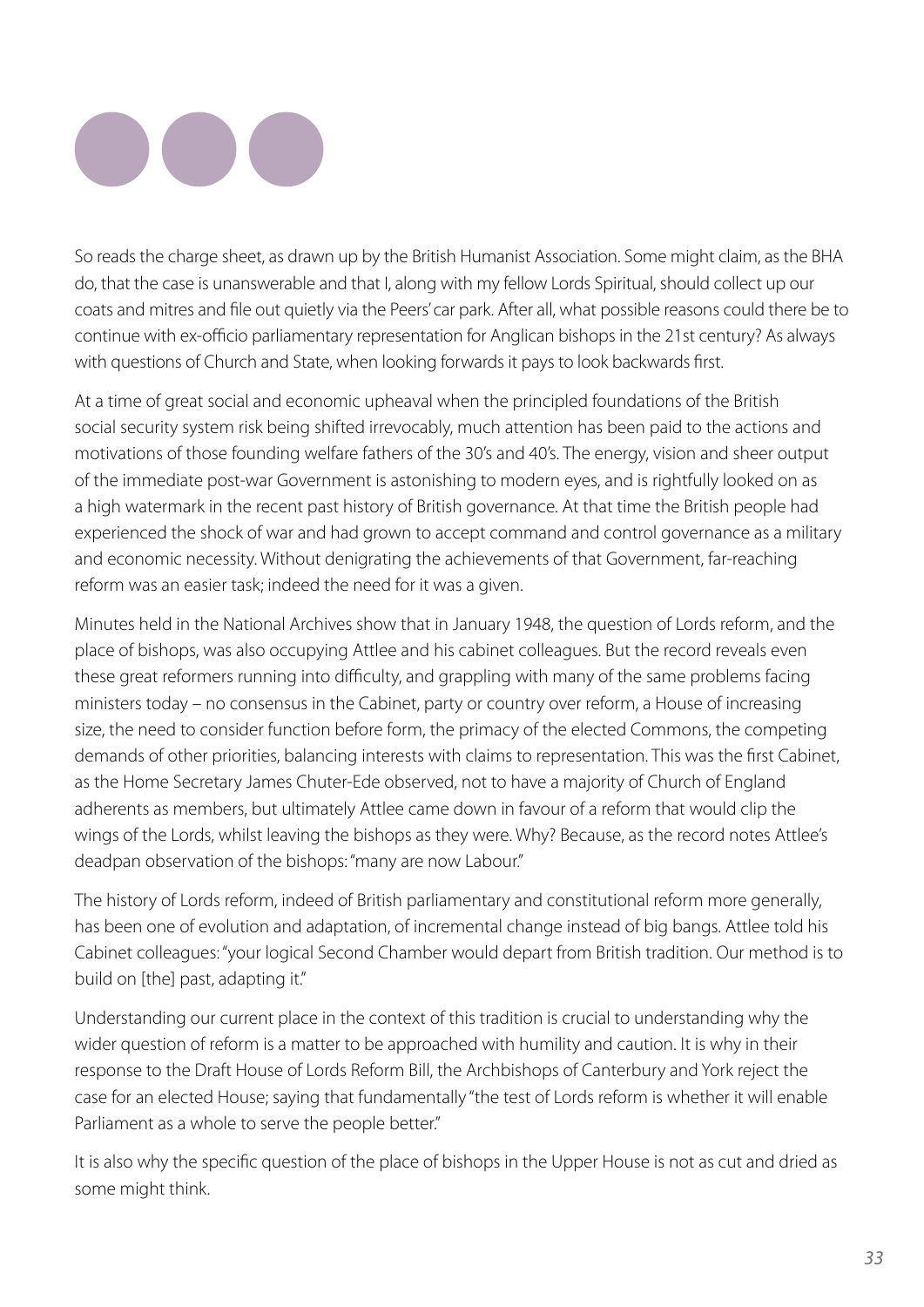#### **Reflections on Representation**

The reason why spiritual representation, in the form of the Lords Spiritual, has endured in parliament for many hundreds of years certainly owes much to cultural, religious and political tradition. But, unlike the issue of the hereditary peers, whose removal from the legislature was settled on principle by parliament over a decade ago, there is no equivalent consensus on the place of bishops. Successive Government white papers on reform have affirmed the place and role of bishops in Parliament, and even Nick Clegg's Draft Bill acknowledges that in a House that is not wholly elected there should be places for bishops of the established church.

The 'e' word is one that causes some difficulty for Government, and parliamentarians of all shades. Since the summer I have been serving on the Joint Parliamentary Committee that is scrutinising the Draft Bill on Lords reform. Sifting through the written evidence, such as that I quoted earlier from the BHA, and listening to the parade of experts, there is little to warm the heart of a parliamentary prelate who might be looking for words of affirmation. Our continued place appears to be, in the mouths of so many expert witnesses, on the wrong side of that logic that Attlee succinctly described. But some might still argue for consistency here. We have an established church but a pluralist and multi-faith society. We are soon to legislate to enable those in line to the throne to marry anyone of any faith he or she chooses, but will continue not to allow anyone to succeed to the throne if they practice a faith that prevents them being in communion with the Church of England, of which they will be Supreme Governor. I make no complaints here. My purpose is to highlight both our ability to marry tradition with modernity for the sake of constitutional continuity, and our ease in holding together potentially contradictory principles in the interests of adjusting to gradual change.

If constitutions reflect the particular histories, cultures and circumstances of each nation, the fact that ours has evolved over a particularly long period is not an argument against further significant evolution. But it does seem to create a presumption in favour of adaptation and specific reforms to address manifest problems rather than far-reaching changes which sweep away all the familiar landmarks.

And if, as successive governments have accepted, there is a continuing benefit to this country in having an established Church, it is undoubtedly the case that the presence of the Lords Spiritual in the House of Lords is one of the most important manifestations of that special relationship between Church and State.

An understanding of establishment and the history of Spiritual representation also helps answer the question as to why only Church of England and not bishops of the Scottish, Northern Irish or Welsh churches have places. Whilst the established nature of the Church of Scotland, ratified and confirmed by the Church of Scotland Act 1921, consists of an almost complete absence of a relationship with the State, meaning that bishops of that Church have never sat in the legislature, Welsh and Irish bishops did sit in the House of Lords until their respective disestablishments in the 19th and early 20th centuries. Putting the milk back in the bottle is not therefore an option – especially if a large portion was never there to begin with.

Whilst the removal of the Lords Spiritual would not spell the immediate end of the establishment of the Church of England, it would seriously undermine it, undoubtedly calling into question the future of the established relationship and sending a strong negative signal about the place of Christianity – and religion more generally – in British public life.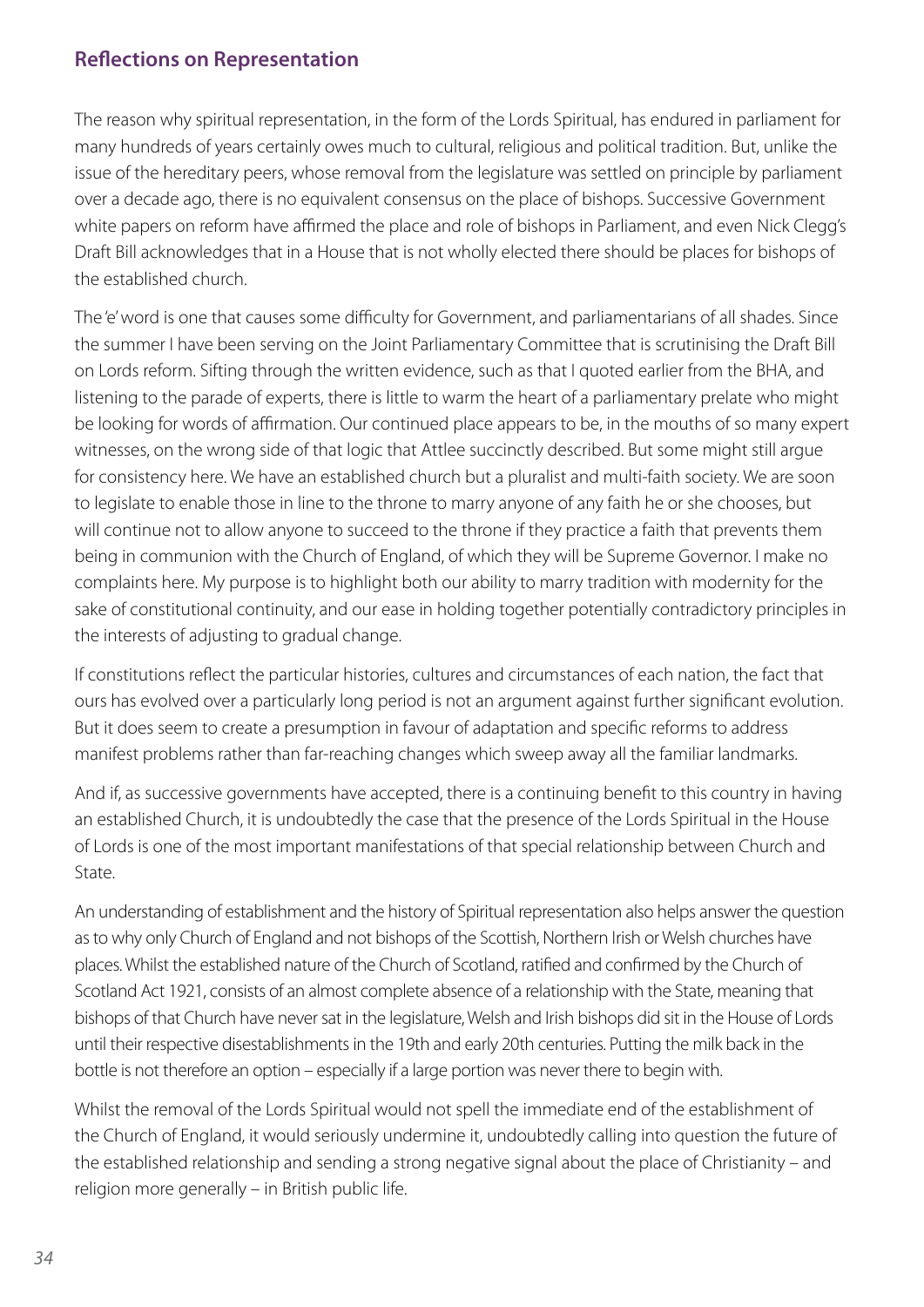#### **Representing the Spiritual - The Rt Revd Tim Stevens**

When looking to compile reasons for the retention of the bishops, there are plenty that line up on the negative side; what one might describe as the 'hide in a corner' arguments – summarised in four brief words: they do no harm. Bishops do not act as a voting bloc. They are not whipped and never all attend at the same time (the highest turnout for a vote by bishops in recent times was when 14 of the 26 voted against Lord Joffe's 'Assisted Dying for the Terminally Ill' Bill in 2006. Even then, the bishops' vote was not decisive as the Bill was defeated by a margin of 48). Bishops do not align themselves to political parties or use their position to launch partisan political attacks. They do not parade or promote a triumphal vision of Anglicanism over and above other traditions or faiths and do not use their position to lobby for unjustified and unnecessary privileges for Anglicans, or indeed, Christians. Their presence in the Lords does not lead them to neglect the spiritual or practical needs of their dioceses, and whilst they are not slavish followers of General Synod resolutions, they are also not so independently minded as to ignore the sensitivities and opinions of their local church networks or other faith traditions.

When I found myself debating the place and role of the Lords Spiritual with a group of Humanists last year, I set out the positive sides of the argument in the following way: "The Lords Spiritual bring to their contribution a network of connections into local communities which no other institution can begin to match, a regional perspective often lacking from the Upper House, and a framework of values which (while claiming no moral superiority over other's values) contributes to the political debate about what constitutes the common good..." And on that last point:

"What constitutes the common good in any particular situation is what politics is or ought to be about. For the Christian, the common good arises partly from the imperative to love God with all one's heart and to love one's neighbour as oneself. From a Christian perspective, if God's purpose for humanity is a common purpose, we have a duty to ask how the organising of society makes this purpose harder or easier, more or less attainable...The Church's responsibility is to offer a series of searching questions about what Government can make possible for people and about what barriers to creative communal life it needs to take away. A healthy relationship between the Church and Government is one in which Government accepts that it needs to be challenged constantly in order to enable a morally serious project for our common life to be taken forward, and one in which the Church examines itself relentlessly as to whether it is being faithful to a vision of human flourishing. I believe the Bishops in the Lords have served both these purposes with distinction and that their contribution to the Upper House of Parliament is not just desirable but vital."

It is the nature of the Church's understanding of its established status and role that underpins its belief in its continued place in the Lords, and guides the work its bishops carry out there. Their presence in the House is not a celebration of historically won privilege, but a national expression of the Church's local ministry to serve all people in all communities in England, and a furtherance of their commitment to a concern for the common good. Bishops retain a personal, moral and intellectual authority which derives from positions of public leadership in regions in which there is a living presence and network into every neighbourhood, town and village in England through the parish system. This enables bishops to speak from personal experience and connection into faith communities, disadvantaged neighbourhoods, universities, schools, hospitals and prisons, etc.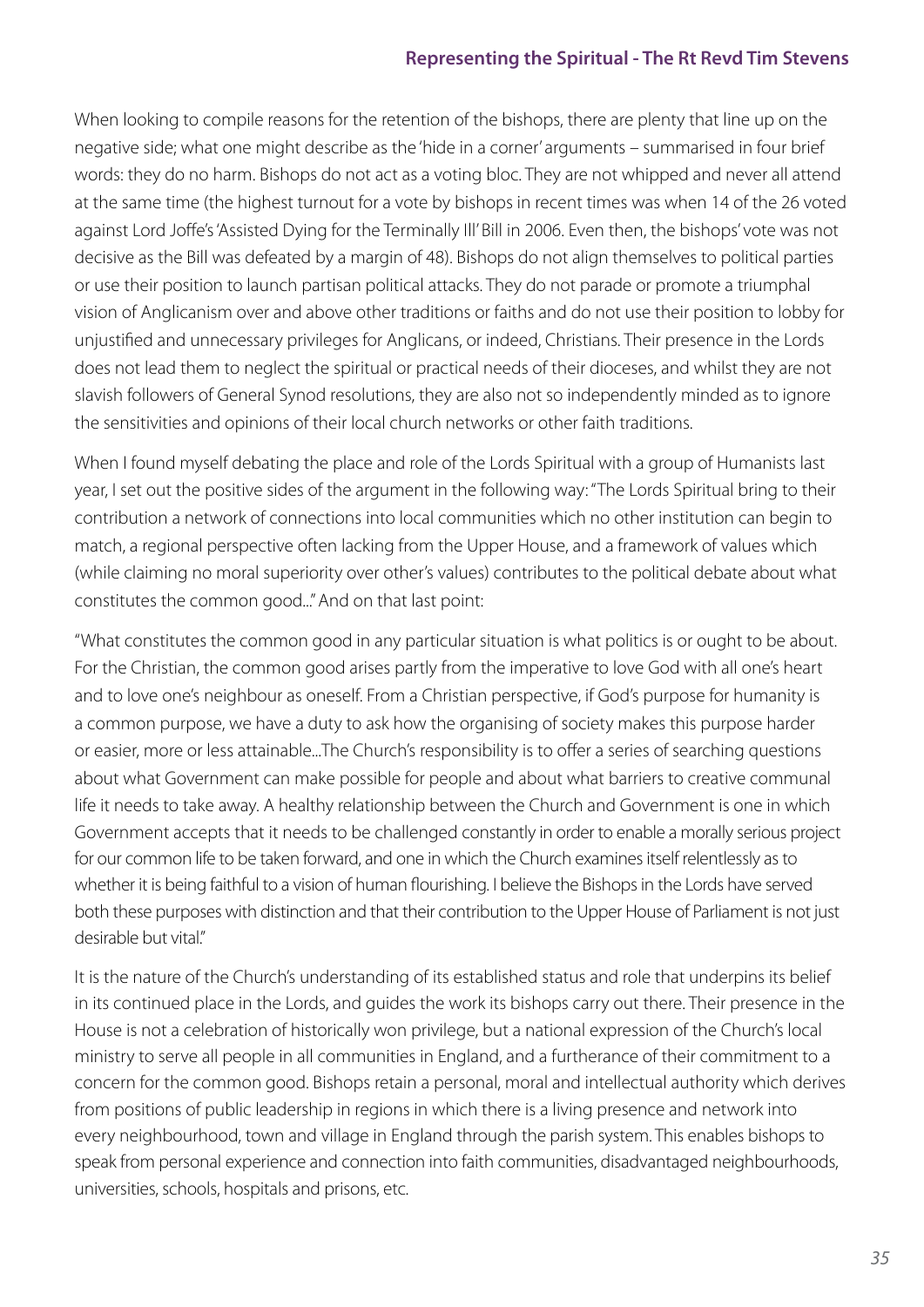#### **Reflections on Representation**

Much is made of church attendance figures, yet it is worth noting that over 1 million people per week attend Anglican services, which is a weekly attendance unmatched by any political party, voluntary association, public institution or trade union.

Other faiths – certainly those in my diocese of Leicester – do not believe it would serve the best interests of parliament or society to legislate the Lords Spiritual out of existence. The world's faiths see the place of faith as being firmly in the public square, whether it's the village square, town square, or Parliament Square. In this, pluralism and the benefits of an established church travel hand in hand. The Chief Rabbi, Lord Sacks, in his own submission to the Wakeham Commission, put it like this: "disestablishment would be a significant retreat from the notion that we share any values and beliefs at all. And that would be a path to more, not fewer, tensions. Establishment secures a central place for spirituality in the public square. This benefits all faiths, not just Christianity."

Many other denominations and faiths of course have views about whether the bishops should be the only members whose place in the Lords is determined by their faith affiliation. And in their own submission to the Draft Bill Committee the Archbishops of Canterbury and York set out the view, consistent with Church of England submissions on the issue for several decades that we would welcome representatives from the other denominations and faiths. How that 'representativeness' is determined – and by who – is of course an acknowledged problem; yet we have pledged to work with an Appointments Commission on how to resolve it. We do not believe, however, that the lack of a ready solution should be reason for Parliament to serve the bishops with an eviction notice.

Secularists and Humanist campaigners are often keen to point to public polls showing opposition to bishops in the Lords, though closer examination tends to reveal a public either indifferent or largely uninformed. The February 2007 YouGov survey is a case in point. To the statement 'the Church of England is the Established Church with the Queen as its head and some of its Bishops sit in the House of Lords', by far the largest number – 48% – described it as 'a matter of indifference to me', whilst more respondents who actually had a view called it a good thing rather than a bad thing. In July 2007, a BBC poll on bishops in the Lords found that 48% agreed that Anglican bishops should retain the right to sit in the House of Lords (43% disagreed). The same poll also revealed that 65% agreed with the statement: "if Church of England bishops are allowed to sit in the House of Lords then religious leaders from other faiths should also be given that automatic right", which is broadly in line with the Church's own position.

Peers themselves overwhelmingly advocate retention of the Bishops' Bench. ComRes polling in late 2008 tested a representative sample of over 100 Peers. 45% said they favoured no change to the Bench of Bishops, while another 34% said they should be allowed to stay if other denominations and faiths had seats too (the Church's own position). That amounts to a welcome 79% vote of confidence for the bishops from fellow members of the House.

The active opposition to bishops is driven therefore largely by campaigning organisations and individuals for whom this is a matter of fundamental and often obsessional principle. I doubt that their campaigning zeal is shared by the population at large (the BHA states its combined national members and supporters amount to 28,000), though it is concerning to see the efficacy of their access to public platforms and the ease with which those in positions of legislative authority, who increasingly lack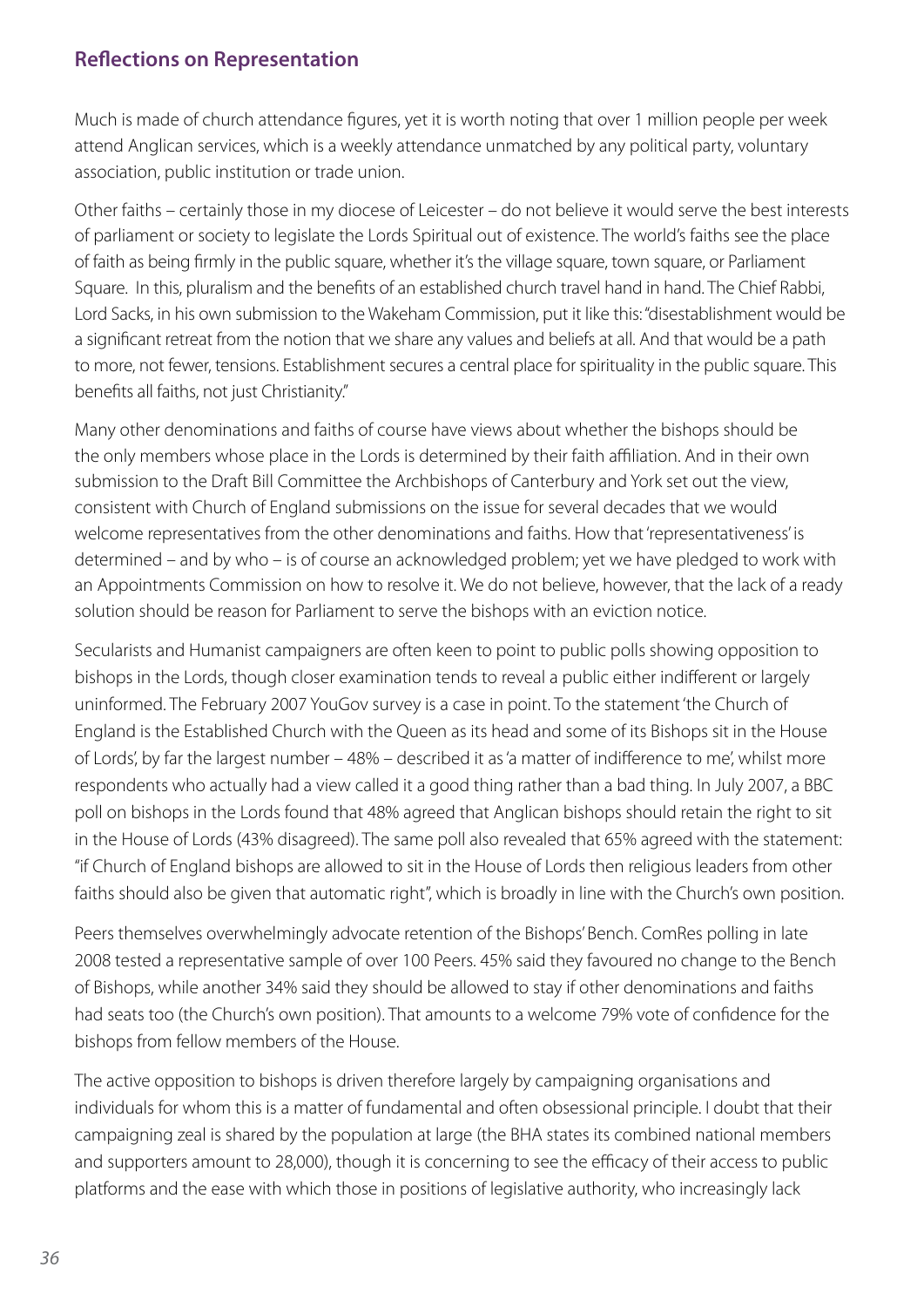confidence in their comprehension of establishment or religious issues, can be persuaded that it best serves the interests of equality to equate the opinions of such organisations with the interests and institutional requirements of deeply embedded church and faith communities.

The Church in response continues to make the case to Parliament and public that, across a whole range of public policy areas, equality does not necessarily equal uniformity. Those who are most keen to stress that bishops should only be allowed to remain in the Lords if other faith leaders are brought in, are those who adhere most closely to the application of the equality / uniformity principle. It seeks to make the continuation of bishops of the established Church in Parliament wholly contingent on there being a satisfactory resolution to the question of other denominations' and faiths' formal 'representation' which, as has been previously observed, is not an easy task. Whilst the campaigners may believe that such an approach may bring them nearer to their goal of secularised political institutions from which the remaining vestiges of religious interference are removed, they might do well to recall that every attempt to create such secular political spaces in this country has failed. A look across to the United States, where Republicans are currently embroiled in debates over who has the personal qualities to challenge President Obama in 2012 (with faith being front and centre), should also provide a salutary reminder that there is by no means any logical connection between a secular constitution and a secular political environment.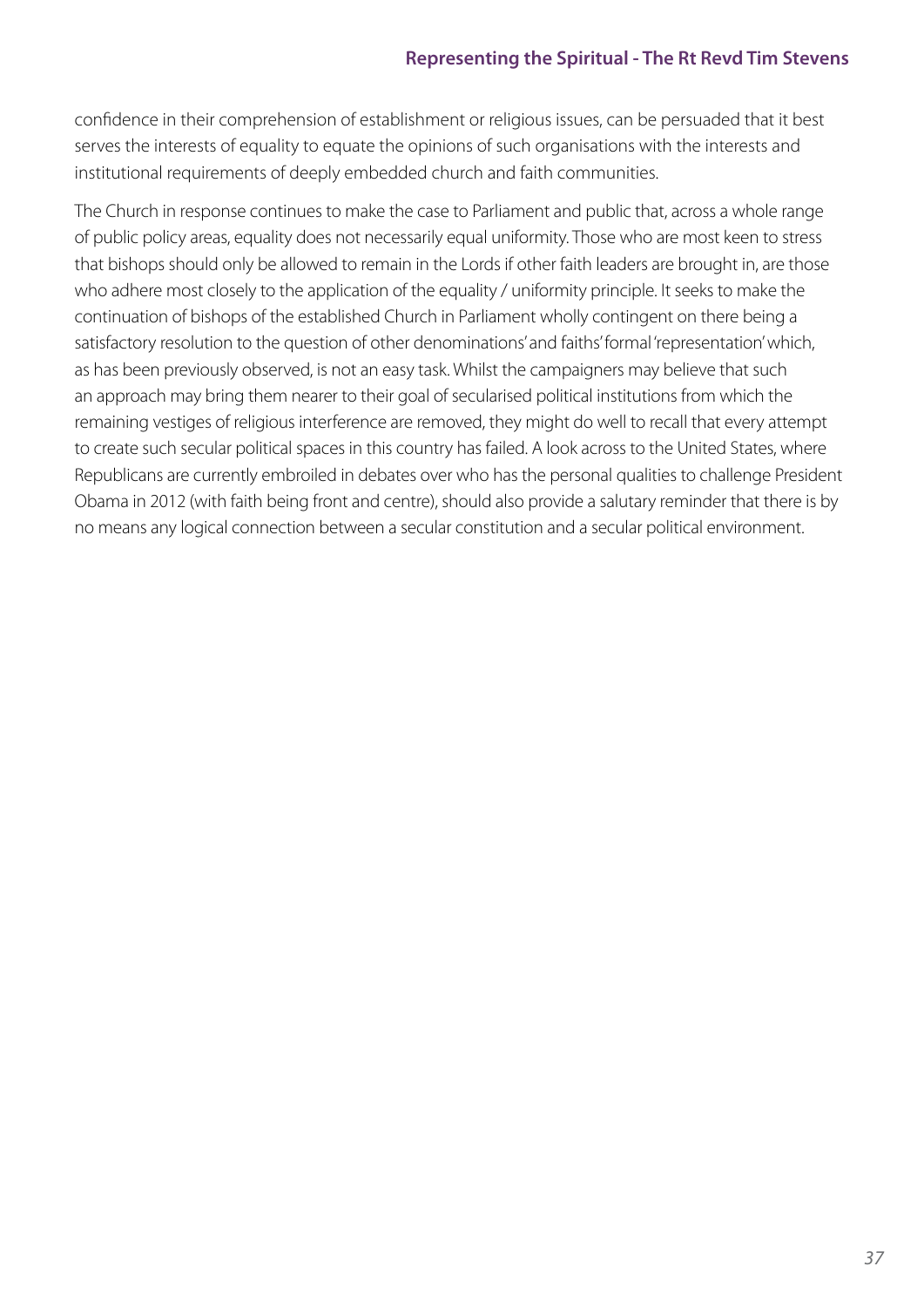## **8. Representing Civil Society**

**Sir Stephen Bubb**

Let's give civil society a bigger voice in the Lords – and make it a permanent feature of the system.

The parliamentary wrangling over how to reform the House of Lords has been going on for at least a hundred years. In 1911, the Liberal government of Herbert Asquith introduced the Parliament Act, which set out the goal of replacing the Lords with "a Second Chamber constituted on a popular instead of hereditary basis."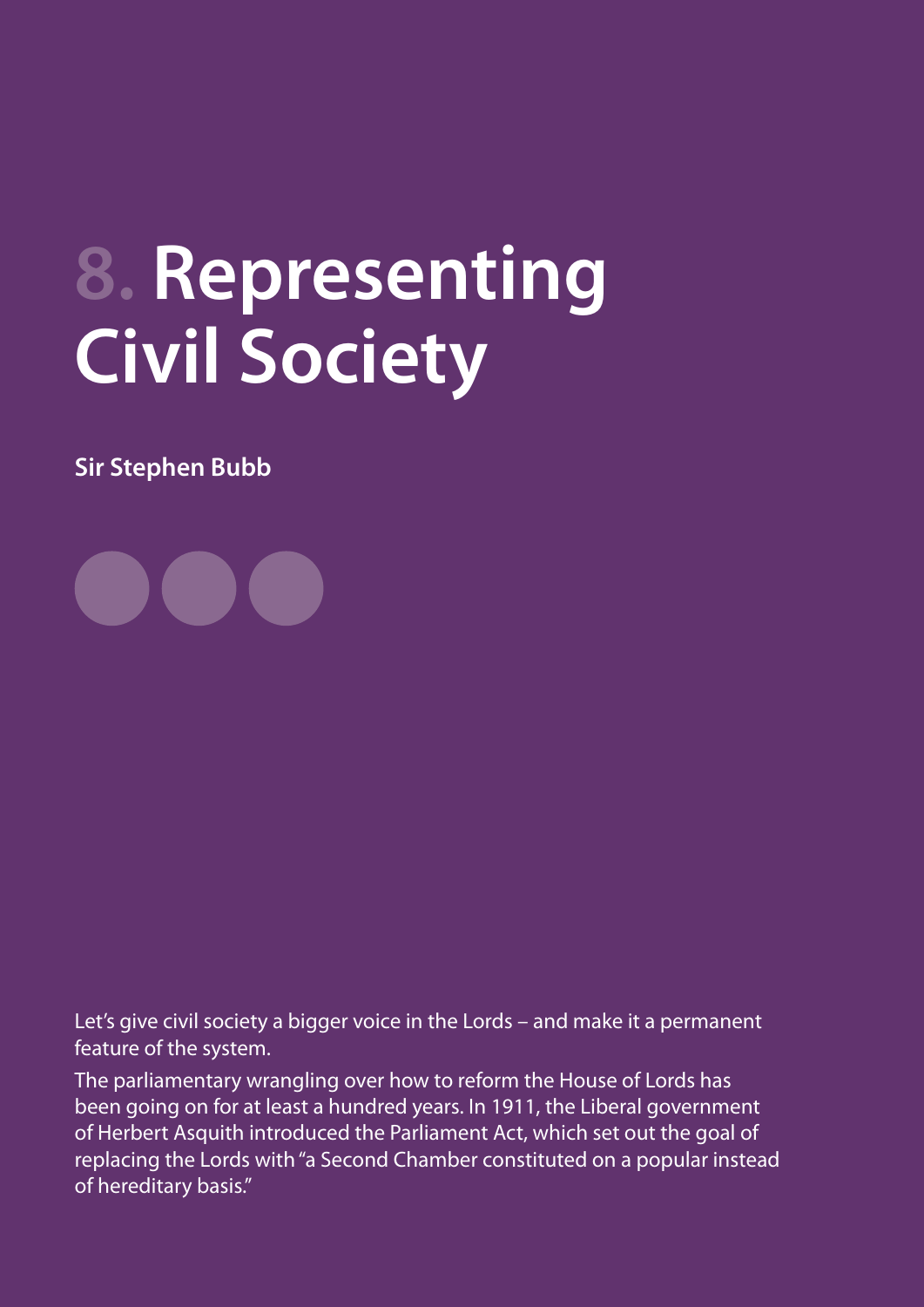

Pragmatically, however, the Act also noted that "such substitution cannot immediately be brought into operation." In the history of Lords reform, this has become a familiar story. Since the removal of most hereditary peers from the House in 1999, a succession of consultations, reports and commissions have suggested various fundamental overhauls, ranging from the creation of a fully-elected House to a fully-appointed one, with many permutations in between. Yet the House of Lords has remained largely unaltered since 1999. A classic example of institutional inertia? Perhaps – or, alternatively, a reflection of the British tradition of ad hoc pragmatism that sometimes wins out over the notions of political ideologues, and a recognition of the many important qualities which the House of Lords brings to our system of parliamentary democracy, which should not lightly be discarded.

One of the strongest points made in favour of a (mostly) appointed House of Lords is that it enables the Second Chamber to include representatives of key sectors of British society, and to benefit from the knowledge and experience that they bring. As a supporter and advocate of the third sector, I have often had cause to be thankful for the wisdom and expertise of its representatives in the House. Peers such as Lord Adebowale (Chief Executive of Turning Point), Baroness Scott (Tomorrow's People), Baroness Pitkeathley (formerly of the Carers National Association), Baroness Greengross (formerly Age Concern) and many more ensure that civil society has a strong and much-needed voice in the legislative process. Peers with a third-sector background can be found on the benches of all three parties as well as among the crossbenchers. While their political standpoints are diverse, they all share a passion for and understanding of charitable work which benefits not only the third sector itself but, as I firmly believe, the country as a whole.

In recent years our leaders and lawmakers have shown an increasing appreciation of the vital role played by voluntary organisations in the life of the nation. The coalition government's theme of the 'Big Society' is a laudable, if somewhat vague attempt to articulate the economic and social value of engagement with civil society; at the same time, the government's programme of public service reform envisages a shift away from monopolistic public-sector provision to a more diverse and competitive delivery landscape, in which voluntary and community organisations will play a crucial role. Key areas of government policy, including reforms to health and social care, welfare-to-work initiatives and offender rehabilitation programmes are dependent on a strong and active third sector, capable of shouldering responsibility for the delivery of vital services on a large scale.

So it is more important than ever that the concerns of the third sector are given a voice within parliament. The passage of the Localism Bill was a case in point. The Bill contained a number of provisions aimed at empowering local voluntary and community groups to play a larger role in the life of their local area, such as the Right to Challenge provision (which enables community groups to bid to operate public services) and the Assets of Community Value provision (allowing community groups to bid for local assets, such as pubs or playing fields, in order to preserve them). With monotonous predictability, these clauses were opposed by vested interests including some landowners' associations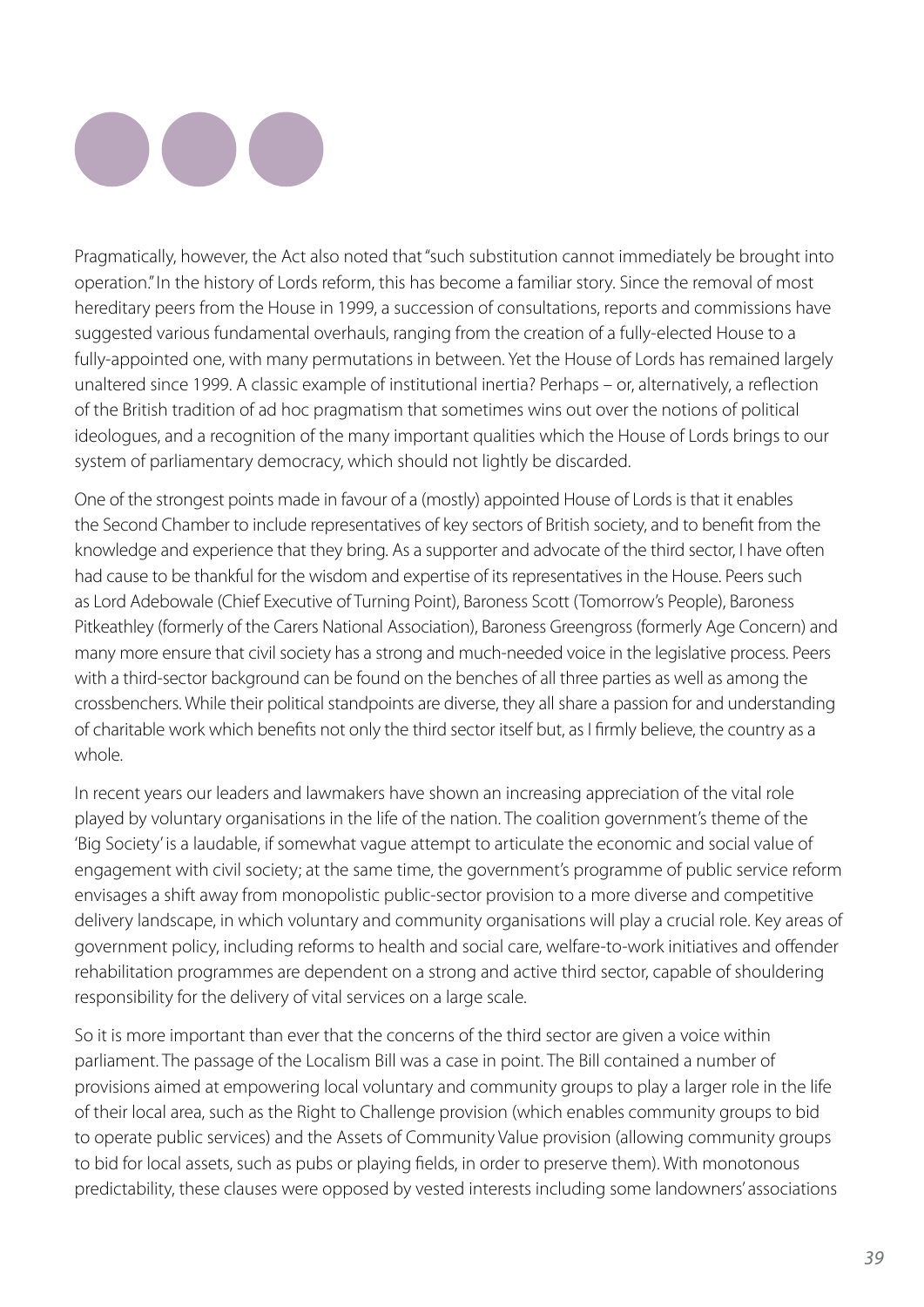#### **Reflections on Representation**

and certain unenlightened local authorities, and the relevant clauses faced wrecking amendments in the Lords. Fortunately, a number of committed and well-informed peers were able to make an unanswerable case for freeing local charities to become more involved in local life, and the key clauses survived unscathed.

The recent debates on welfare reform have also demonstrated the real value of an independentlyminded revising chamber. The Lords have given voice to concerns and problems that, frankly, have not been fully expressed elsewhere in the political process. In doing so, they have helped to ensure that the marginalised and voiceless can be heard. So often our political parties and their processes seem to ride roughshod over such concerns, the whips quietly steamrolling any dissent. Having civil society represented in the Lords means a group of peers who are unwrapped and irrepressible.

It is this combination of passion and expertise that makes the diversity of backgrounds and professional experience within the Lords so immensely valuable. Just as the House of Lords' medical professionals bring an unparalleled level of insight to debates on healthcare policy, so its third sector alumni provide unmatched understanding of the issues pertaining to the work of voluntary and community organisations. It is this contribution which, I fear, could well be lost in a fully-elected chamber. Ultimately, a fully-elected chamber would probably look much like the House of Commons: full of many excellent members, but lacking in the breadth and depth of experience currently found among many sitting in the House of Lords, and with a disproportionate number of members who spent their entire professional career within the Westminster bubble

It is a myth to believe that legitimacy and accountability can only be achieved through the political parties. Many of our third sector organisations have a strong grounding in their communities and an unsurpassed understanding of the needs of their beneficiaries. Often more in touch with citizen and community concerns than constituency MPs, they are prepared to speak out for the excluded and vulnerable who are otherwise pushed to the margins of the political process.

So, let's opt for a House of Lords containing a mixture of elected and appointed peers. Approximately a third could be elected directly, a third appointed by political parties as they are now, and a third appointed from civil society by an independent commission charged with ensuring a wide cross section of civil society, community and third sector leaders are brought into the Lords. This would echo the 'people's peers' experiment of 2001, which, although sadly truncated, constituted a valuable attempt to bring into the Lords people of wisdom and experience. Reform along these lines would improve the democratic accountability of the House while retaining the best features of the current system. While it might not please everybody, it would help to address some of the criticisms of the Lords as currently constituted, as well as ensuring that civil society retains a strong and distinctive voice within our national legislature.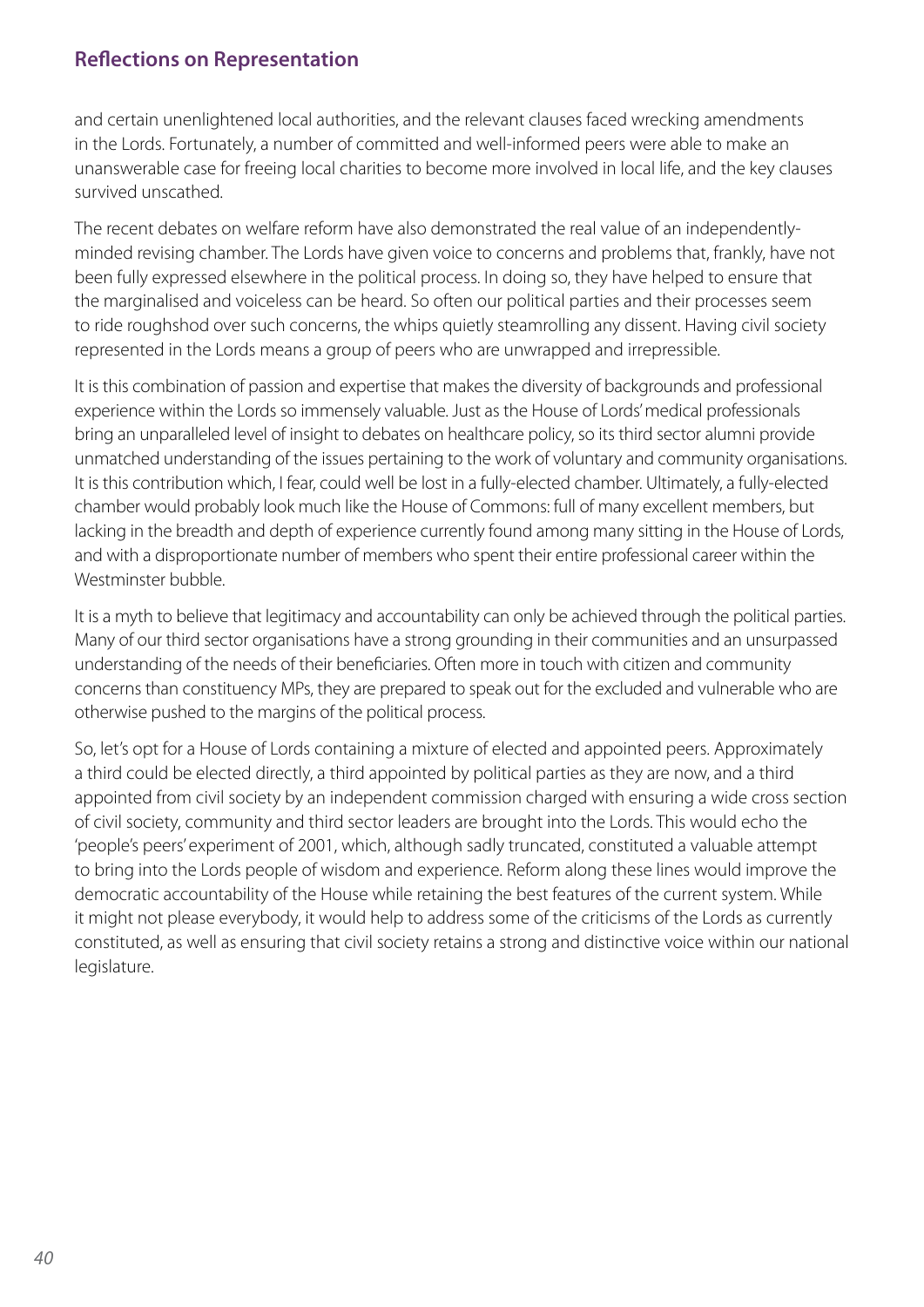## **9. Representing Commerce, Representing the Nation**

**John Longworth**

Let me begin with some House of Lords folklore. Once upon a time there were a bunch of thugs who, by virtue of intelligence, force or allegiance were able to take over the tribes of their lesser counterparts. One day the lesser thugs decided they should share power and forced their Chief Thug to sign a Charter. This was the House of Lords.

As the wealth of the lands grew, so did that of the new upper classes. Enjoying the good life, they discovered that they could exact economic rent from a new merchant class which began to emerge. However, the merchant class was smarter than they and the fixed rent was outgrown by the ability of the merchant class to grow wealth for themselves. The continued support of these merchants was assured by another forum of power, the House of Commons, which eventually became the centre of power.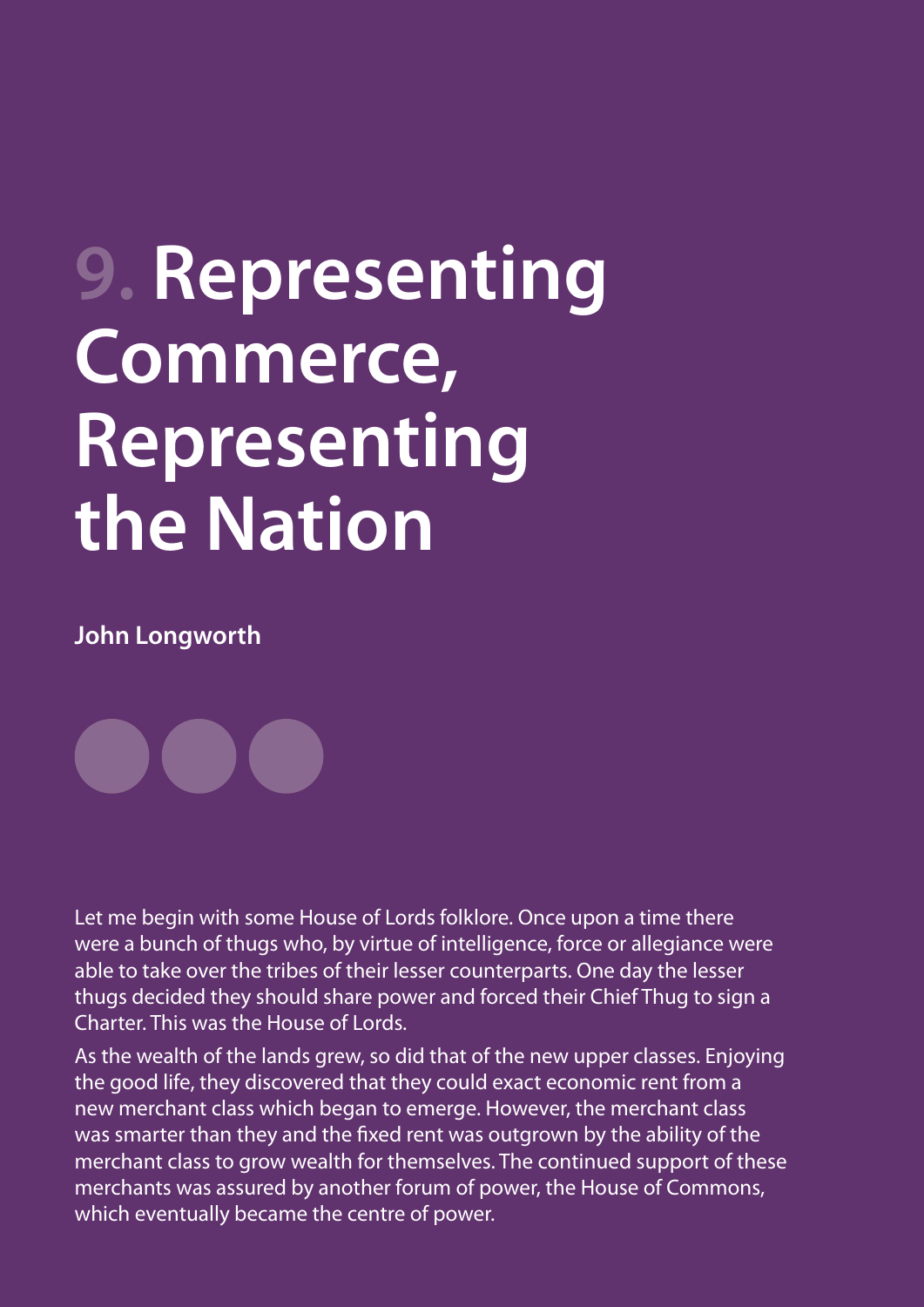In the meantime, the class dominating the House of Lords had come to conclude that life was much sweeter, safer and stable in a society in which they 'shared' a little and then a little more. This remained the status quo until very recently, when the House of Lords became a vessel for political appointees by the Commons, shifting power once again.

#### **All storytelling aside where does that leave us?**

It is my considered view that the House of Lords has four main roles – all of which are good and healthy for a democratic society. They represent and safeguard the rights of individuals and communities against the majority, or 'mob rule'. They scrutinise legislation in detail, having no constituency, which gives them the resources and time to do this work. Thirdly, the Lords safeguard the continuity of power, through a system which has withstood the tests of time and electoral change. Finally, peers inject the wisdom of age and experience gained in their respective fields.

Pre-reform, the House was performing these four functions well, whilst the new reformed Upper House has at best changed nothing and, at worst, undermined this work. The 1999 Act, it seems, left us with a halfway house (no pun intended).

The value of the Lords as a Second Chamber is in its wider representative function and expertise; any further reforms must therefore seek to build on this. Representation within the Lords should be comprised of people from a wide range of professions and backgrounds, including that of business. Businesses and their employees occupy a huge portion of British society. At the start of 2010, there were approximately 4.5 million private sector enterprises in the UK, which employed around 22.5 million people.<sup>21</sup> Such numbers – and the diversity of business types and employees therein – must be represented at a national level.

The scrutiny role of the House of Lords would also benefit from a 'real-world' insight based on this representative function. All legislation could be improved by a commercial understanding.

There are many recent examples of bills where a better understanding of business may have resulted in improved legislation. The incredibly complex Pensions Act 2008 could have benefitted from a better understanding of the processes that small firms have to follow to recruit and manage their staff, and how few resources they have for internal Human Resources management. A more diverse representative House may have brought such issues to light, flagging instances where smaller firms would suffer from such complexity, and subsequently outlining various options as to how such barriers could be overcome.

The Localism Act 2011, too, could have benefitted from a greater understanding of the role business plays in local communities and the potential for firms to be more involved, to great effect, at a local level. Even (perhaps especially) bills and acts ostensibly purely about public services such as the provision of health and social care or education could benefit from scrutiny and the innovative instincts of experienced businesspeople.

<sup>21</sup> BIS (24 May 2011), Increase in the number of businesses at the start of 2010 [online] http://nds.coi.gov.uk/content/ Detail.aspx?NewsAreaID=2&ReleaseID=419640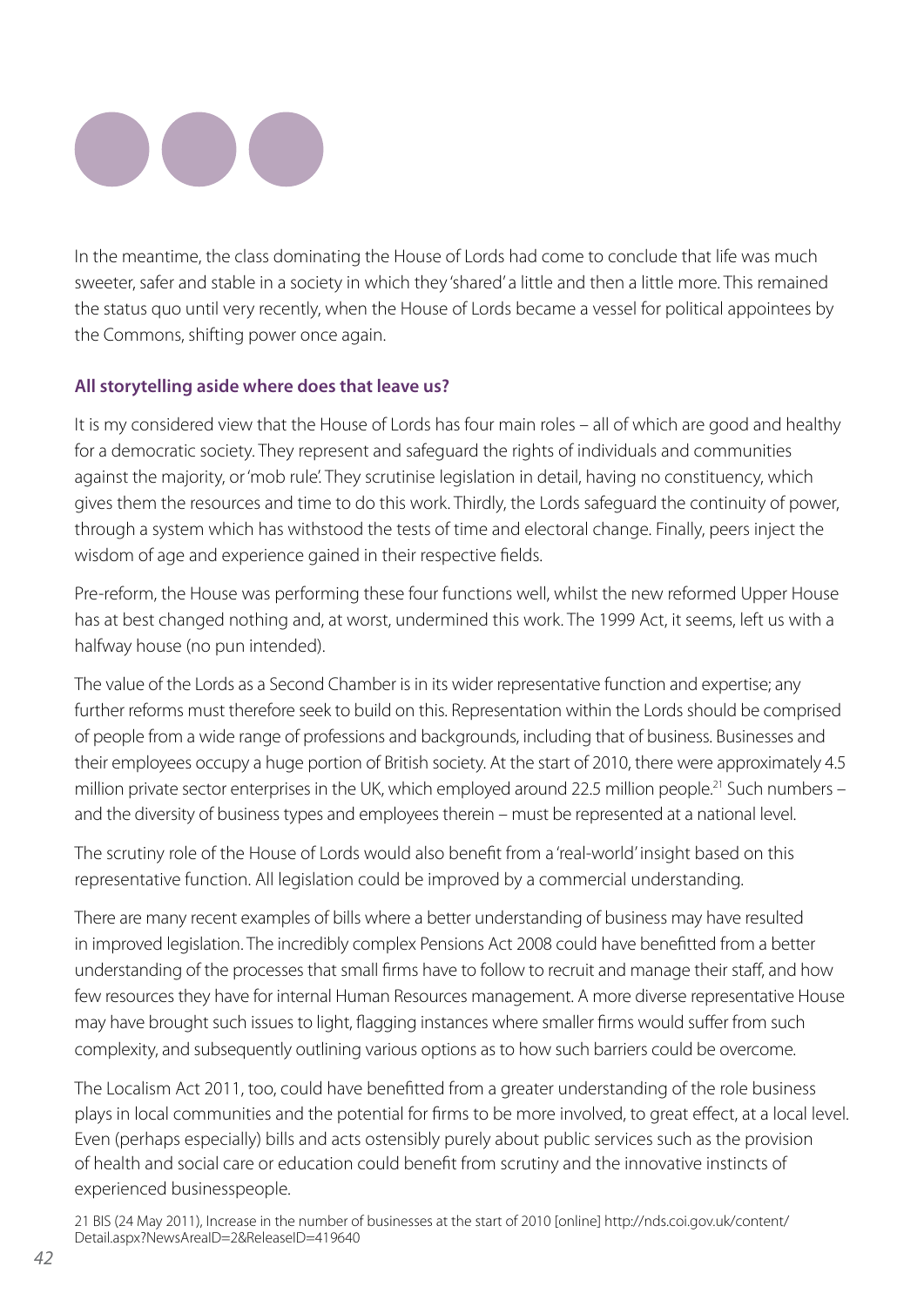#### **Representing Commerce, Representing the Nation - John Longworth**

Interestingly, this would give the Lords a good deal more 'legitimacy of output' in this area than the Commons' 'legitimacy of input', where very few have worked in business and where we now increasingly have a political class where the career path to the Commons seems to start and end in an MP's office. The clause by clause scrutiny given to Bills in the Lords would safeguard against short-term, ideological politics favoured by career politicians in the Commons.

#### **The key question, then, is how members are appointed.**

I believe that there is no value in a directly elected Upper Chamber, which would simply undermine the democratic supremacy of the Commons and cause impasse. Business does not want to see important legislation held up because of wrangling and competitive behaviour between two elected Houses with competing electoral mandates, which would inevitably have consequences for stability and international markets.

The overriding objectives should be to retain a balance of experience from all walks of life and to be representative of the nation geographically (perhaps in approximate proportion to population). This should include a very significant proportion from business, since this constituency represents the bulk of the economy and a very significant proportion of the workforce.

In removing all hereditary peers from the House, aside from 90 (and two ex officio) who were voted by their colleagues to remain, the 1999 House of Lords Act left those peers who had gained their seat through birthright as the members of the House with the biggest claim to having gained a seat through democratic means. A reformed House of Lords would do well to retain its working group of hereditary peers, who would be converted to life peers, as they do a good job. Hereditary peers were, after all, traditionally individuals owning property against the state, and what is likely to be good for group of individuals is likely to benefit all property owners, including businesses and entrepreneurs.

An appointments college would be a suitable route for the self-appointment of hereditary peers, and also a good route for the rest, who should be life peers or serving for a fixed term of at least seven years.

A proportion of these Life Peers may be nominated by politicians, to keep the political connection, but probably should face an appointments college to assure fair representation of the political spectrum based on the proportion of the vote in prior years. Even political appointments should be at least seven years and possibly for life, retaining continuity with the past and maintaining a high level of political, commercial and life experience.

Whatever we do, let us avoid the deliberate nullification of government with the invention of an elected Senate in a similar vein to the eighteenth-century constitution in the USA, which arguably suffers an elected King, an elected Senate and an elected Commons. This has caused the neutering of Government at home and a leadership focussed on foreign affairs. We do not have a federal system to which this lends itself and we would consequently limit the ability of the Government to tend to the affairs of this country.

In conclusion, a fundamental aspect of the House of Lords is its capability to host a plethora of representatives from across the spectrum of commerce and a myriad of professions, providing a function not always present in the Commons. What began as a chamber of 'thugs' who nevertheless exerted a crucial balance on the power of the sovereign state is increasingly characterised by a high proportion of professional politicos with little experience of life outside the political bubble of Westminster. With an appointed chamber – whose legitimacy lies in the effective scrutiny that only experience can provide – we are given the opportunity to construct a Second Chamber capable of a much more sophisticated kind of representation that is reflective of British society as a whole.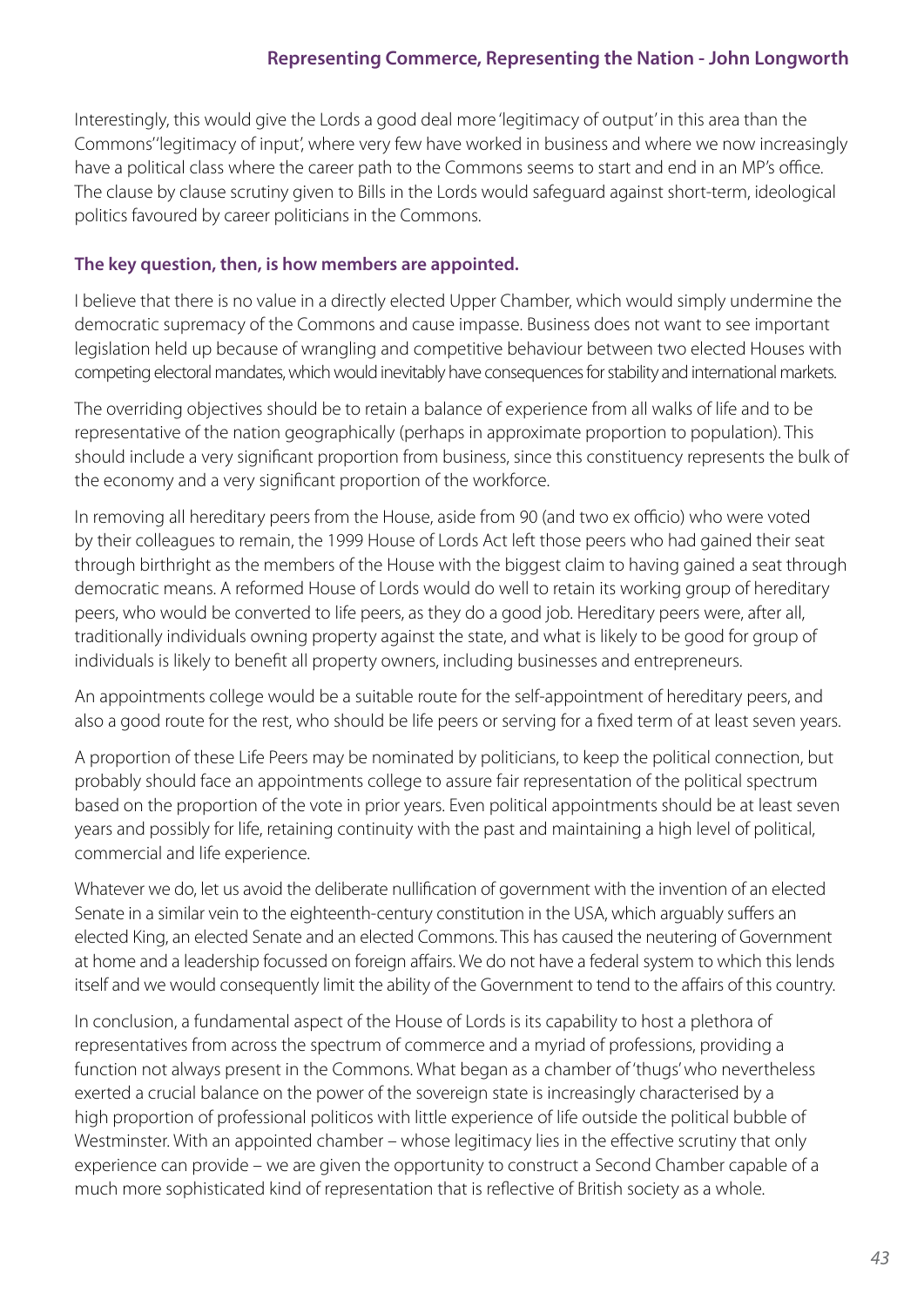## **10. Representing the People**

**Lord Adebowale**

2001 was an important year for me. It was the year I became a member of the House of Lords and also when I started a new job as Chief Executive of Turning Point.

What I remember most are words from the book Who Runs Britain by Robert Peston, in which he refers to certain members of the House of Lords as 'exotic.' He uses the word to describe us as not from the usual backgrounds of the law, politics or business.

The sense I had was that the entire House of Lords was 'exotic' not just some of its members.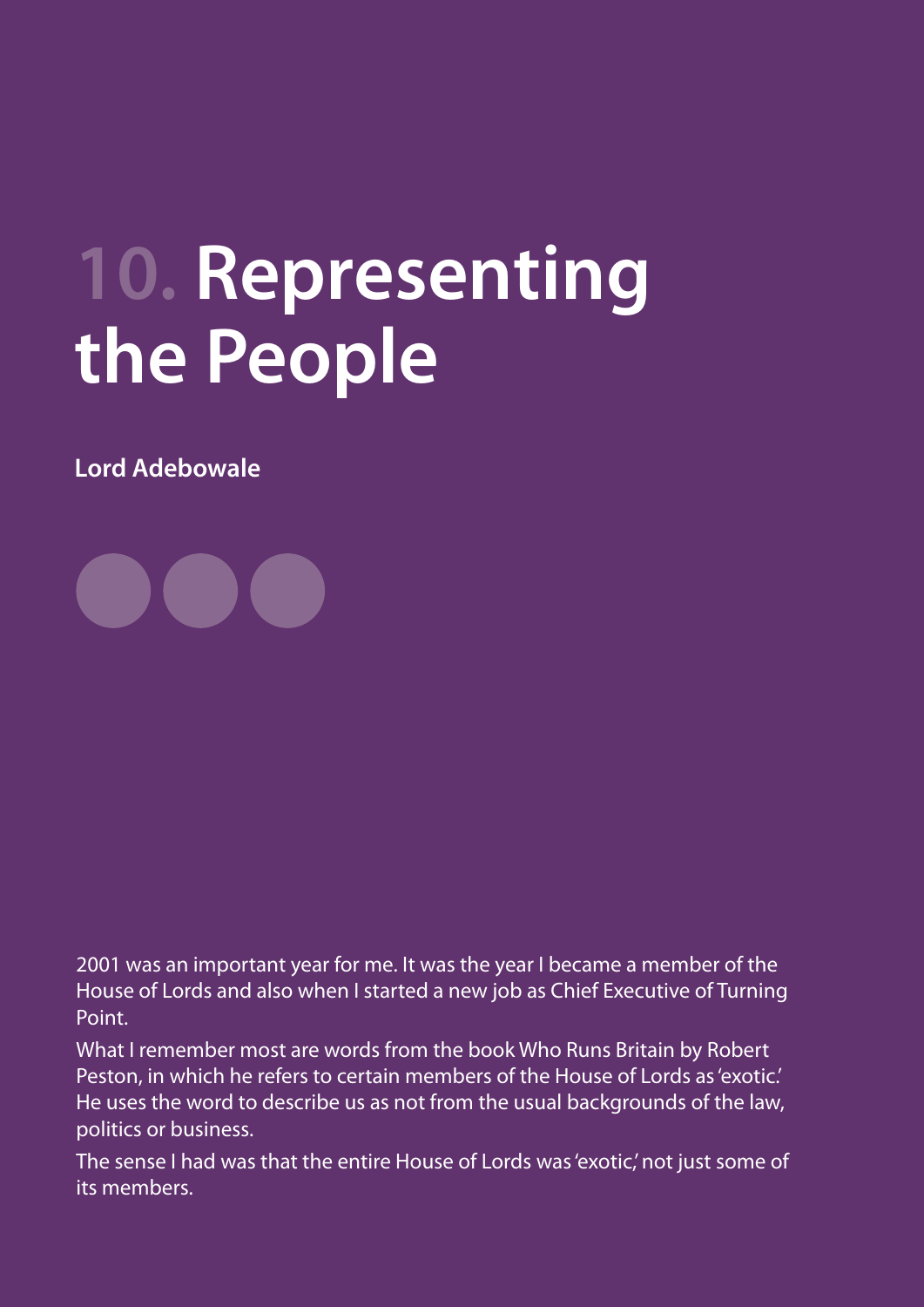The press appeared somewhat amused by the choice of the so-called 'People's Peers,' the group of people of which I was now a member. All of us had applied for membership of the House of Lords, much like a job application, and were then appointed by an independent panel that made recommendations to the Prime Minster and Her Majesty the Queen.

Alastair Campbell coined the phrase 'People's Peer' and the press debated whether the new entrants (myself and about nine others) passed the ordinary people test. I think I just scraped through because I was seen to be a 'charity worker' as opposed to a businessman, black as opposed to white and seemingly unconnected to the establishment. This was as opposed to my fellow new entrants, some of whom were accused of being the usual suspects from the worlds of business and politics.

My experience was of entering a club that is a mystery to the outside world. It was a club whose image was presented by commentators and the press as at best exotic, and at worst, uselessly corrupt. As with any new job, I was excited at the challenges ahead, but also entertained some doubts on my decision and how it would impact on my reputation. In fact, I even commented half jokily to one reporter who asked me what it was like to enter the House of Lords, that I had abandoned hope on entering here.

The public perception that I have come across most hasn't changed much since I entered the House. Among those who do not see themselves as 'political,' the Lords is seen as an anachronism and undemocratic. By many on the inside of politics, it is seen as something of a nuisance to getting Government business done if you are the party in power, and just a nuisance if you are not.

Having given lectures to social policy students who don't know the difference between the House of Lords and the House of Commons, I am of the view that the role of the House of Lords is so little understood (on a par with the Maastricht Treaty for example), that the debates about its future role and even existence are pretty meaningless.

Yet my mailbox is often overflowing with e-mails from pressure groups and members of the public who see the House of Lords as the last resort in getting their voices heard, and legislation changed or amended, in order that such legislation might take into account the realities of life as opposed to the desires of politicians to implement party policy.

It has taken me a few years to understand that the House of Lords has a role within the British democratic process. However, this role is little understood outside the cognoscenti and those who discover that there is a place that might influence an area of their concern.

The image of the House as the very pinnacle of the establishment, lends itself to the idea that it isn't a credible place for influence over national policy, with its largely elderly members; the carpeted silence; scandals over expenses; its unelected appointment system; and the sense that it is the 'other place.'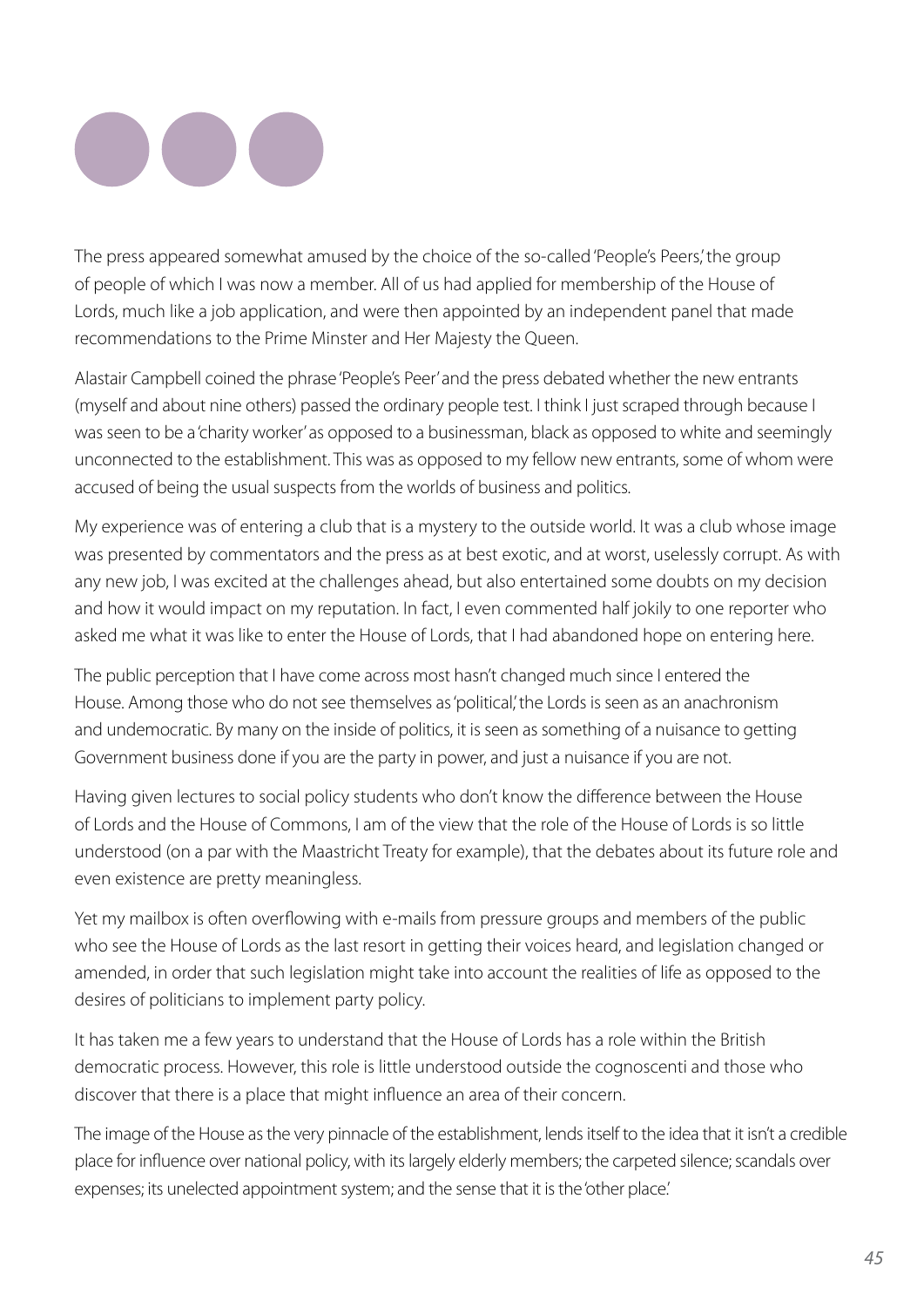### **Reflections on Representation**

But now that I am a member, I see hereditary peers who are expert, hard-working, socially concerned and effective. I also see appointed peers who are exactly the opposite.

I understand that speaking in every debate is not the same as speaking rarely but being listened to.

The problem with being a peer is that the privileges of title are not really privileges anymore. They are labels that are not commonly understood and often sneered at. The institution is seen as undemocratic because democracy means we vote, when in fact democracy is a process not just an act. Voting is merely a tool of democracy.

The alternatives to the House of Lords as it now stands, such as voting people into the Second Chamber, seem strangely undemocratic when you know what it takes in money, influence and time to get elected.

Selecting peers through an electoral process will not make the House of Lords more representative of society at large. An inevitable danger of two elected chambers is political 'gridlock', where both assert their supreme authority. The US is a case in point: Government effectively closes down when neither Senate nor Congress will give way, because both claim the authority of being elected by the people.

Some would disagree, but I believe the House of Lords does need members who are experts in their respective fields such as the worlds of science and medicine, as well as economists and welfare reformers. These include pioneers such Sir Robert Winston, whose research has led to advances in reproductive medicine and has championed the cause of couples affected by infertility, and Baroness Tanni Grey-Thompson (Britain's most successful Paralympic athlete), who has fought to protect the rights of disabled people. This wisdom and experience could be lost if an appointed House was replaced with an elected one. The reality is that few would want to devote themselves to those internal party processes which are a necessary part of standing for election.

The dilemma is that an appointed Lords is hard to justify, but somehow it works. Despite being unelected, we can still be representatives of civil society. By 'civil' I mean a society where people work together to achieve change on a particular issue. The Lords can help to achieve change because they are not elected. Party allegiances still apply (unless you are a crossbencher like me), yet for those peers who fail to follow the party line, the wrath of the whips is not as keenly felt as in the Commons. Peers are less constrained by the particular dogma or ideology of a political party, and this gives them the freedom to express their individual views without fear of being sacked or losing their seat.

Now I am not suggesting for a moment that the House of Lords is some radical body and that all those who frequent its corridors are liberal-minded champions of the dispossessed. But this freedom, which I have mentioned can and does provide us with the opportunity to amend laws so that they reflect the needs of real people. Take the Welfare Reform Bill. Key coalition proposals such as cuts to employment support allowance have been met with stiff opposition in the Lords. For the Health and Social Care Bill also, dozens of amendments have been tabled by peers, including changes which reflect the needs of patients. Yes, the government in power nearly always achieves its ambitions in the end, but not without first making concessions which make for an inclusive society.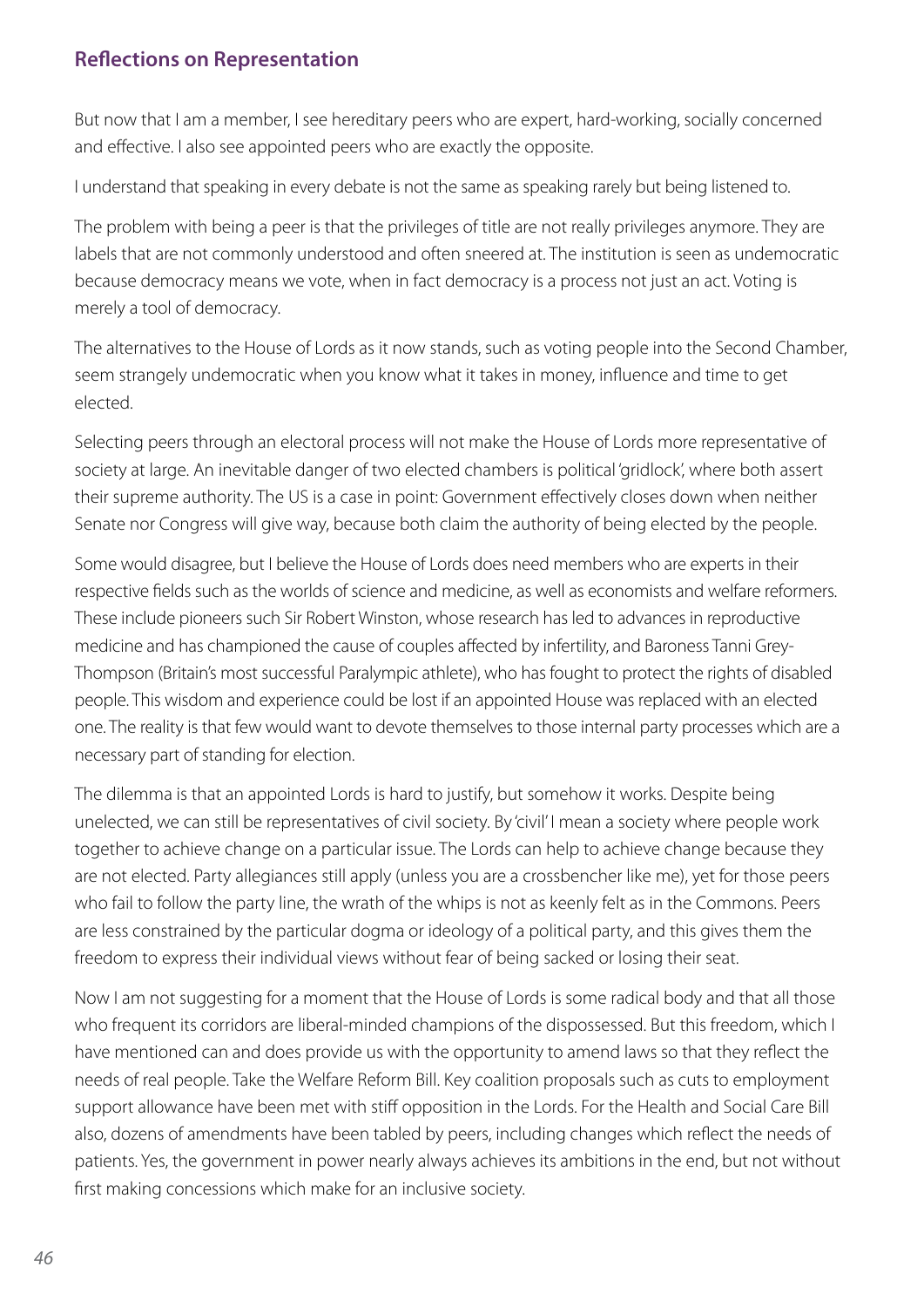#### **Representing the People - Lord Adebowale**

Many peers, including myself, marry the responsibilities of serving in the House of Lords with a day job. As the head of a social enterprise, I understand the concerns and problems facing those on the margins of society. Turning Point provides services for those with complex needs, including people affected by drug and alcohol misuse, mental health problems and those with a learning disability. As part of the social economy, Turning Point is a 'civil society' organisation which helps people to help themselves through innovative projects. Through our Connected Care model in Hartlepool for example, we have been empowering residents by involving them in the development of services. This way they are community-led and designed with the input of the people who use them to reflect their specific needs.

So, despite my 'grand-sounding' title, I believe that I am in touch with the 'real' issues faced by society, not those affecting the privileged elite.

When there is a relevant debate in the House, my priority is to ensure that the views of those without a voice are represented and heard. And when the government of the day publishes a new consultation document, I will make submissions if the proposals in that document have the potential to impact on the everyday lives of the communities and individuals that Turning Point supports. I never mistake access for influence, but if there is an opportunity to be part of the decision-making process then I will make the most of that opportunity on behalf of others.

As I have already highlighted, I am never short of requests from campaigners, charities and members of the public to assist them in getting their views heard and their needs met. That has to mean that people do believe that I represent civil society. As a peer, I may be last on the list for some given the limited influence that the Lords possess, but I am not regarded as irrelevant.

Nick Clegg has argued that the House of Lords is a 'potent symbol' of a closed society where power is held by just a few. The House certainly needs changing and much more light could indeed be shed on its process – making the Lords less of a club and more of an open forum might help to dispel the received mystique. But the titles that go with the job are tradition, and generally I have nothing against tradition. Instead, my enemies tend to be 'bigotry' and 'poverty', which are enemies shared by many in this country.

As much as I think we peers need to reflect society, the people will not let us become peers of our society because they see us as not 'one of them.' Perhaps we should use this perception to reflect the impact of legislation on individuals and communities. Even when the government of the day can bring out the votes when needed, sometimes we Peers can make tiny triumphs happen which benefit real people.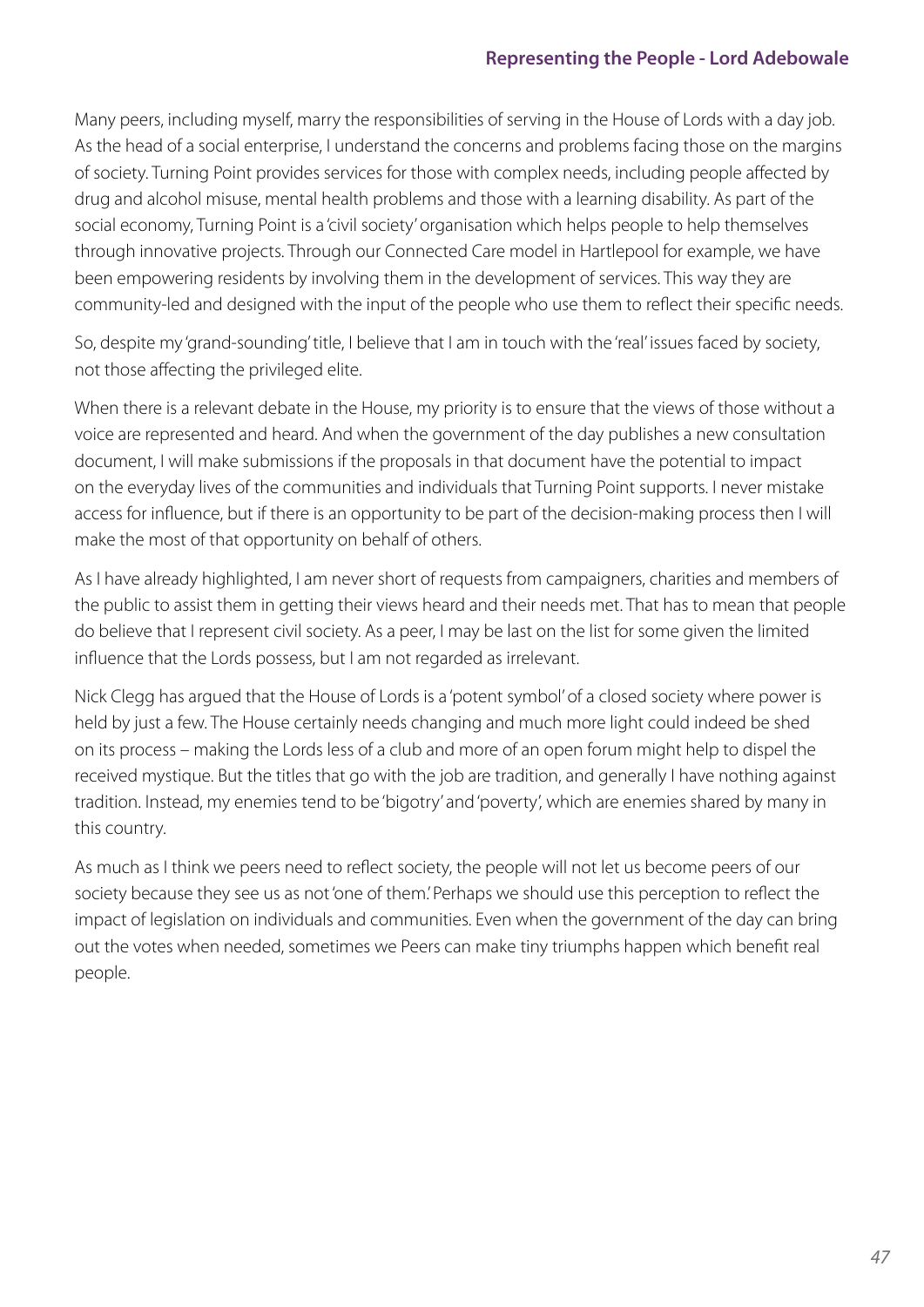# **11. Elections in the House of Lords: A Better Way to Represent Society**

**Lord Low**

I take it as a given for the purposes of this chapter that the principal function of the House of Lords is to act as a revising chamber. There are others as well, such as holding the Government to account and debating significant issues of the day. But revising legislation, which often arrives in an imperfect state from the House of Commons, is the principal raison d'étre of the House of Lords. This chapter is therefore concerned with the question: how do we achieve a composition for the House of Lords which is most appropriate for a revising chamber? It is submitted that the relevant credentials for this are more those of expertise and experience, than that of democratic election, and that these are more likely to be secured by a system of election which reflects the major constituencies of civil society, than that employed for the House of Commons based on geographical constituencies. It is more like choosing the best person for the job - the person whose skills and experience best match those required - than electing someone to represent you at a regional level.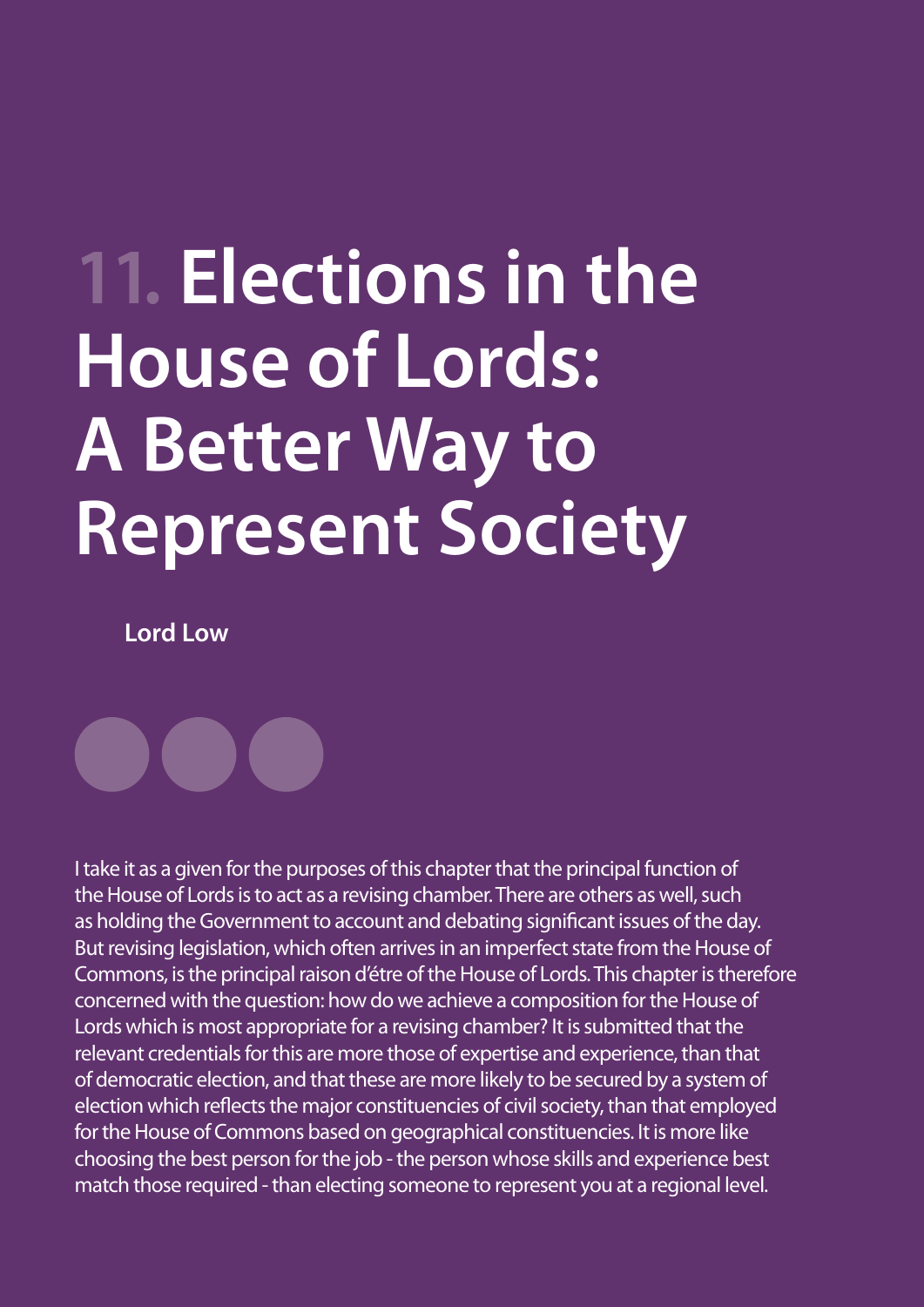From this point of view, the present method which relies on appointment by political parties and an independent Appointments Commission, actually works reasonably well. When Baroness Vadera, winding up an economic debate on 3 November 2008, referred to the contributions of the three former Chancellors, six Treasury ministers, four economists and six leaders of business as "showcasing the wisdom" of the House, this was no isolated example. But it is argued that there is a problem of legitimacy. I think this may be more a matter of perception than reality. The bases of legitimacy mentioned in the last paragraph are not inherently better or worse than one another, they are just different. Whether they are better or worse depends on the purpose for which they are being employed. However, if it is desired to replace the present system of recruiting to the Second Chamber with a system of elections, it is my contention that a method which draws on the expertise and experience which resides in civil would be far more 'fit for purpose' if it is the members of a revising chamber you are seeking. This could be designed in such a way as to combine many of the attractions of a system of election with those of appointment, by formalising and greatly broadening the present system.

But first, the inappropriateness of the present system of election for Parliamentary elections using geographical constituencies, even if modified - perhaps especially if modified - to incorporate an element of proportional representation, cannot be emphasised too strongly. It would tend to throw up the same kind of career politicians who stand for the Commons, and not those with the kind of expertise and experience being sought for the Second Chamber. The Lords would soon become more politicised and lose some of the qualities for which it is currently particularly valued: no single party holds sway and, members are more independent-minded, leading debates which are, as Wakeham put it, "less adversarial, better tempered and better informed" as a result. If the same system were to be used as is used for electing the Commons, the Lords would tend to duplicate the Commons and thus not add value. There would for the first time be the possibility of "turf wars" at constituency level between MP's and peers, and if a variant of the present system were used, especially if it involved an element of PR, the Lords could soon begin to rival the Commons' primacy.

I would propose a system of electoral colleges covering the main branches of civil society - what might be termed "constituencies of expertise" – the law, medicine, the arts, sport, education, the armed services, business, trades unions, the third sector and so on. They could nominate direct to a reformed House of Lords or, as I understand happens in a number of other countries, they could submit their nominations to a statutory appointments commission which would make the final selection. The latter method would probably be preferable in order that nominees might be independently and impartially vetted to ensure that they are fit persons to be appointed. The commission would have the task of determining the constituencies of expertise, and which organisations should have nominating rights within them. They should also validate against the agreed criteria, and the procedure which nominating bodies would have employed for arriving at their nominations.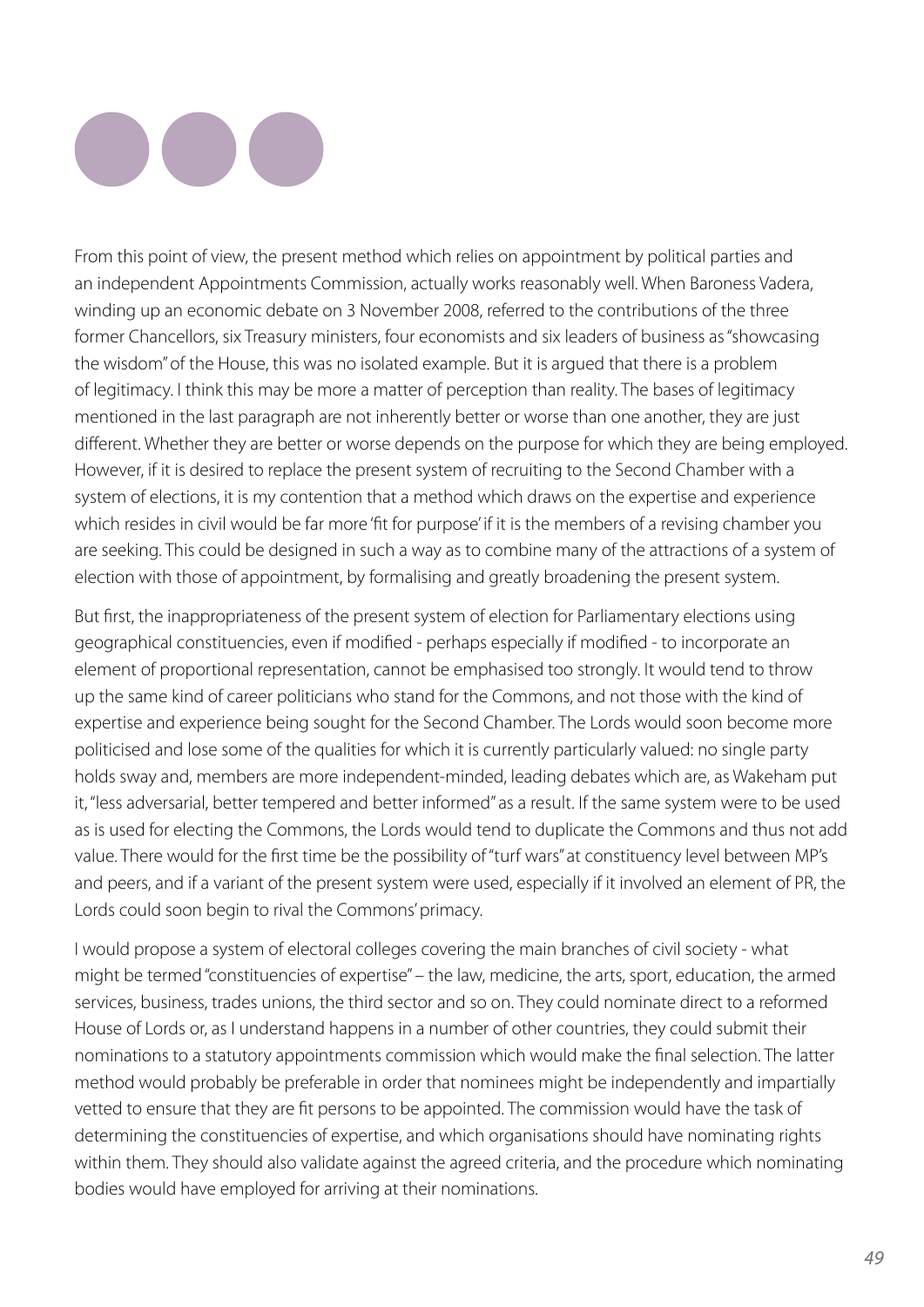#### **Reciprocity and Reform**

The new system could be phased in, in much the same way as the Government proposes for its system based on elections. The constituencies of expertise would nominate a third of the candidates to which they were entitled every five years until they reached their total entitlement. They continue to nominate a third of their entitlement as a third retire every five years, in order to achieve a system of rotation or staggered terms. I have not here addressed questions such as the size of the House, and the number of constituencies. These would have to be determined, but it is generally agreed that the present House of Lords is too big, and that the 300 proposed by the draft House of Lords Reform Bill presently before Parliament is too small to be effective. I would suggest something smaller than the future slimmed down House of Commons - somewhere between 450 and 600.

When proposals along these lines have been made in the past, the most authoritative reactions have not been very encouraging: The Wakeham Commission was initially attracted, but gave up in view of what it regarded as insuperable practical difficulties. The Constitution Unit at University College London have been similarly dismissive. But I think there is more to be said for the proposal than these authorities allow. Sir John Major gave his support to the central idea behind constituencies of expertise when he spoke to crossbench peers a couple of years ago. When challenged on grounds of practicality by a member of the Wakeham Commission, he said he wasn't convinced. He said he did not think it could be beyond the wit of man to come up with a workable scheme, and neither do I. Take the question of determining the constituencies of expertise. The House of Lords Library has a classification of peers appointed between 1958 and 2008 in 19 categories (House of Lords Library Note "Peerage Creations, 1958-2008", LLN 2008/019) – finance, industry, media, land, academic, teaching, medical, military, civil service, legal, journalism, engineering, arts, voluntary, trade union, local government, other public sector, politics and other. We could do a lot worse than use this as a starting point. There would be a deal of negotiation over the precise list of constituencies and who could nominate within them. People would make their case, and the commission, or if necessary Parliament, would rule. It should be kept under review and could be modified over time if the case for change was made, as happens now with constituency boundaries.

There is more interest out there than it seems people are aware of. In 2008, Frank Field MP produced a pamphlet entitled "Back from Life Support: Remaking Representative and Responsible Government in Britain", which adumbrated a scheme which bears a striking resemblance to that advocated in this chapter. "A radical Lords reform" he said:

"would be based on seeking the representation of all the major legitimate interests in our society. There would be the need, of course, to establish a reform commission whose duty would be to begin mapping out which group interest should gain representation, and at what strength…The commission's second task should be to approve the means by which each group elects or selects its own representatives and would then have the duty to review the lists. The commission should be encouraged to approve a diversity of forms of election. Some groups may involve the whole of the membership in a selection process. Others might adopt a form of indirect election. The commission's task would be to ensure that, whatever method is proposed, it is one with which the overwhelming majority of the members are happy."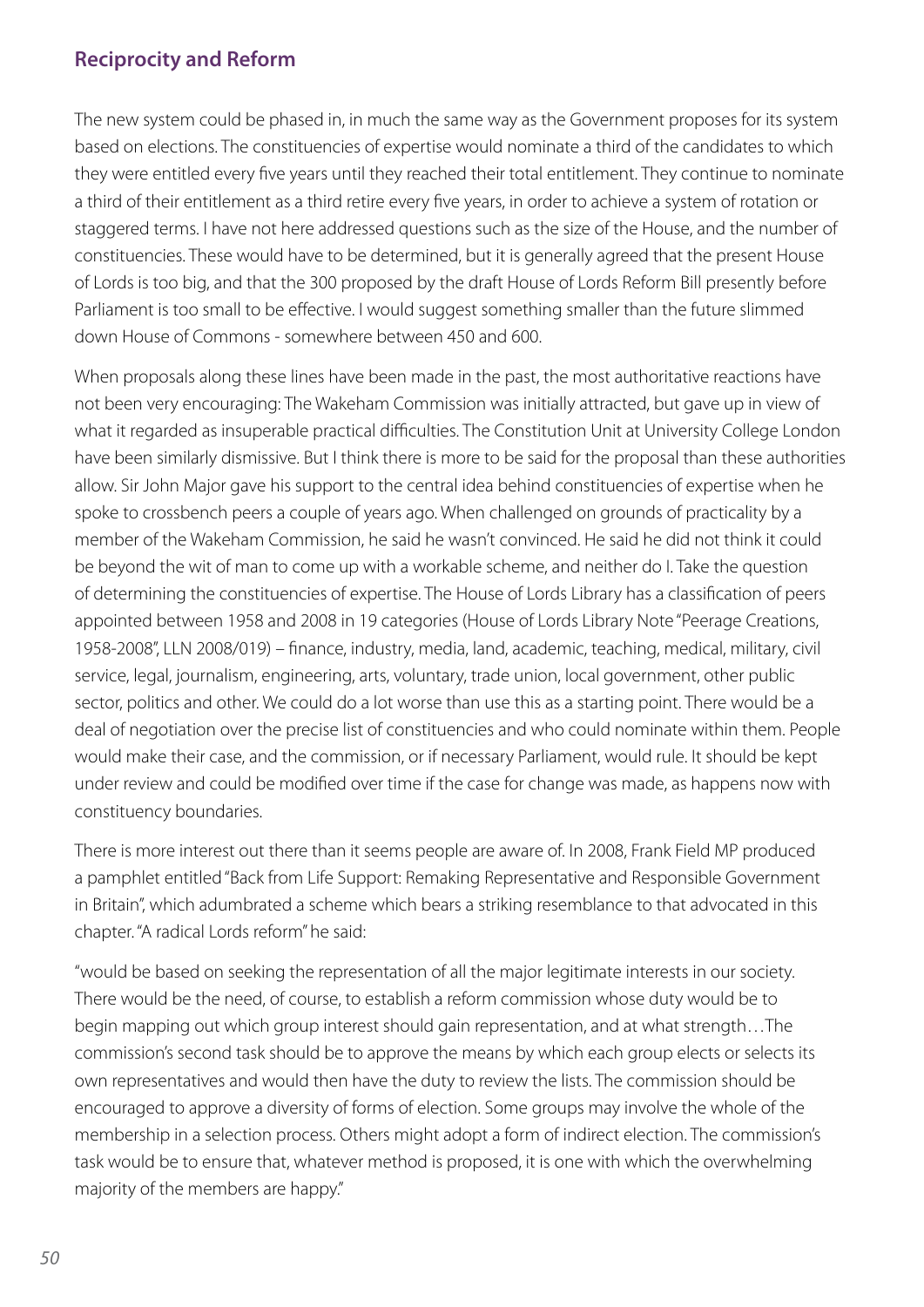#### **Elections in the House of Lords: A Better Way to Represent Society - Lord Low**

The organisation ResPublica has advanced proposals for a scheme which is a third elected, a third appointed from civil society, and a third nominated by political parties. This would have the disadvantage of a hybrid model in creating what would almost certainly be seen as two tiers of members, with implications for the legitimacy of close votes where the appointed members appear to determine the result. But I mention it to draw attention to the diversity of thinking which exists as an alternative to the Government's, which deserves to be taken into account.

I have also received a number of thoughtful submissions from members of the public urging an alternative to the traditional election in traditional constituencies. One of these is contained in an article in the Church Times of 13 May 2011 by the Rev. John Smith of Stamford, Lincs. which distils a longer submission made to the Wakeham Commission. His model advocates a system of specialist electoral colleges under the umbrella of an appointments commission much like mine. But it also contains two further colleges, twice the size of the others – a "Parliamentary College" to appoint politicians who have finished their time in the commons, so that we can continue to gain from their political experience; and a "General College" for people not belonging to a professional body or trades union, to ensure a voice for areas of society that might otherwise feel unrepresented.

I have deliberately spoken of "expertise and experience" as the qualities which qualify a person for membership of the Second Chamber. By "experience" I really mean experience of government, and this is important. There is some tendency for people to speak as if the ideal House of Lords would be a politician free zone. I do not take that view. I think the peers who come to the House after a career in politics, often at the highest level, contribute a vast amount to our debates and we would lose it at our peril. Mr Smith's Parliamentary College is just one of the many merits of his proposal.

Another proposal would have the different branches of civil society making the nominations, as in my model, but in an effort to ensure that election to the Second Chamber was based on universal suffrage, would have the final selection, or election, made by the public at large. People would choose which constituency of expertise they wished to vote in and, having received a booklet containing the CV's of those nominated in their constituency, would make their choice on polling day, rather as one votes for the committee of one's professional association or voluntary organisation. I think this would ask too much of voters and create another complex layer of administration, and so for these reasons, does verge on the impractical. We should not delude ourselves that a system of the kind I am suggesting makes universal suffrage in electing to the House of Lords possible. But in being much more broadly based and diversified than the present appointments process, it goes much further in the direction of popular involvement than anything we have known to date.

I hope the Joint Committee, which is currently considering the draft House of Lords Reform Bill, will give serious attention to the unsuitability of "traditional" electoral systems for populating the House of Lords, and to proposals for alternatives based on the "constituencies of expertise" idea that I have advanced in this chapter.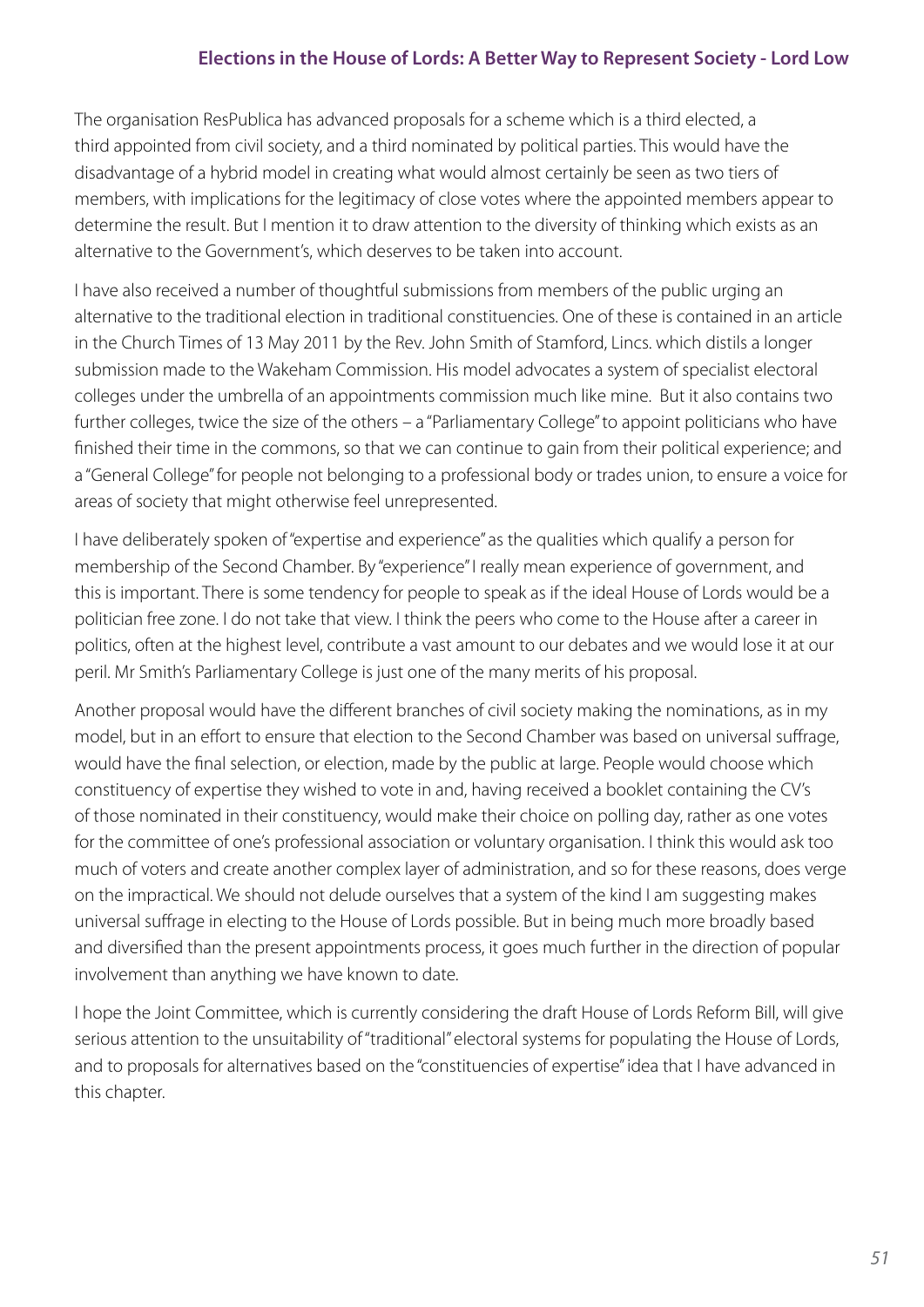## **12. Direct Action, of People and Peers**

**Lord Wei**

Over the past two decades, a worrying trend has become evident in aspects of public life: recent surveys reveal a growing mistrust of those in authority, of the establishment, and of elites. At least 60 per cent of the population have no trust in politicians, and recent scandals have tarnished the reputation of the media, the police and the City.22 In Parliament, this condition has manifested itself in a sense of alienation between politicians and those who they purport to represent.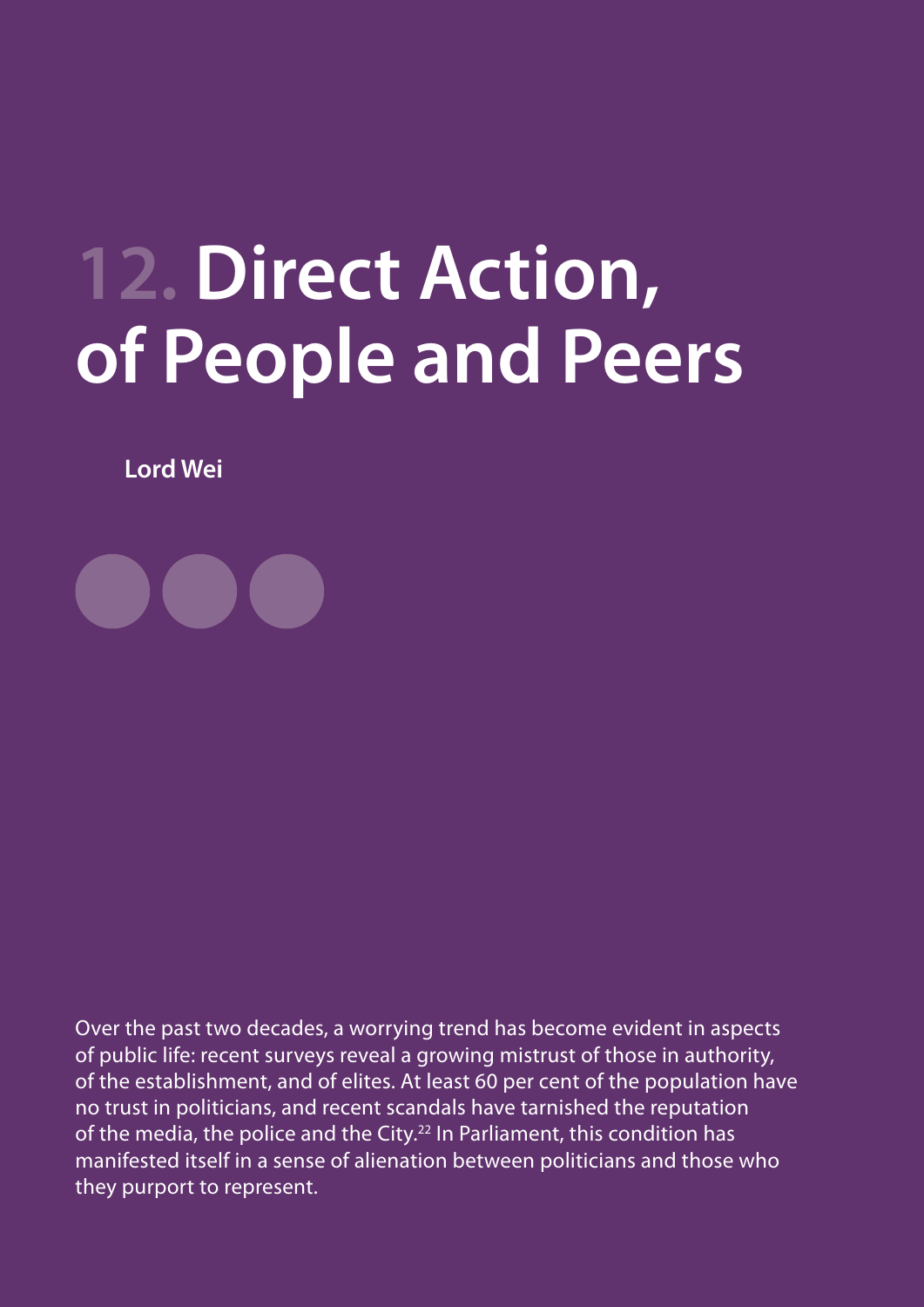The response, on the whole, has been to try to strengthen representative democracy, particularly in the House of Commons, through open primaries, special candidate lists, and in seeking to make constituency sizes more equal. There have also been signs of greater independence and focus on matters of local concern, as MPs increasingly feel the need to play to their local voters rather than to the party whip alone – a process which is aided by the remoteness of ministerial promotion in the age of coalition. Part of this response has been to seek to make the House of Lords more representative and accountable by introducing reforms that will bring about a wholly or mainly elected Second Chamber. Such a move is based on a misunderstanding of what is meant by 'representation', and may not ultimately satisfy the needs of citizens to feel more in control, to have a voice, and to be more connected with the world around them.

It seems to me that it is not necessarily more elected representatives that people desire (look at the low turnout, for example, for the European elections, and the hostility toward existing elected representatives even before the expenses scandals), but rather more representation of their niche concerns, and more ability to take direct action to address the challenges we all face. With reform of a different but still necessary nature, such challenges can begin to be addressed in a number of alternative and more fundamentally 'representative' ways.

I believe that appointed peers offer an opportunity for the fair representation of those who might not otherwise have a voice, and whose cohort has much diversity and wisdom to share. In my own areas of interest, this might increasingly include young people as our population ages, the less able physically or mentally, and ethnic groups such as the British Chinese who, despite being the third largest minority group within the UK, are widely distributed and therefore find it difficult to have representatives elected to the Lower House.

The Lords play an important role in revising legislation that may receive popular support in the shortterm, but in the long-term adversely affect groups who are unable to influence popular decisionmaking. This is true across party lines as we have seen most recently with rebellions over the recent welfare benefit caps. It was true also when Labour was in power, such as in 2009 when the Lords passed a regret motion on the introduction of identity cards which, in the wake of the July 7th bombings and September 11th 2001, must have seemed in line with public opinion, but which turned out subsequently to be both expensive and intrusive. It was not long after the then Government was defeated that the policy was dropped.

To bridge the perceived gap between the public and those with power and resources, such as the Lords, it has become increasingly popular for certain groups to take direct action. Direct action can take extreme forms, from terrorism, to rioting, to community organising and social media-driven flashmobstyle protests. It can also take a more benign but equally as effective form, such as through petitions, media campaigns, arbitration, legal action, and social action whether local or national. The online campaigning organisation '38 Degrees', for example, launched a 'Contact a Peer' campaign for people across the UK who were concerned with the proposals for NHS reform. Lord Owen and Lord Hennessy,

22 NatCen Social Research (2010) British Attitudes 26th Report [online] http://www.natcen.ac.uk/media-centre/pressreleases/2010-press-releases/british-social-attitudes-26th-report--latest-report-on-trust-in-government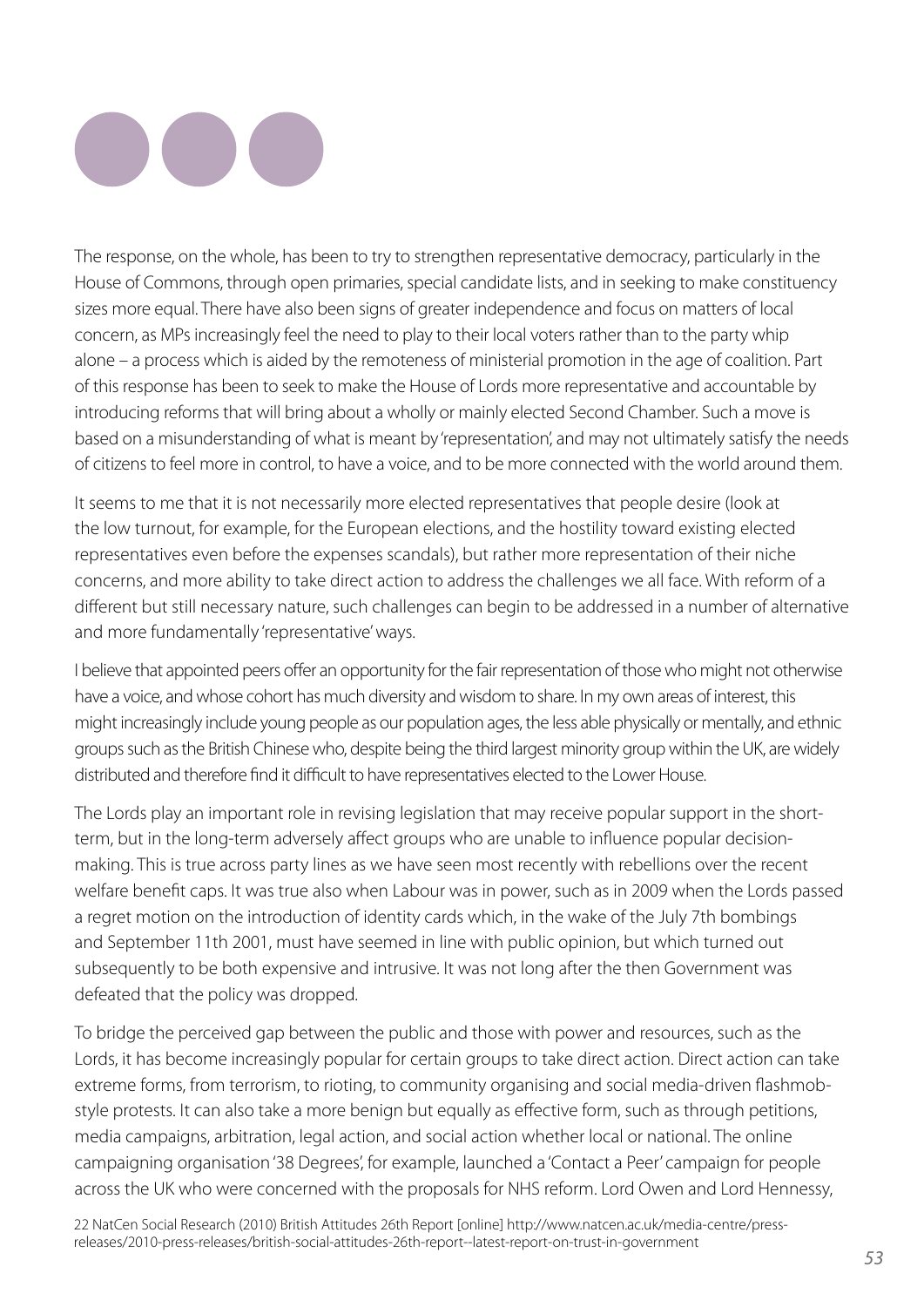### **Reciprocity and Reform**

in part as a response to this campaign, had subsequently tabled amendments and called for greater scrutiny of the Bill. Those with a specific interest and stake in the NHS found representatives in the House of Lords that took 'representation' beyond constituency divides.

Here too peers play a valuable role, not just in representing voices that might not otherwise be heard, but also in helping to advise, facilitate, and support effective direct democracy. Peers of course support countless causes, harnessing the platform that a seat in the Lords provides, to lend weight, networks and expertise to the charities, social enterprises and campaigns that they work with. The work they do collectively provides multiple pressure valves, cultivates participatory democracy through countless institutions, and in turn builds their expertise, leading to better informed decision-makers and law-making in Parliament.

This work is often hugely time-consuming, certainly much more so than MPs are able to commit to due to their nearly full-time schedules in Westminster and crammed surgeries each week. Should peers become full-time professionals I fear their ability to go deep rather than wide may disappear, and we will lose much real-time experience and expertise. Many experts may also choose not to stand for election, often preferring to deepen their knowledge of the central issues they seek to represent rather than concerning themselves with becoming media-savvy and popular.

None of this is to say that the Lords does not need reform. It is too full, could be more reflective still of the different voices and expertise in British society, and could better communicate what it does both formally and informally. Rather than introducing an electoral process for members and creating a Senate-like House comprised of full-time powerful politicians, it would perhaps be better introduce the following changes: First, the size of the Chamber could be cut in half by finding ways to invite those who do not attend to voluntarily become non-executive peers. Second, more direct means of communication could be introduced to allow the public to communicate with peers, to enable groups to feed their ideas and concerns in to the legislative process, allowing lobbying to also be conducted by more organised and effective means.

And third, the House of Lords could constantly seek to showcase its members' engagement with civil society as experts, patrons, social entrepreneurs and business people to make more visible the 'behind the scenes' impact they often have. 'Direct action' can go both ways: not only as a direct appeal from the people, but also as the direct activity of the peers themselves. Such a showcase might also highlight where gaps in expertise or representation exist, helping to guide and inform the appointments process. The Lords Information Committee is already compiling such information to this end. 'They Work for You' also contains much information about the legislative productivity of parliamentarians; perhaps it could be adapted to capture the peers' other activities, to provide a forum for further engagement with communities across the UK.

Representation can often be understood only in terms of the election of people to whom we entrust power. But it can also be through championing the voices of the weak and little heard, and ensuring that what they have to say shapes our common life as well without undermining our elected representatives. Representation can also come about through the crowd itself, through many voices coming together and people taking collective, direct action. I believe democracy works best when you have all three, and a reformed Lords, together with a reformed Commons, would do well to continue to provide such tripartite representation. Otherwise, I fear as a country we will enter a period of indecision, conflict, and further alienation from power such as has been witnessed in recent times overseas. Reform of course we must, but let us reform with great care.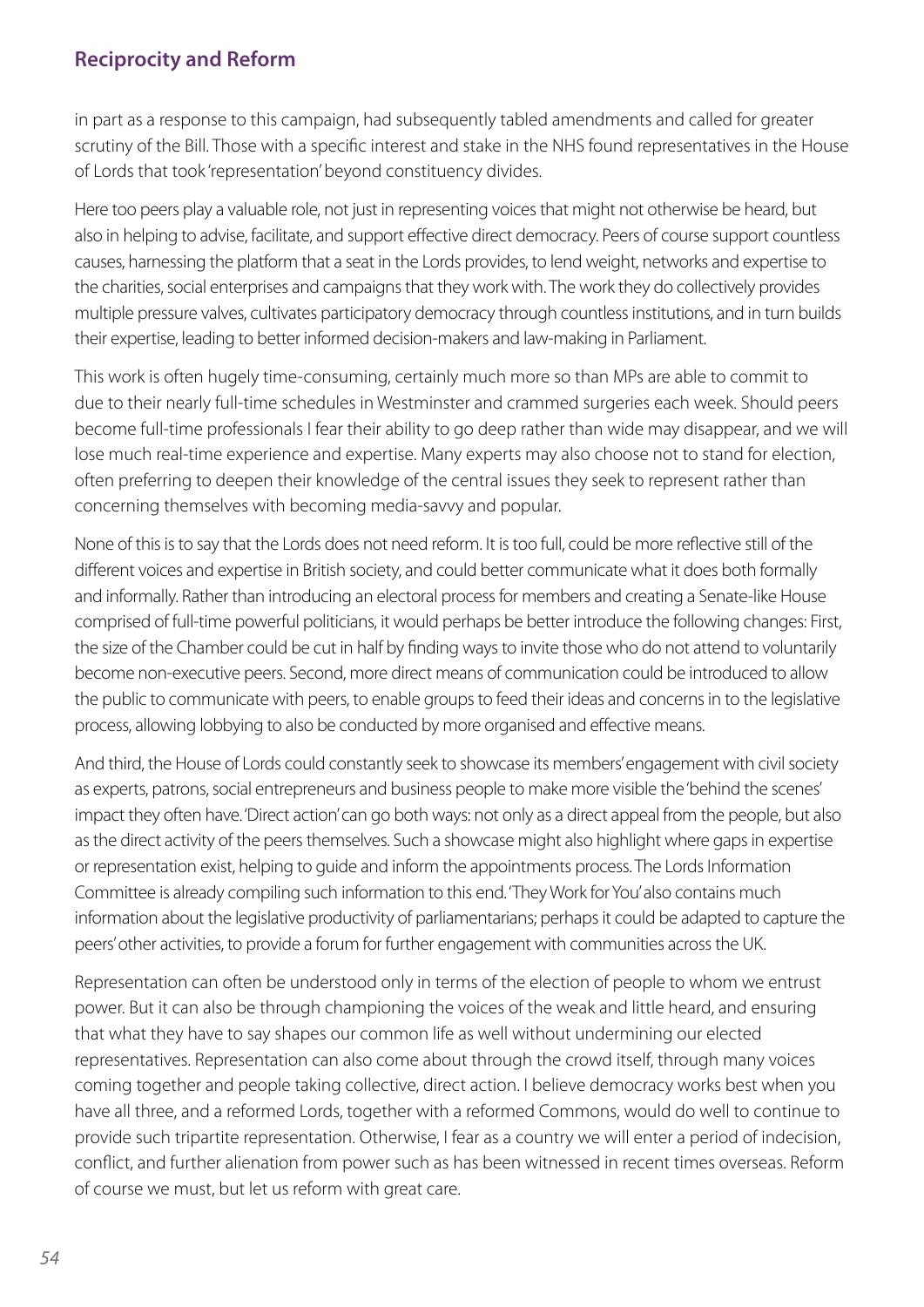# **13. A Hybrid House: Conclusions and Recommendations**

**Phillip Blond & Rafal Heydel-Mankoo**

The British political system suffers from a persistent and longstanding misrepresentation. It stems perhaps from Montesquieu's bizarre judgement in 1748 that Britain exemplified a constitution based on the separation of powers, or to put this misdiagnosis in its contemporary form, that the problems of the current system of democratic representation require its further extension and the removal of the traditional bulwarks against its dominance and exclusive rule.

The true merit of the British constitution and the source of its remarkable stability and longevity is that it recognises that representational democracy needs something besides itself to be truly democratic. From the time of the Ancient Greeks it has been recognised that crude democracy risks a permanent tyranny of the majority, a capture of the polis by self-interest and a denial of objective transcendent or common goods in the name of sectional interest and political expediency.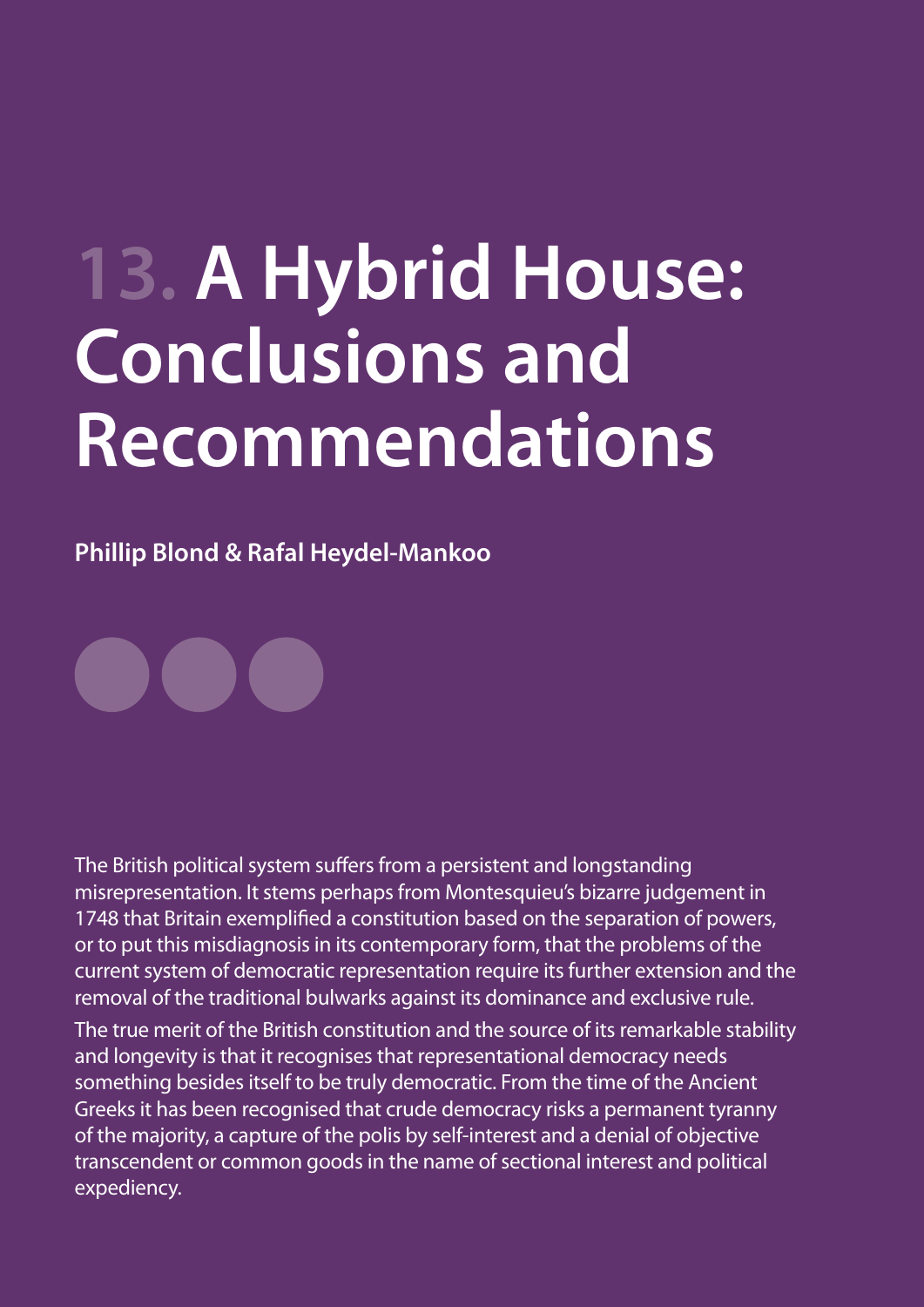As a matter of logic and a truth of history, democracy can and does (especially in times of crisis) collapse into a form of permanent rule for dominant elites, groups or races. If democracy and plurality are not necessarily synonymous, then any polity that manages to secure both is indeed virtuous and rare and worthy of global recognition, international repetition and domestic celebration.

And this is the British legacy – the United Kingdom survived the revolutions of the 19th century and the totalitarianisms of the 20th that destroyed, or seized, virtually every other European nation. And this is due in no small part to the foundational truth of the British legacy, that its mixed constitution secures the practice of democracy, by uniting it with the principle of plurality and ensuring that the democratic process is never wholly captured by one party, elite or faction. The mixed constitution blends the horizontal principle of democratic inclusion with the hierarchical or vertical principle of a common good beyond ideology or vested interest. The endemic flaw of merely democratic polities is that they cannot secure a general national good beyond the narrow interests of sectional politics, partisan interests or naked self-interest – witness Greece tearing itself apart, the paralysis of the United States, or the ongoing tragedy of a Russia captured by a criminal governing class.

Britain succeeds where others fail because its system of representative democracy represents more than party or executive interest. In the House of Lords and in the Monarchy, and in numerous other ways, it gives power and presence to groups and associations who would otherwise be permanently excluded from politics and participation. In mixing what would otherwise never be added to a purely formal constitution, Britain secures a plural polity that far outstrips that achieved by representation alone, and that heterogeneity is perhaps best exemplified by the House of Lords.

When discussing reform of the Upper Chamber, we need to bear in mind the merits of our own tradition and introduce change in the light of our foundational principles, rather than against our first principles and the constitution that animates them. We agree that it is right to introduce an elected element to the House of Lords, but would argue that such election should foster plurality and increase the mix of our mixed constitution, rather than extend the writ of a form of democracy that in practice rather than in intention, will diminish the plurality of the Upper House by extending the dominance of the party system and the power of the executive.

#### **The Status Quo**

Because the Lords is for the most part composed through patronage and a poorly understood appointments process, the public impression is still that of a House founded upon an illegitimate hereditary principle that has produced further illegitimacies. As Lord Adebowale speculates, "Among those who do not see themselves as 'political,' the Lords is seen as an anachronism and undemocratic." This impression is clearly shared by the wider legislature and has resulted in the numerous and varied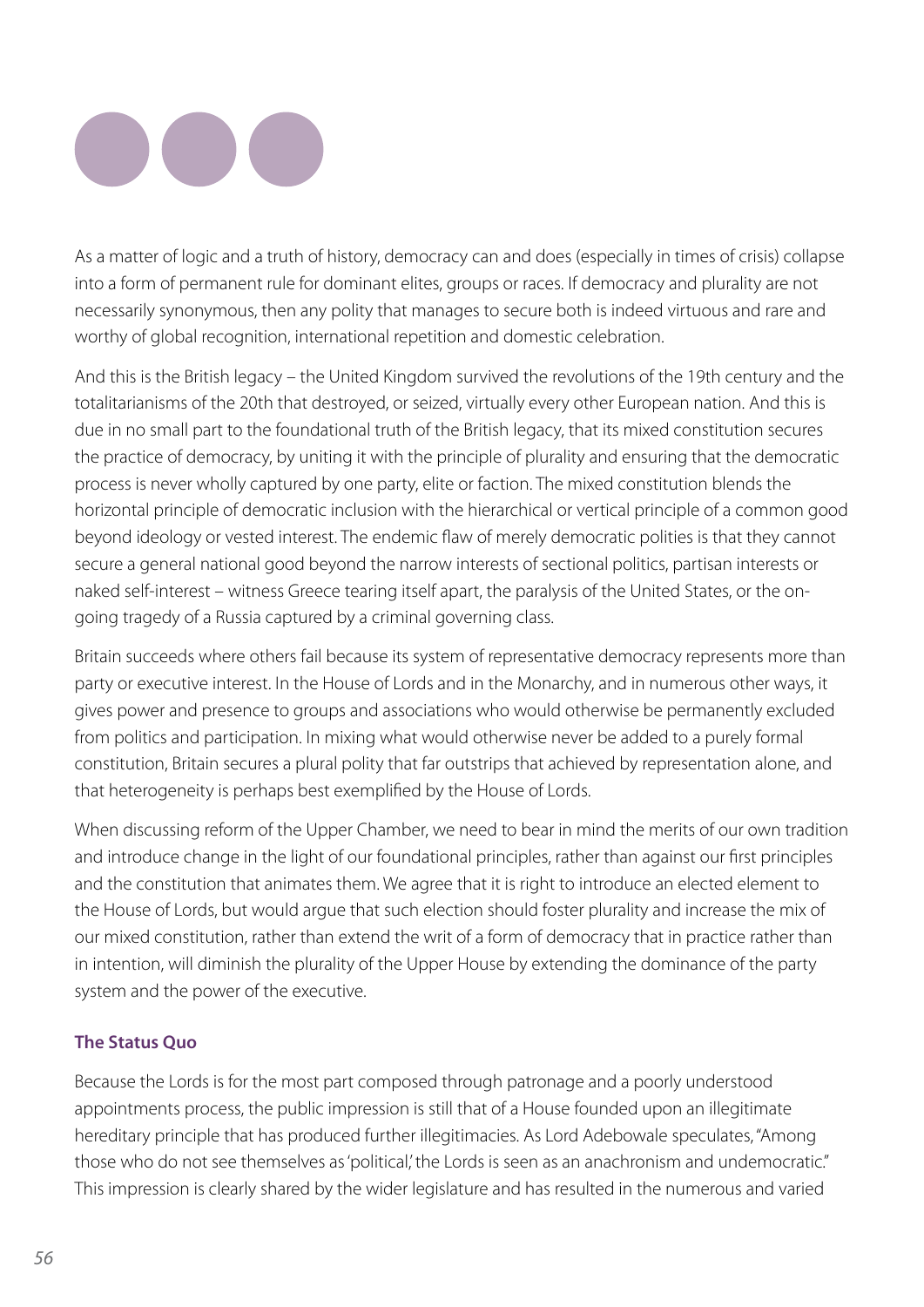#### **A Hybrid House - Phillip Blond & Rafal Heydel-Mankoo**

proposals for reform. In part, there has been no consensus on reform because there is no contemporary clarity about our own constitution and the place of the House of Lords in it. Drawing on Frank Field's argument, we need to review the primary principles of our democracy before fast forwarding further proposals for constitutional reform.

As this series of essays contends, we need to recover the traditional meaning of the Lords as upholding a politics of a wise and wider council, and of a virtue and excellence that is broader than those the current political powers exemplify. Just as rulers once needed judicious counsel, so the legislative output of the present executive needs sober reflection, reasoned debate and just amendment. The House of Commons may represent the people at one point in time, but the government of the day is beholden to the plurality of the entire electorate upon the permission and participation of whom its continued existence depends. As a country founded on and framed by a mixed constitution, we need to recover a different role for the Second Chamber, such that it can represent what a system wholly based on representative democracy would exclude: wider society itself.

Broadly put, we believe that the Commons represents the will of the people – but the Lords should represent society – and elections dominated by political parties will never deliver that. We need a 'Civil Society' Lords – that means a Second Chamber composed of all of us and our wider affiliations, sympathies and beliefs. "The important thing", writes Roger Scruton, "is to free the Upper Chamber once again from the stifling grip of the party machines, and to allow civic interests rather than political ambition to govern the conversation there."

#### **The Government's Proposals**

The idea that a wholly or mainly elected House of Lords makes our system more democratic appears a deeply problematic assumption. An elected House of Lords would soon destroy the complementary relationship that exists between the two Houses of Parliament, providing the Upper House with a competing mandate by which it could lay claim to an equal right to legitimacy and public representation – and arguably, a greater right if its members were elected more recently than those of the Lower House. Whether or not its composition was a direct duplicate of the Commons, the Lord's claim to representation of the electorate would inevitably diminish the role of the Lower House as the principal chamber of accountability, thereby weakening responsible government through creating the possibility of partisan conflict between both houses.

The damage that a mainly or wholly elected House could inflict goes further still, for the elected element would lead to the loss of most, if not all, of the independent crossbenchers, thereby reducing the Chamber's cherished independence. For there is little doubt that parties would in the end dominate the electoral process – a point tacitly acknowledged by the Government being open to the list system for any election to the Upper House. Moreover, elections imply accountability, and that would in all likelihood burden members with constituency duties, which, due to time constraints, would lead to a decline in the quality and depth of legislative revision and committee work.

In such a reformed House, most of the Chamber's eminent leaders from the professions including business, arts and other sectors of society would be unlikely to stand for election, which would severely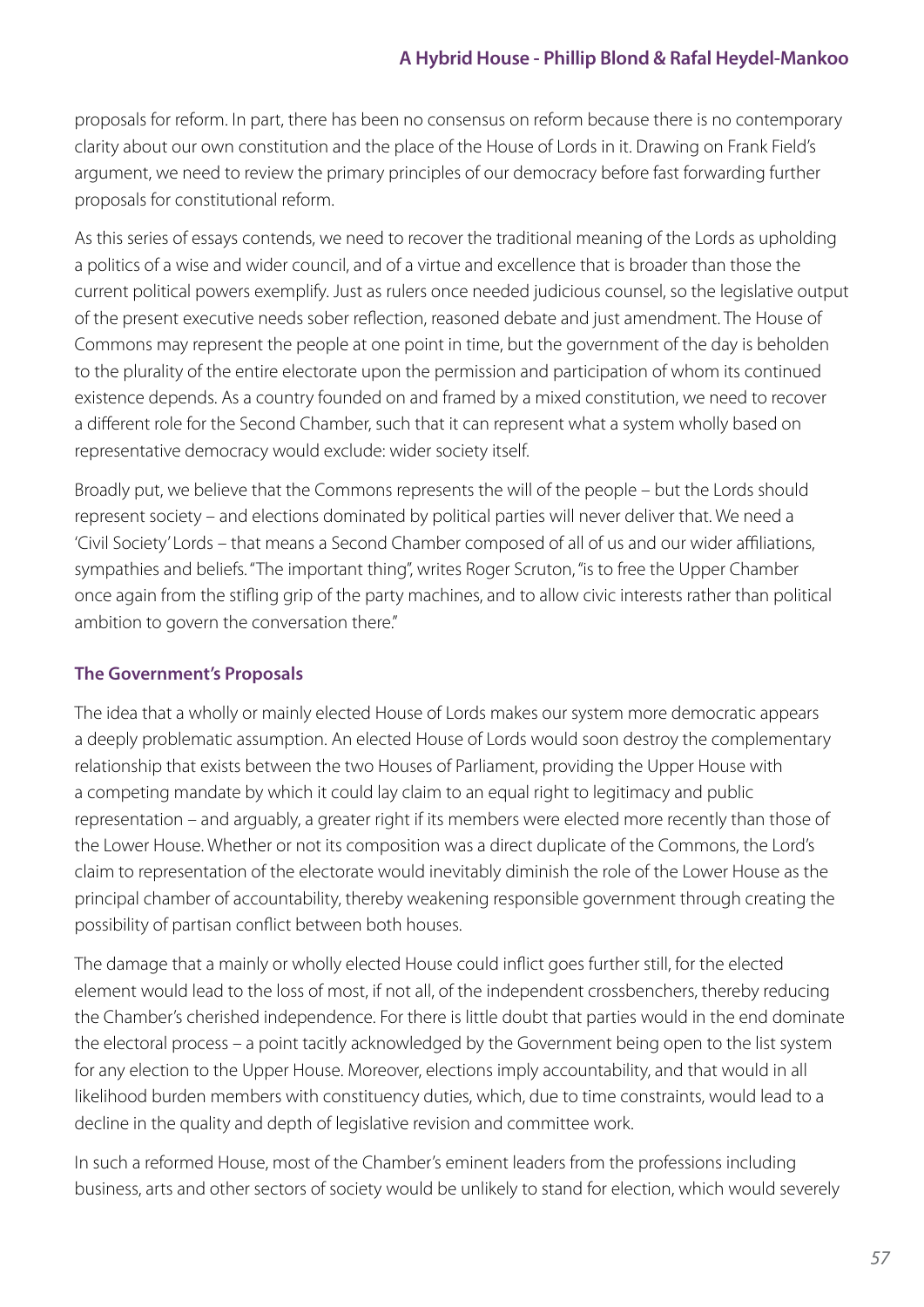### **Reciprocity and Reform**

limit its broad range of professional expertise. Plus, unless a strict and hitherto unprecedented quota system were implemented, we could expect to see a reduction in the number of ethnic minority members, as minorities are typically under-represented in elected chambers – needless to say, this would result in a decline in the diversity of opinion expressed and in the creation of a House less representative of the population than it is currently. Given this catalogue of negatives, all of which subtract value from the political process, it is difficult to ascertain precisely how or why a fully elected Upper House would improve the governance of Britain.

Most crucially, as mentioned throughout these essays, any wholly elected system will simply extend the dominance and control of the main political parties and extend the writ of the executive. The one thing an exclusively electoral approach will not do is deliver a Chamber more representative of society, and all the needs and interests found therein. Representative democracy in a mass society quite simply lacks the means to deliver anything but party dominance. On very rare occasions and in a particular locality, first past the post (and theoretically AV) can deliver the selection of a non-aligned individual – but it cannot deliver a Parliament of non-aligned independent individuals.

Unfortunately, proportional representation, the system favoured and proposed by the Government, mitigates most of all against the individual selection of the best person. It even further enshrines through proportionality and compounds through a list system, party and executive dominance. For in a list system (which the Government is open to), each party simply gives its list of candidates in order of party preference, and the higher the percentage vote, the more members on that list get elected. And this being the case, it is far from clear that the system reflects what the British public want or need from their Second Chamber.

#### **Other Options for Reform**

The manner in which a more democratic and representative system for the Upper House might be achieved is a matter for debate and study. Various models can be envisaged which would succeed in attaining a House that is truly representative of civil society, and that would add democratic value to the political process. We would welcome, and we surely need, a wider debate on which options for reform should be considered, such as those proposed by Lord Low within this compendium. Neither the present status quo nor the Government's proposals for reform seem entirely defensible, and we ask that more and better approaches be given due weight and consideration. For us, reform must be guided by the fundamental principles of the organic and mixed polity, which is the particular British genius that has ensured our political stability, longevity and success. For our part, we believe that the best model for a reformed House of Lords is a hybrid house – composed a third each of appointment, election and nomination.

#### **A Third by Appointment**

*58*

We believe that those selected for the Lords by appointment should be from civil society and – all the professions, expertise and excellences found therein. Representatives would be selected by an appointments panel then as now,<sup>23</sup> but it would be statutory based and its express brief would be to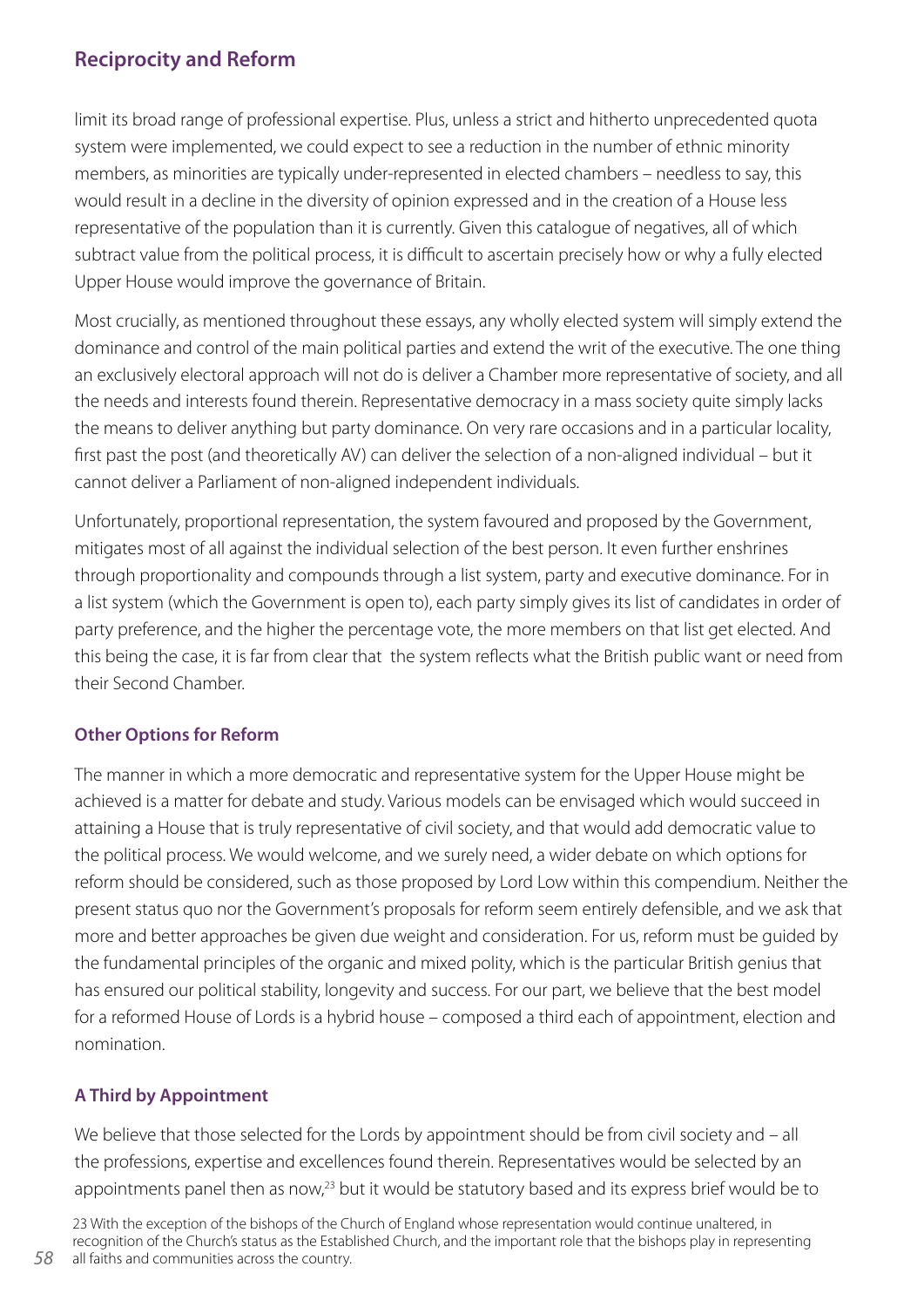#### **A Hybrid House - Phillip Blond & Rafal Heydel-Mankoo**

populate the Lords with the widest range and deepest experience of civil society. Through this route, the Upper House should select distinguished figures from an array of sectors and professions, including universities, trade unions, the civil service, the armed forces, the police, business, sports, third sector, the arts and the sciences. These Lords should be composed of doctors, nurses, teachers, managers, administrators, academics and all the varied types of labour and industry in our country. There should also be representatives of all major faiths in recognition of the contribution that religious communities make to community cohesion and the public common good. Our politics needs more than ever the wise counsel of those who are esteemed in their professions and expertise and not subject to any political whip or partisan concord. These are the crossbenchers of tomorrow.

Such a need is widely recognised, as demonstrated through Lord Low's proposals for electoral colleges based on "constituencies of expertise". With regards to appointment, Frank Field states within his essay that "there would be a need...to establish a reform commission with the duty to begin mapping out which group interests should gain representation, and at what strength." The current mode of determining membership is currently top-down, but consideration needs to be given into how we might place selection by appointment back into the hands of the groups and associations themselves. Decentralised selection by groups subject to the appointments panel is would certainly create a 'bottom up' nominations process for the Upper House.

The question as to how long civil Lords should serve is a good one – on balance we like the Government's three term principle, but again length of service should be discussed as if we want more mid- and early-career Lords and we do, some mitigation of their service might be desirable.

By providing a forum for the representation and consideration of a wide variety of views from a diverse range of groups, the House of Lords would be able to be democratically representative of society in a manner that is unachievable in the Commons and unattainable by direct election. Critically, and again guided by the principles outlined above, the essential characteristics of the House of Lords – best exemplified today by the crossbenchers – would be preserved: independence, expertise and the voicing of minority/sectional opinion. What we do not need is more politicians in thrall to the executive, but rather more 'civil Lords' loyal to society. To quote Stephen Bubb: "The recent debates on welfare reform have…demonstrated the real value of an independently-minded revising chamber. The Lords have given voice to concerns and problems that, frankly, have not been fully expressed elsewhere in the political process. In doing so, they have helped to ensure that the marginalised and voiceless can be heard. So often our political parties and their processes seem to ride roughshod over such concerns, the whips quietly steamrolling any dissent. Having civil society represented in the Lords means a group of peers who are unwrapped and irrepressible."

#### **A Third by Election**

In common with the advocates of many other reform proposals, we believe that to be truly representative of society, the Lords must also incorporate election. Concomitant with this is the frequent demand that the Upper House have some element of regional representation. Combining the two demands makes sense as election is the obvious means of selecting suitable regional representatives;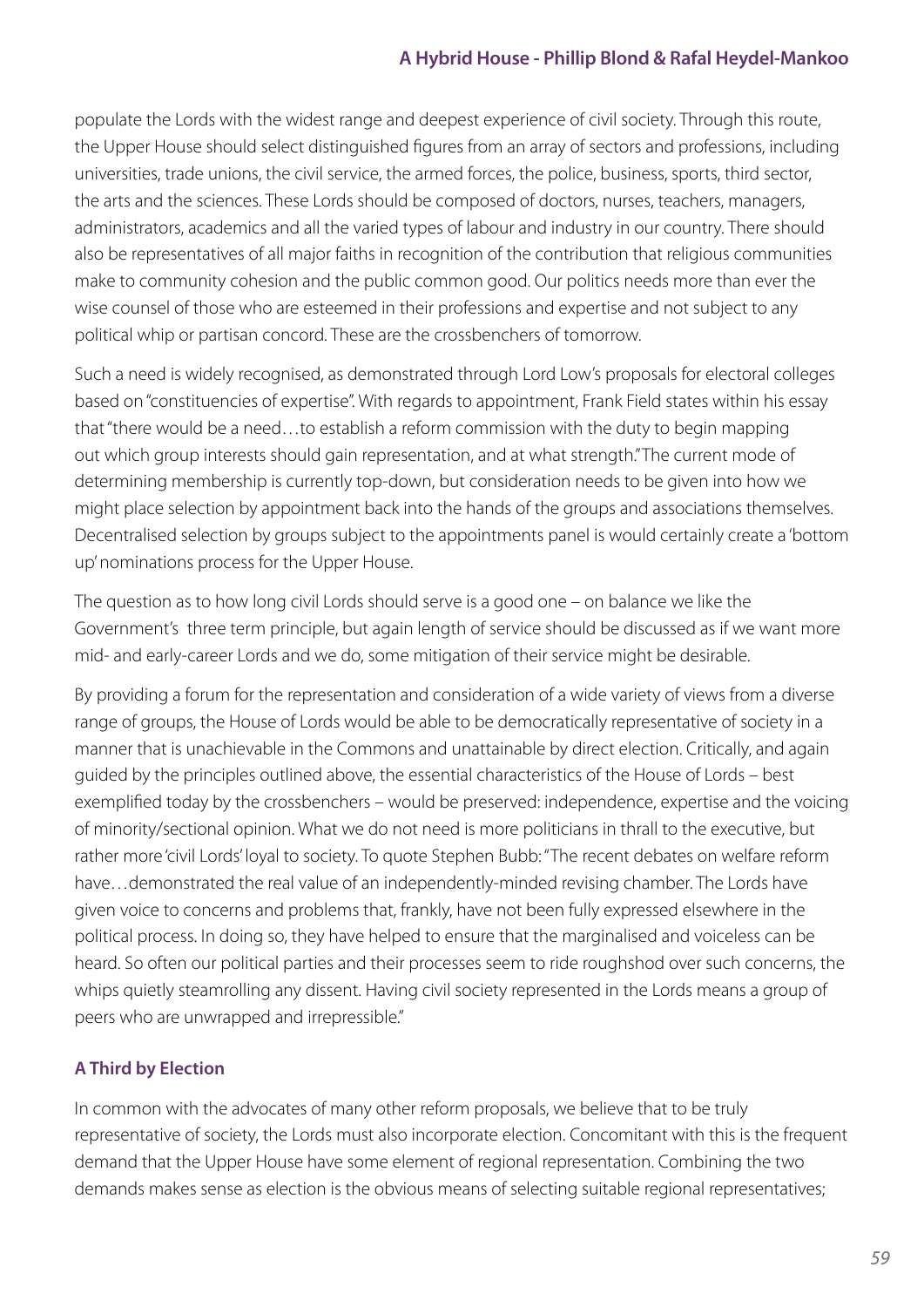### **Reciprocity and Reform**

however, to ensure a distinct voice and encourage voter re-engagement, it is imperative that the electoral system differ radically from the system used to elect members of the House of Commons. As Adrian Pabst rightly noted in his essay, "a growing number of Britons are sceptical about…political parties and the transformative impact of elections. Among the numerous indicators are...a decline of trust in government and parties…membership in the mainstream political parties has collapsed... The proportion of voters who are members and/or activists of the three main parties has tumbled from about 20% in the 1970s to less than 1% in 2000's…"

Success in the election of regional representatives is obviously dependent on offering the public a striking and popular alternative to the party system – i.e. candidates holding no official party affiliation. We therefore propose a form of non-partisan election, on a county and city basis, of representatives of the regions and conurbations, with an express remit to relate their areas to the common national good. In order to counter the loss of party support a small but appropriate budget should be available to candidates for election who amass enough signatures to qualify, though that should not preclude any citizen from standing. There is sufficient precedence for non-partisan democracy; for example, the American state of Nebraska, Guernsey, the Falkland Islands, the Isle of Man, two Canadian territories and major North American cities and counties elect representatives with no party affiliation.

As with the appointments system, the process of candidate selection and the precise allocation of seats would be examined by the reform commission. At the very least, candidates should be expected to be active community residents. We imagine that like the Commons these Lords should be subject to further elections, but the precise timings of their writing should be open to further consideration. By electing independents with a direct, demonstrable and dedicated connection to their local community we will truly and finally have 'people's peers', as well as balanced regional representation. The surest way to engage a public exhausted by traditional politics, and to revive their faith and confidence in elected representatives, is to provide them with independent representatives whom they can truly regard as one of their own.

#### **A Third by Nomination**

Public distrust of political parties notwithstanding, we cannot, and should not, avoid the political nature of the House of Lords. The House is political and a degree of party involvement is essential to its operation. The Upper House needs the experience and wisdom of politicians and, in some manner, the political work of both houses requires integration and continuity.

We propose that the final third of the House of Lords comprise members nominated by the political parties, perhaps on the basis of their share of the Commons vote. This system would also enable Britain's most accomplished politicians and statesmen to continue their productive involvement in public life, even after leaving the House of Commons, just as it would allow prospective politicians not in the Commons but involved in community or local politics to conceive of an alternative political career in the Lords. The leaders that the respective parties would nominate, and again, the time and length of service, would need to be considered – for this group it might make more sense to have the nominations tied in with the electoral cycle for the Commons, as one would not want a large majority in one election to create a permanent majority if the election swings violently the other way in subsequent national votes.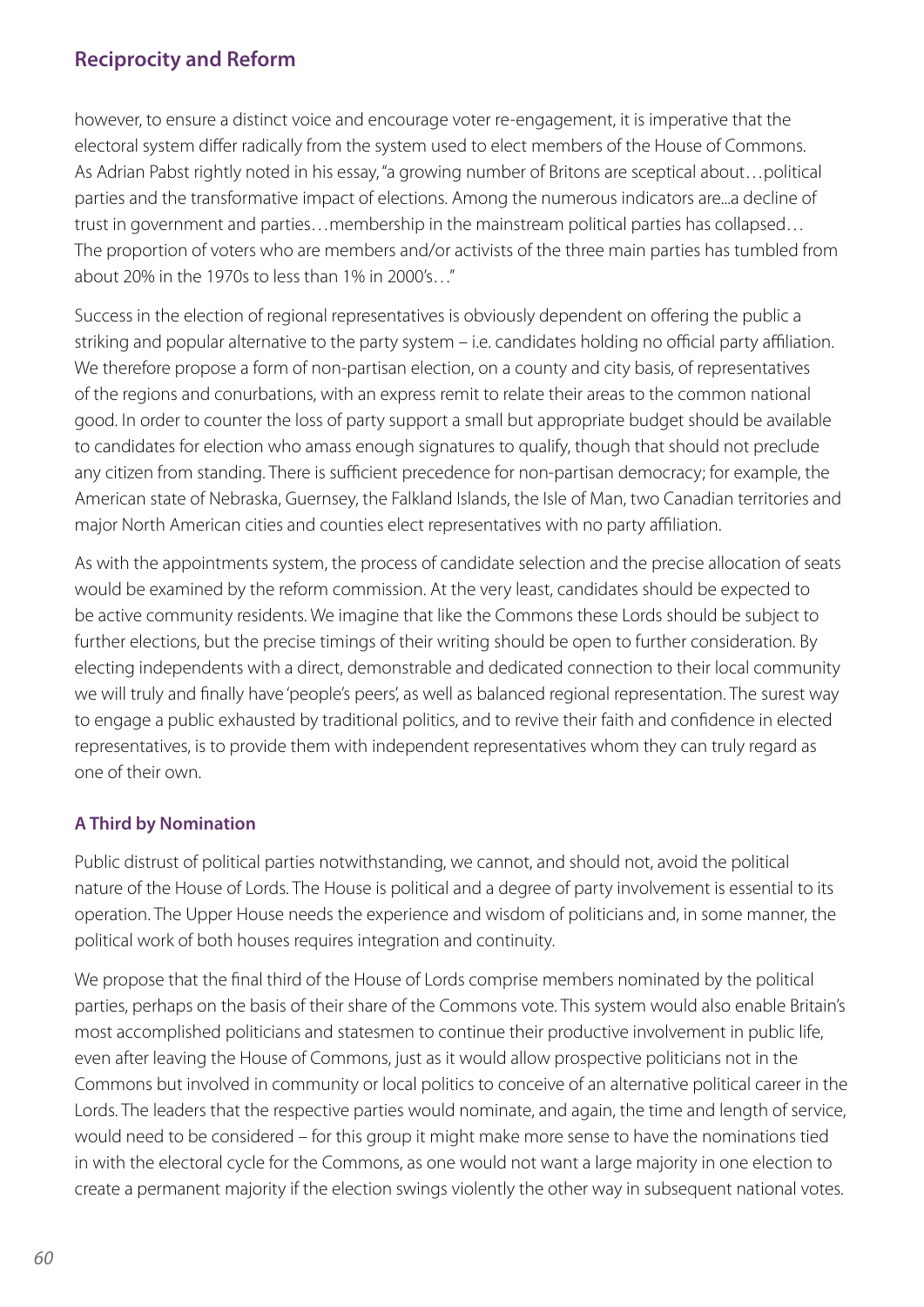#### **Conclusion – a Hybrid House**

Some critics might argue that a hybrid house will endow the elected contingent with greater legitimacy than the un-elected. But around the world, and to varying degrees, a number of second chambers possess an uncontroversial mix of elected, appointed and nominated members, including distinguished and accomplished representatives from various fields of endeavour and distinct national communities. As these essays reveal, legitimacy is a concept as finely nuanced as democracy and may be derived from any number of sources, of which election is but one. Let us not forget that of the three elements of Parliament, only the Commons is elected. We have never voted for our Sovereign, and yet who would claim that the Crown is illegitimate? We have never voted for our judges, but the quality of the British judiciary is internationally esteemed and their legitimacy is beyond question. The legitimacy of peers may derive from their personal distinction, expertise, experience, suitability, ability and the process of selection as much as anything else.

The proposal we have here detailed, adheres to the fundamental principles of good Upper House reform and we believe it will help create a chamber that will add value to the political process and improve the governance of Britain. It preserves and expands the essential characteristics of the Lords, addressing the requirements of 21st century Britain. It will enable the House of Lords to function more effectively in the performance of its constitutional roles – duties all the more important given the increasing executive dominance of the Lower House. A House of Lords reformed along these lines could play a more important political role than it does currently, particularly as a powerful guardian of the constitution and democracy, civil liberties and the rule of law.

Ultimately, democracy needs powers other than itself – and the greatest power besides the will of the people are the people themselves, their longer interests and their deeper concerns. If the House of Lords is reformed, it should reflect the 'Civil Society' that is also the 'Good Society'. This would be a welcome modernisation of our mixed constitution, an opportunity to renew the public's political faith and a great good indeed.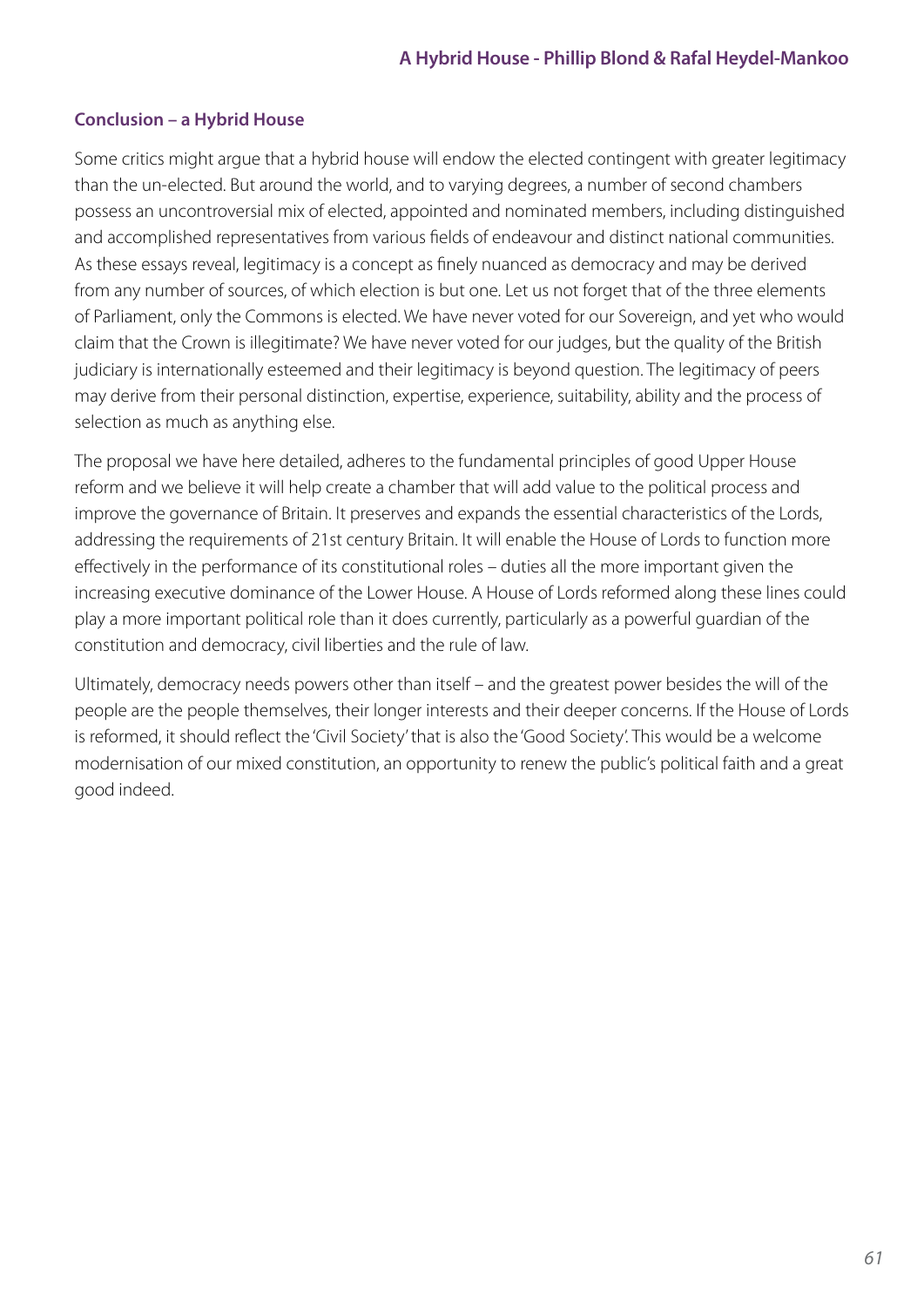### **British Civic Life**

*This publication is an output of ResPublica's British Civic Life workstream, one of the three core workstreams of The ResPublica Trust.*

*Within this workstream we will explore the use of community assets and cultural hubs for wider social and public good, the importance of the family and other social institutions in cultivating values and citizenship, and the social action and ethically instructive role of faith and other civic groups. Alongside this publication, our work on the British constitution will examine the value of the monarchy as an institution alongside others for citizens today.* 

*The Queen's Diamond Jubilee and the Olympics in 2012 mark a monumental year for Britain, and complement our work on the social and cultural heritage of civil society. From grassroots groups to embedded institutions, civic association maintains a central role in cultivating an engaged and connected society. These projects all examine social capital as an engine of progress as much as economic capital, outline principles to empowering individuals and communities, and emphasise quality of life and human relationships as key to the progression of a social common good.*